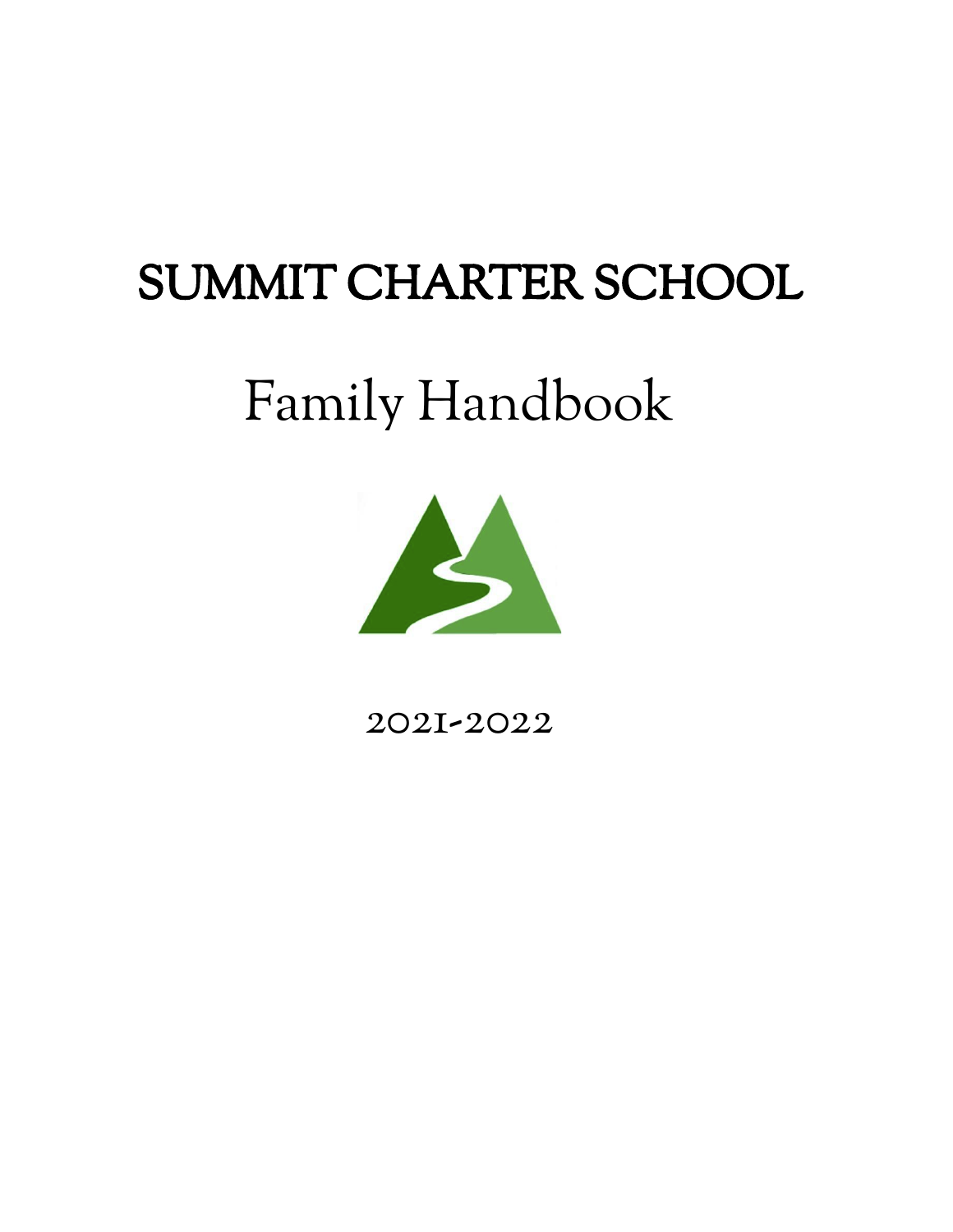August 2021

Dear Summit Family,

This year marks Summit's 25th anniversary. The story of Summit's beginning is significant. It represents a core set of beliefs and values not just about the education of our students, but of what is possible in a community when a committed group of individuals come together to make a difference in the lives of others. In October of 1996, a group of parents and community members came together to cast a new vision for education on the Cashiers-Highlands plateau. They emphasized a community motivation to "*create an excellent school for our children, which can and should rank among the very best...that will serve as the cornerstone of this community.*" Their vision soon inspired the founding of Summit and the defining qualities of a Summit education--**academic excellence**, **strength of character**, and **nurturing the whole-child**. For twenty-five years, these pillars have served as the foundation of a Summit education. Today, they give us the strength from which we will advance our mission for the future.

In celebrating our 25th year, we will honor the traditions of our founding—our Seven Virtues, sense of community, whole-child programs, and our place-based approach to learning—as we also innovate our program and raise the standards of excellence necessary for our students to thrive in an ever-changing world. With pride and a spirit of gratitude in our history, and the determination to achieve greater heights, we will *climb on!*

With this charge at our forefront, our students will be challenged and supported to grow in heart and mind through academically rigorous and engaging experiences inside Summit's classrooms and beyond. They will climb mountains, serve their communities, and explore the world around them as avenues through which to develop as thinkers, leaders, and citizens. They will be known, challenged, and encouraged. And among them, fourteen Summit students will walk across the stage as Summit's first high school graduates.

The 2021-22 school year will be a momentous one at Summit. We are grateful for the legacy of our founders and the countless students, families, faculty, and supporters who have sustained and grown Summit to who we are today. Now, we lead Summit's legacy forward so that our students are prepared to meet the challenges and opportunities of tomorrow **academically prepared, engaged in community,** and **strong in character**.

Thank you for your support.

Climb on!

Kurt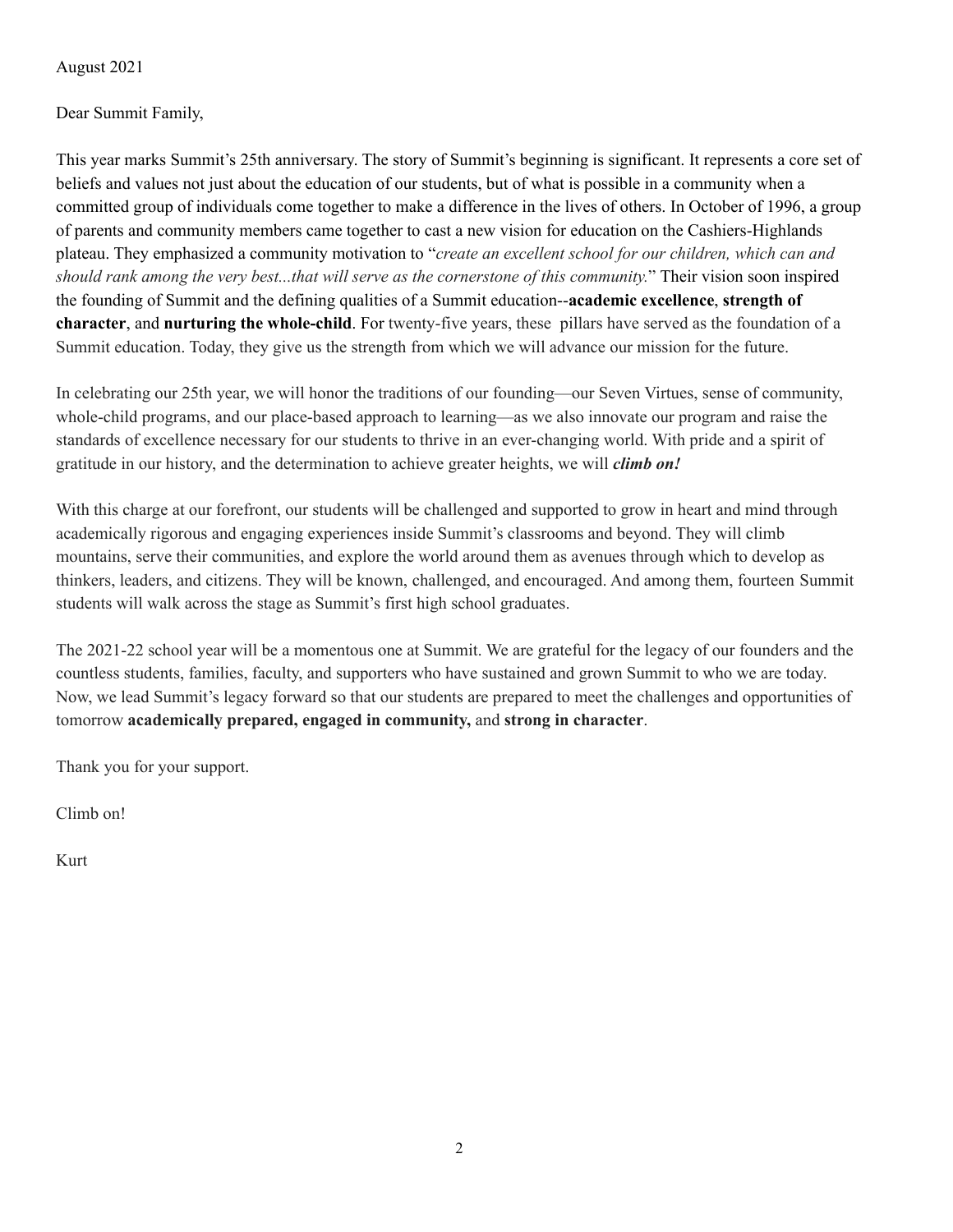# **Summit Charter School Family Handbook**

| Introduction                                      | 5  |
|---------------------------------------------------|----|
| Mission & Philosophy                              | 5  |
| Curriculum/Philosophy                             | 6  |
| Summit Charter School Organizations:              | 6  |
| <b>Board of Trustees</b>                          | 6  |
| Summit Family Association (SFA)                   | 6  |
| <b>Student Council</b>                            | 6  |
| Admissions                                        | 6  |
| Academic Policies                                 | 8  |
| Communications                                    | 9  |
| Exceptional Children's Program                    | 9  |
| <b>Grading Scales</b>                             | 9  |
| Homework                                          | 10 |
| Promotion and Retention                           | 10 |
| NC Read to Achieve                                | 11 |
| Testing                                           | 11 |
| Tutoring                                          | 12 |
| <b>Athletic Policy</b>                            | 12 |
| Attendance                                        | 12 |
| <b>Bullying Policy</b>                            | 13 |
| <b>Classroom Expectations</b>                     | 15 |
| <b>Class Parties</b>                              | 15 |
| Clubs                                             | 15 |
| Compliance with Other Laws                        | 15 |
| Criminal Background Checks                        | 16 |
| Code of Conduct                                   | 16 |
| Diversity and Inclusion                           | 22 |
| Drop-off/Pick-up                                  | 22 |
| EPA-Asbestos Emergency Response Act               | 23 |
| Family Educational Rights and Privacy Act (FERPA) | 23 |
| Family Partnership Agreement                      | 24 |
| <b>Field Excursions</b>                           | 24 |
| Grievance Policy                                  | 24 |
| <b>Immunization Requirements</b>                  | 25 |
| Inclement Weather/Early Dismissal                 | 26 |
| Lunch                                             | 27 |
| Food Allergy Plan                                 | 27 |
| Mascot/School Colors                              | 28 |
| <b>Medication Policy</b>                          | 28 |
| Nepotism Policy                                   | 28 |
| School Sponsored Activities                       | 28 |
| Cell Phone and Technology Policy                  | 28 |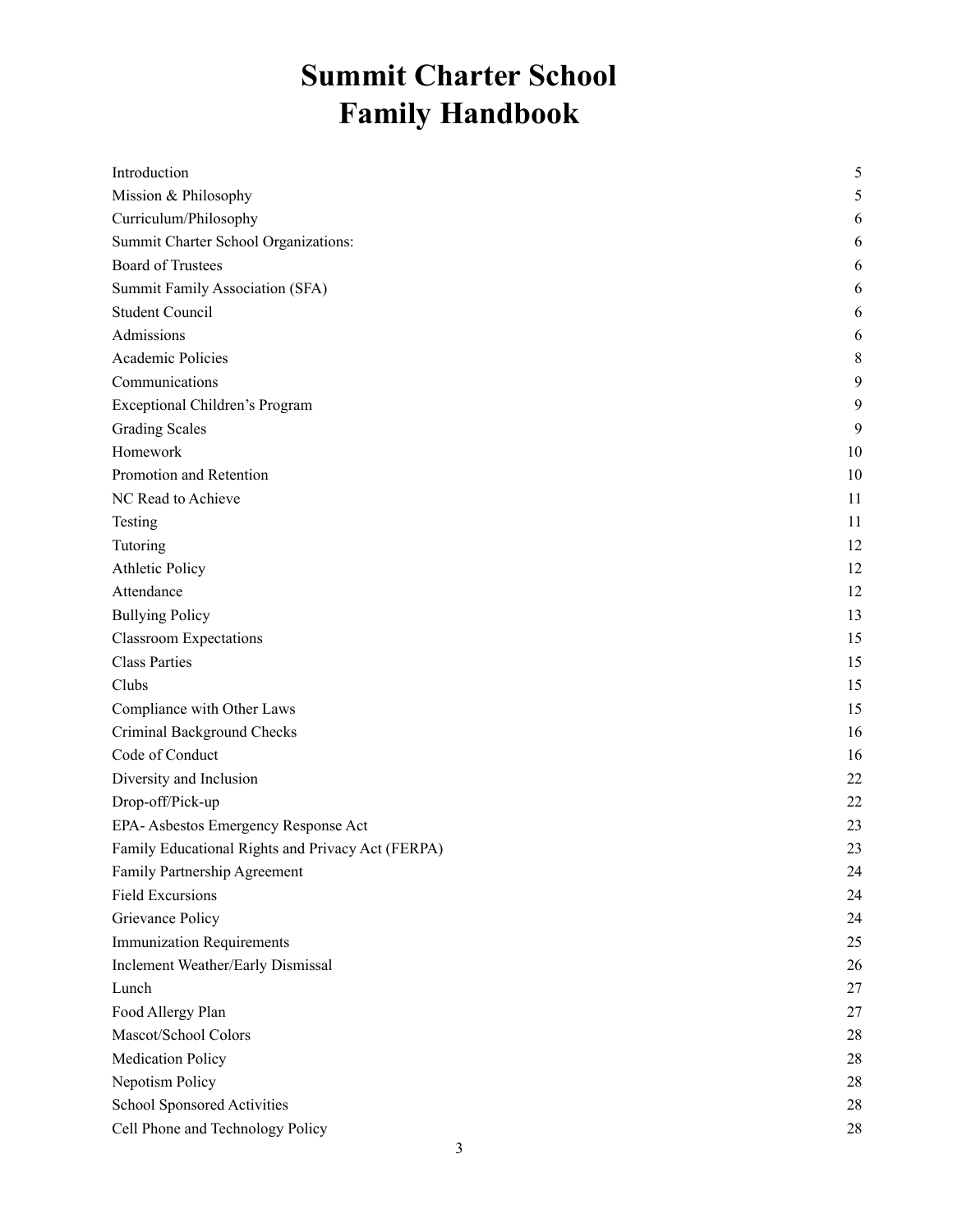| Tobacco, Weapons, Drugs Policy                              | 29 |
|-------------------------------------------------------------|----|
| K-8 Uniform Guidelines                                      | 29 |
| High School Dress Code Guidelines                           | 30 |
| <b>Visitors</b>                                             | 31 |
| Volunteerism                                                | 31 |
| <b>Water Bottles</b>                                        | 31 |
| Ways You Can Support Summit                                 | 31 |
| <b>High School Addendum to the Family Handbook</b>          | 32 |
| Program Overview                                            | 32 |
| <b>LEAD Program Overview</b>                                | 32 |
| Goals of Summit High School                                 | 33 |
| College and Career Planning                                 | 33 |
| Graduation Requirements & Course Sequence                   | 33 |
| Endorsements                                                | 34 |
| University of North Carolina Minimum Admission Requirements | 36 |
| <b>Honors Level Courses</b>                                 | 36 |
| Virtual Course Offerings - NCVPS                            | 36 |
| <b>Course Requirements</b>                                  | 37 |
| <b>Transfer Credit</b>                                      | 37 |
| Credit Recovery                                             | 37 |
| Grading Scale & Quality Points                              | 38 |
| <b>Grading Scale</b>                                        | 38 |
| End of Course Exams and ACT Tests                           | 38 |
| Summit High School Dress Code                               | 39 |
| Attendance                                                  | 41 |
| Language Expectations                                       | 41 |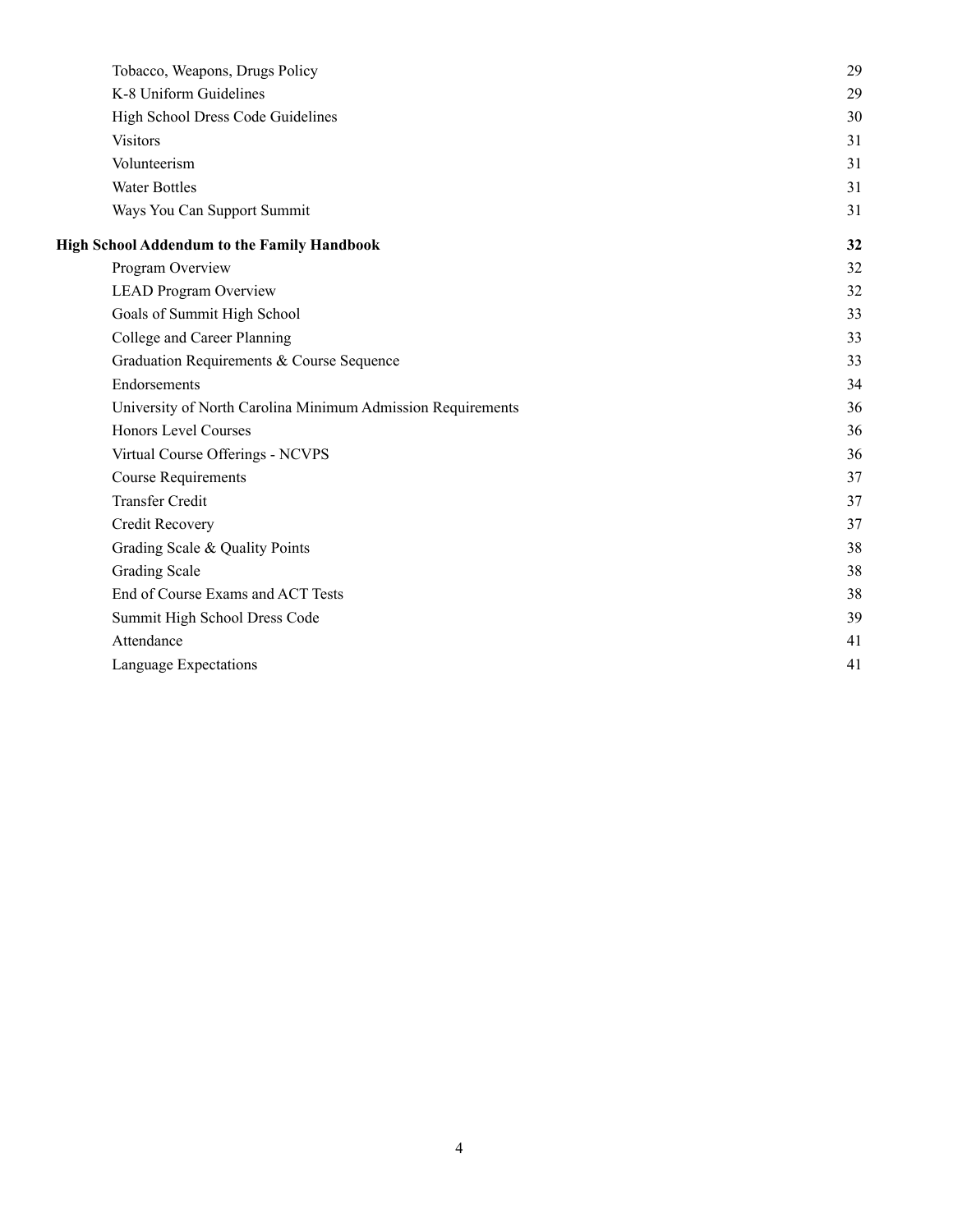## <span id="page-4-0"></span>**Introduction**

This handbook has been prepared for our families of Summit Charter School. Please be sure you familiarize yourself with the school policies, and refer to this handbook throughout the school year for any questions you may have regarding the Summit program.

## <span id="page-4-1"></span>**Mission & Philosophy**

## **Mission Statement**

The Summit Community engages students in learning experiences that stimulate discovery, inspire excellence, and nurture a positive influence in an ever-changing world.

## **School Motto:** Seeking Excellence

## **Portrait of a Graduate**

The Summit Experience equips our students with a level of **confidence** that invokes success, self-worth, and the opportunity to thrive in all endeavors. Our graduates are:

## **Academically Prepared...**

A strong academic foundation is the basis for the success of our graduates in their secondary, collegiate, and life-long pursuits. Our students:

- Embrace high expectations and academic rigor
- Think critically and work diligently to solve problems
- Utilize place-based and experiential opportunities to gain global understanding
- Incorporate technology as a tool to enrich and expand intellectual curiosity

## **Engaged in Community...**

Summit Charter School seeks opportunities and activities that enrich the "whole-child" experience. Collaborative partnerships between the school, our families and the greater community contribute to the development of civility and citizenship in each and every child. Our students:

- Appreciate the value of teamwork, parental involvement and community resources
- Learn to communicate effectively
- Practice community stewardship and service learning opportunities

## **Strong in Character...**

The seven virtues articulated in the school's pledge resonate with all the students and set the tone for individual and school-wide growth. Our students:

- Demonstrate a heightened level of accountability and shared sense of purpose
- Show respect for their peers, teachers, parent volunteers, and members of the community
- Celebrate diversity as a strength to community

## **Summit Pledge**

*Each day, in my words and my deeds, I will do my best to live these seven virtues: Honesty, Respect, Responsibility, Compassion, Self-Discipline, Perseverance, and Giving*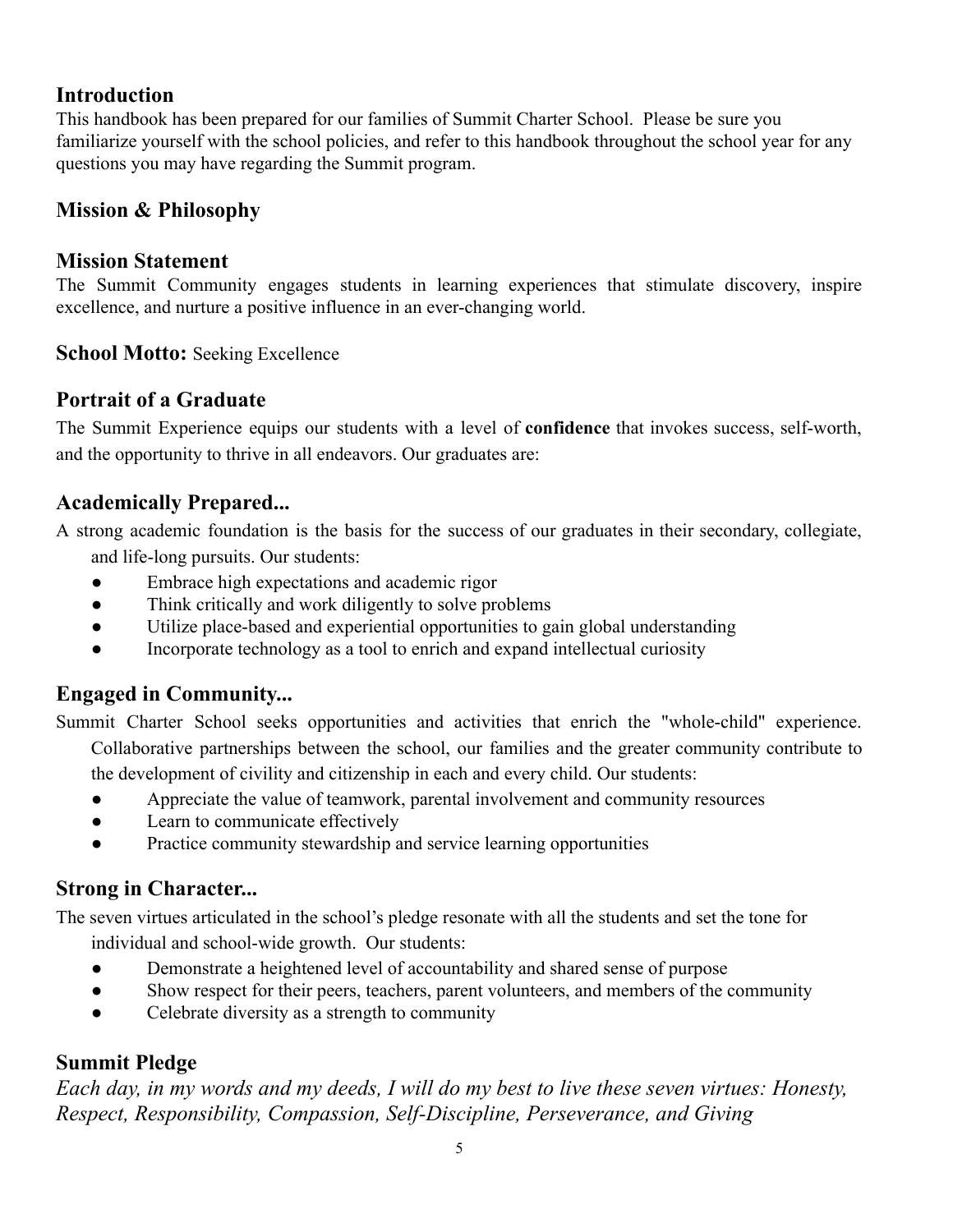## <span id="page-5-0"></span>**Curriculum/Philosophy**

The curriculum at Summit is continually developed and improved through a process using numerous resources and teacher input following the North Carolina State Standards. Each class has a curriculum outlining what should be taught within each specific grade level. The curriculum, like many other things, is an evolving work in progress and one that is examined and updated frequently. Our curriculum is designed to prepare our students above and beyond the State's core assessment standards and to implement innovative lessons that promote student success through place-based learning activities, character education, and whole-child development.

## <span id="page-5-1"></span>**Summit Charter School Organizations:**

### <span id="page-5-2"></span>**Board of Trustees**

The school, as an educational institution incorporated under the laws of North Carolina to be run as non-profit, is governed by a Board of Trustees. The Board consists of a maximum of 21 voting members. The Head of School, a teacher representative, and the Summit Family Association president serve as ex-officio members. The Board, made up primarily of parents and community representatives, serves a term of 3 years with a maximum of two consecutive terms. The Board, through various committees, concerns itself with school finances, capital needs, staff salaries and school policies. The Board employs the head of school, who in turn, recruits the other faculty and staff.

The SCS Board meets eight times each year. All board members are expected to attend, along with the head of school, an elected teacher representative and the Summit Family Association representative. Meetings are also open to the public. A list of current board members is included in the Family Directory and board meetings will be announced through the Bear Express and Summit calendar.

### <span id="page-5-3"></span>**Summit Family Association (SFA)**

The Summit Family Association (SFA) is an active organization that meets monthly, organizes fund-raisers, and provides numerous opportunities for families to become involved in various aspects of the school. Parents and teachers are expected to attend meetings and participate in activities. Parents who would like to volunteer for one of these committees should contact the SFA committee.

## <span id="page-5-4"></span>**Student Council**

The Student Council of Summit Charter School is organized to give students the opportunity to participate in student government and to experience the many responsibilities that go along with being in a leadership role.

## <span id="page-5-5"></span>**Admissions**

Summit Charter School is a nonprofit, tuition-free charter school authorized by the state of North Carolina. As a charter school, Summit will be open to all students who would otherwise qualify for enrollment in North Carolina Public Schools. The school will not discriminate against any student on the basis of gender, race, color, religion, national origin, age, or disability. Summit's admissions proceedings are guided by North Carolina Legislation G.S. 115C-218.45.

Applications for enrollment will become available by September 1 of each year, and may be requested or picked up in the school's office, or downloaded from the school's website. Completed applications must be received in hand at the school office by January 16. At that time the determination will be made as to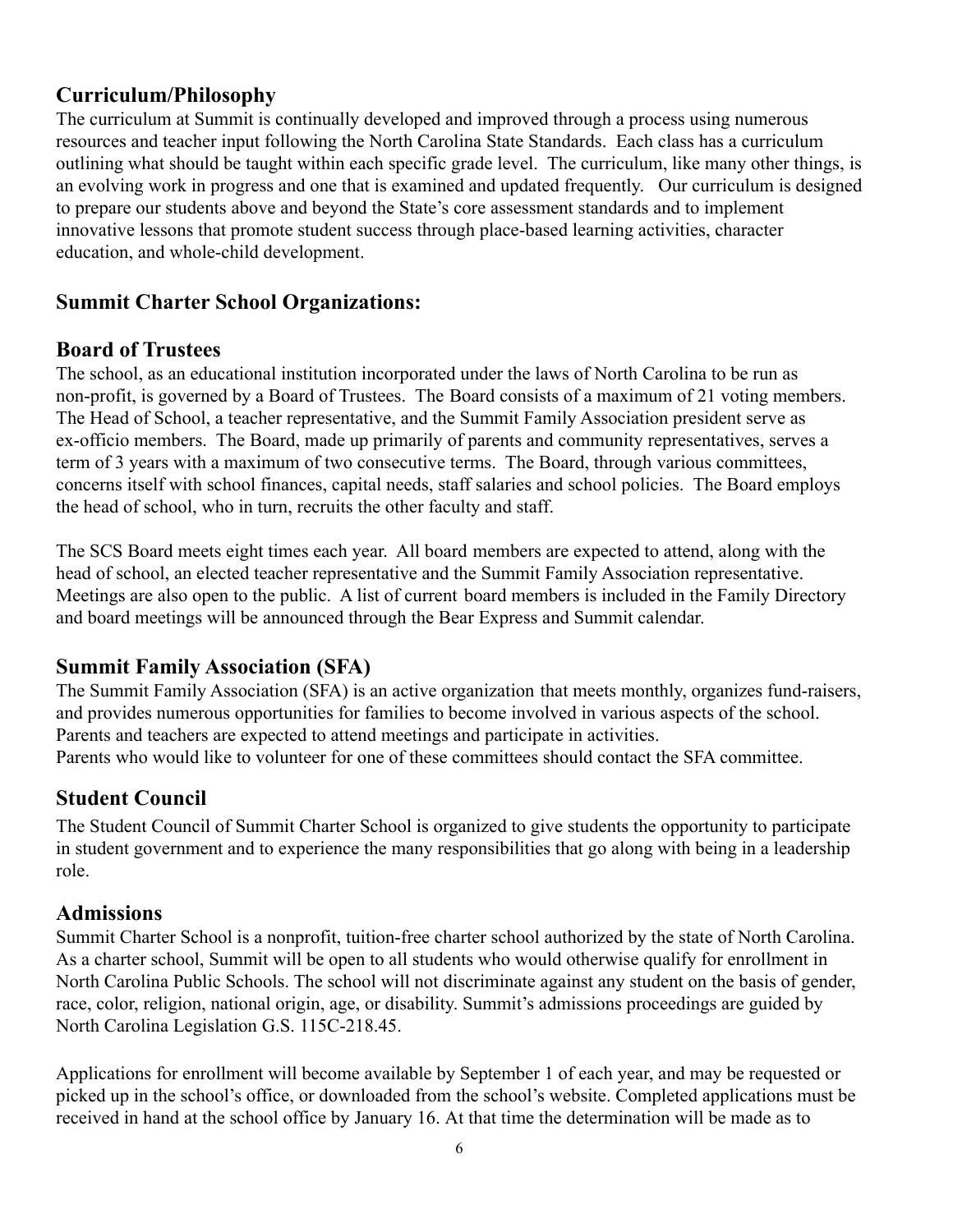whether a lottery will be required. If there are more applicants than there are spots available, a lottery will be held at 9:30am on January 31, or the first day of school following January 31, should January 31 fall on a Saturday or Sunday.

To determine space availability, enrollment preference will be given in the following order:

- 1. Enrolled Summit Students: Students currently enrolled in Summit Charter School do not need to reapply for admission on an annual basis. Returning students are given top priority, and families will be issued an *Intent to Return* form to complete and return to the school during the open enrollment period.
- 2. Children of Full-time School Employees: Children of full-time Summit employees will be given preference for enrollment when space is available. When no slots are available, or when there are more full-time staff children than spaces available, there will be a staff lottery for that grade level. No more than 15% of the school's total enrollment of children of full-time employees can receive preference.
- 3. Siblings of Enrolled Summit Students: Siblings of currently enrolled students at Summit will receive preference for enrollment when space is available. When no slots are available or when there are more siblings than spaces available, there will be a sibling lottery for that grade level. The law defines siblings as any of the following who reside in the same household: full-siblings, half-siblings, step-siblings, and children residing in a family foster home.
- 4. Opportunity Preference: Any former student enrolled as Summit within the last two academic years but left due to an academic study abroad program, competitive admission residential program, or vocational opportunities of the parents, will receive enrollment preference.
- 5. Legacy Preference: Siblings of former students that completed a total of four years at Summit can receive sibling preference as described above.

**Siblings Enrolling at the Same Time:** Each family will be offered the choice to either enter all of their children into the lottery with one surname or enter each child separately in the lottery. If the family chooses to enter their children with one surname, they must choose the grade level in which they would like their surname entered. If the surname is pulled during the lottery when there are available spots in the grade level, then all siblings will be admitted immediately if space is available in their respective grade levels. If there is no space available, the remaining siblings will be placed on the waiting list in the order of the admitted sibling's placement.

**Multiple Birth Siblings:** If multiple birth siblings apply to the school, their surname will be entered once to represent all of the multiple birth siblings. If the multiple birth siblings are in different grades, the parent will be asked to choose the grade in which they would like their surname entered. If that surname is pulled in the lottery, all of the multiple birth siblings will be admitted as space in each respective grade level is available.

**Lottery Proceedings:** in the event a lottery must be held, the Summit Family Association President, the Summit Charter School Board Chairman, the Summit Charter School head of school, the Summit Charter School Administrative Officer, and one designated witness shall meet on January 31, or the first day of school following January 31, should January 31 fall on a Saturday or Sunday. The lottery will be held at 9:30am at the school, and is open to the public.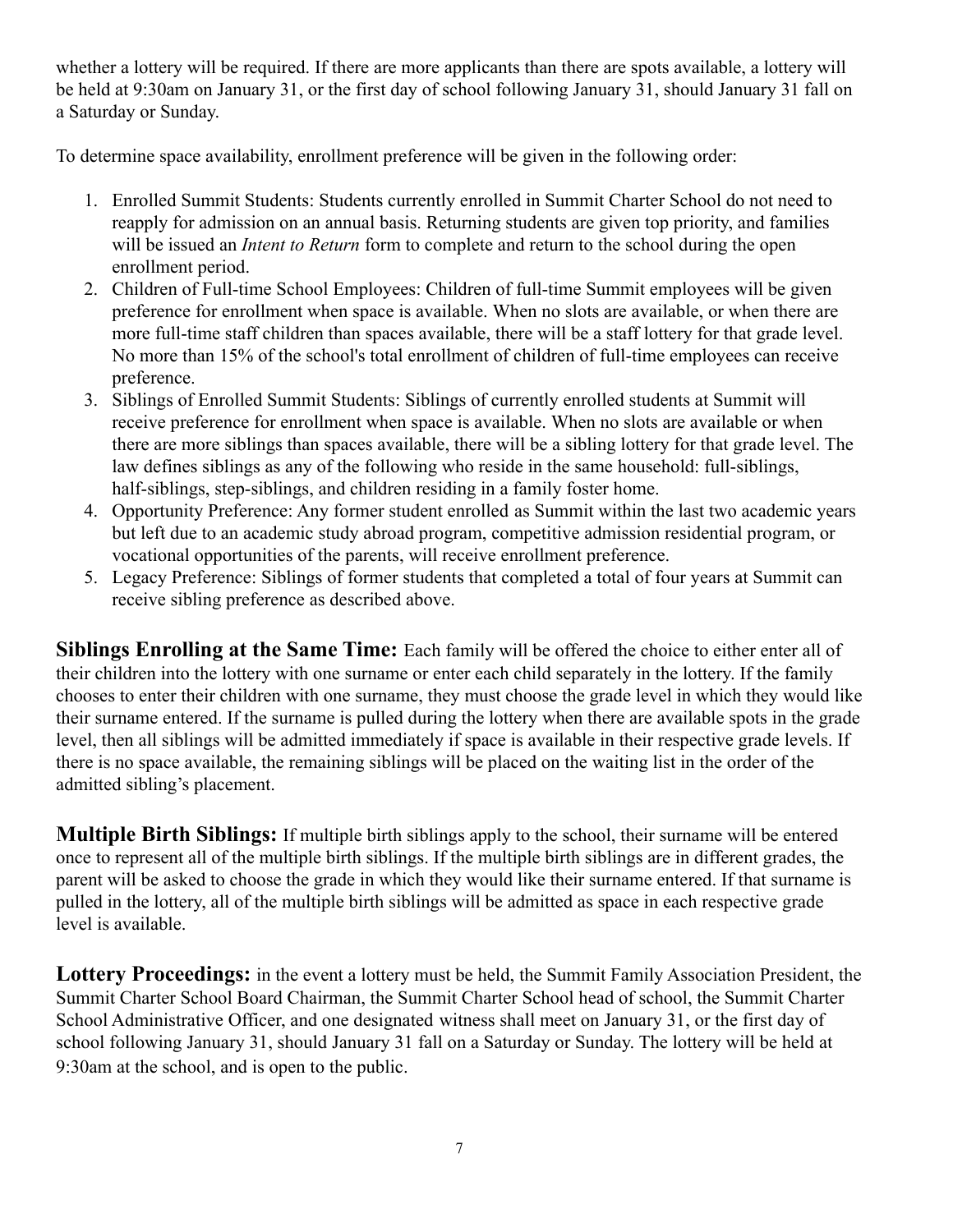The lottery will begin with the highest grade and work down to Kindergarten. The parties will designate a "drawer", and the administrative officer shall act as the recording secretary. The names of the eligible applicants will be folded and placed in a container. The drawer will then draw the names, and the administrative officer shall record the names in the order drawn. Once all available spaces are filled, a waiting list will be established, listing the students in the order drawn as set forth above. This waiting list will be used in the event that a spot opens and the school chooses to fill the vacancy before or during the school year.

The Summit Charter School Head of School will notify each applicant, in writing, of its placement. Each admitted applicant shall accept admission in writing no later than 10 days after notification of admission. If the applicant does not notify the school of its acceptance of admission on or before the  $10<sup>th</sup>$  day, the applicant will be deemed to have declined admission, and the first child on the waiting list will be offered admission.

**Students Applying after the Open Enrollment Period:** Any students applying after the open enrollment period will be placed on the waitlist directly after any waitlisted students from the lottery in the order the application was received.

**Summit Charter School's Right to Refuse Enrollment:** Summit Charter School reserves the right to refuse enrollment to any student or family under the following circumstances:

- The local school board may refuse to admit any student who is suspended or expelled from a school due to actions that would lead to suspension or expulsion from a public school under G.S. 115C-391 until the period of suspension or expulsion has expired.
- A parent or guardian willingly and knowingly provided incorrect information on the enrollment application.
- If a student has accepted enrollment at the school, but does not appear at the school in the first 2 days of school, the school will make reasonable attempts to contact the parents. If there is no response from the parent by the  $5<sup>th</sup>$  day of school, Summit reserves the right to remove the student from their enrollment roster and offer a position to the next student on the waiting list.

**Reenrollment:** Current students at Summit are invited to return the following year and do not have to go through the initial enrollment proceedings. Current families wishing to reenroll will be given an *Intent to Return* form to complete and return to the school during the open enrollment period to allow the school to plan appropriately for the lottery.

**Waitlisted Students:** Students residing on the waiting list may be granted enrollment during the school year if space becomes available. Families will be notified of the opening and will have 10 days to accept the position. If the position is declined or no response is received within the 10-day period, the next person on the waiting list will be offered the position. All students on the waiting list may resubmit their application for the next school year. In the event more applications are received than spaces available, a new lottery will be drawn for that particular grade level under the initial admissions proceedings. The new waiting list will go into effect at the conclusion of the current school year.

## <span id="page-7-0"></span>**Academic Policies**

A curriculum with coherence requires a dedicated effort by the student, teacher and family. Please familiarize yourself with the academic policies and procedures to better facilitate our students' achievement.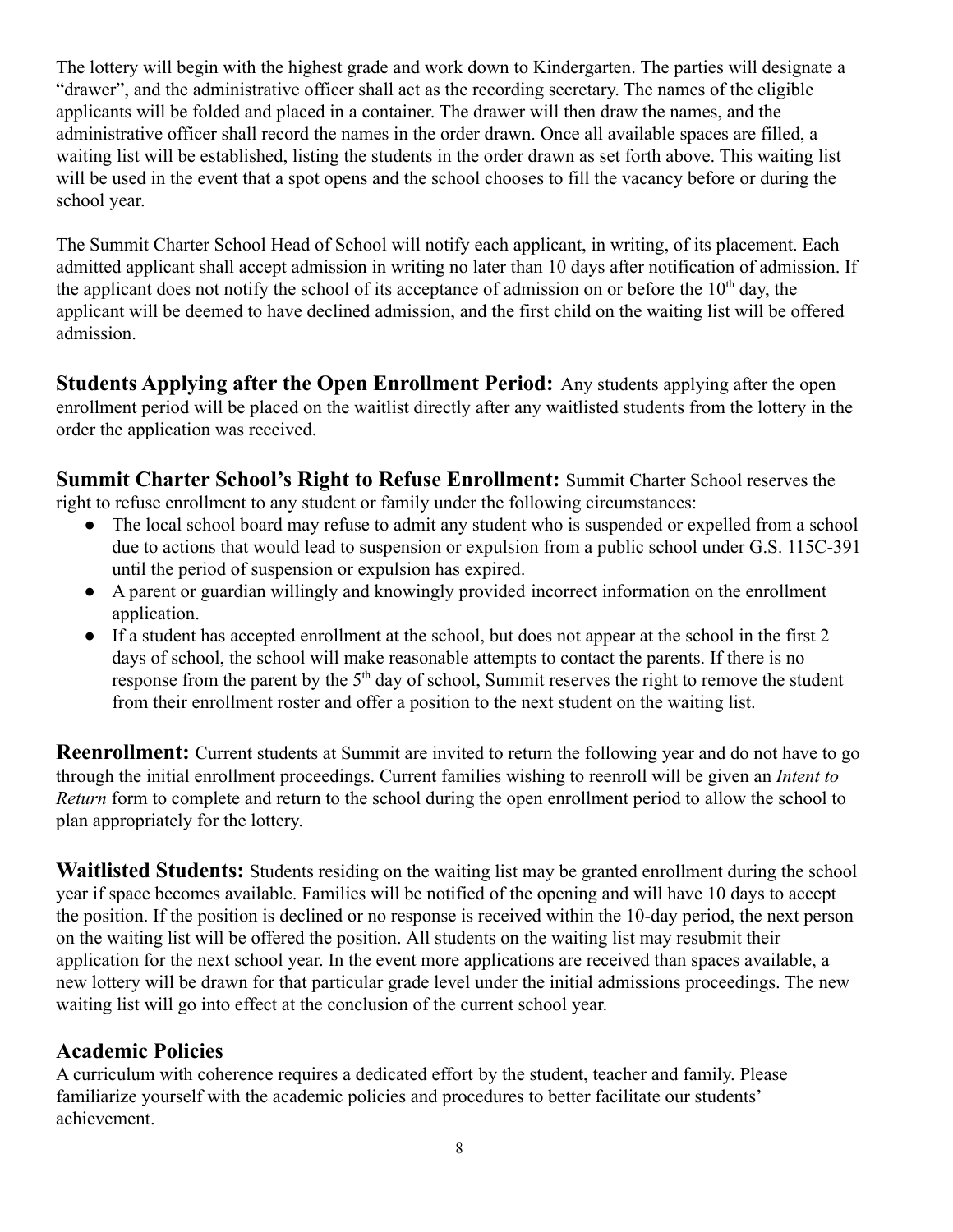## <span id="page-8-0"></span>**Communications**

Communication between the school and the home is one of the most important aspects of the academic program. Summit will exercise the following standard forms of routine communication between the school and family:

- **● K-5 Learning Logs:** Students K-5 will be issued a Learning Log/Binder at the beginning of the school year. Learning Logs are to be used to journal the days' events, homework assignments, and family-teacher communications.
- **● K-8 Parent Signature Folders (Green Folders):** Parent Signature Folders are sent home with each student every Monday. These folders will contain the graded papers for the prior week, assignments for the coming week, and announcements and notices from the teachers and/or the school. Students are required to return the folder promptly with the front cover signed.
- **● Interim Reports:** Interim reports may be accessed via PowerSchool.
- **● Report Cards**: Report cards will be completed by the teachers at the conclusion of each quarterly grading period and emailed.
- **● Conferences:** School-scheduled conferences will be held twice a year to discuss student progress. Conferences may also be held, at any time, at the request of the teacher, parent, or administration.

### <span id="page-8-1"></span>**Exceptional Children's Program**

Summit Charter School serves students of various levels and abilities within the classroom, as well as resource room and individualized instruction. If your child has been served by the Exceptional Children's Program at a previous school, please inform Summit at the time of enrollment to ensure placement and completion of necessary paperwork. If you currently have a child in the ECP, please meet and cooperate with the special education teacher to ensure the Individual Education Plan (IEP) is current and adequate progress is being made. For additional information, or if you suspect your child has a disability, please contact the EC teacher, your child's teacher or the EC Director.

### <span id="page-8-2"></span>**Grading Scales**

Summit uses developmentally appropriate grading scales tiered by base camp level.

### **K-2** - Standards Based Grading

### **3-12**

A 90-100 B 80-89 C 70-79 D 60-69 F 59 or below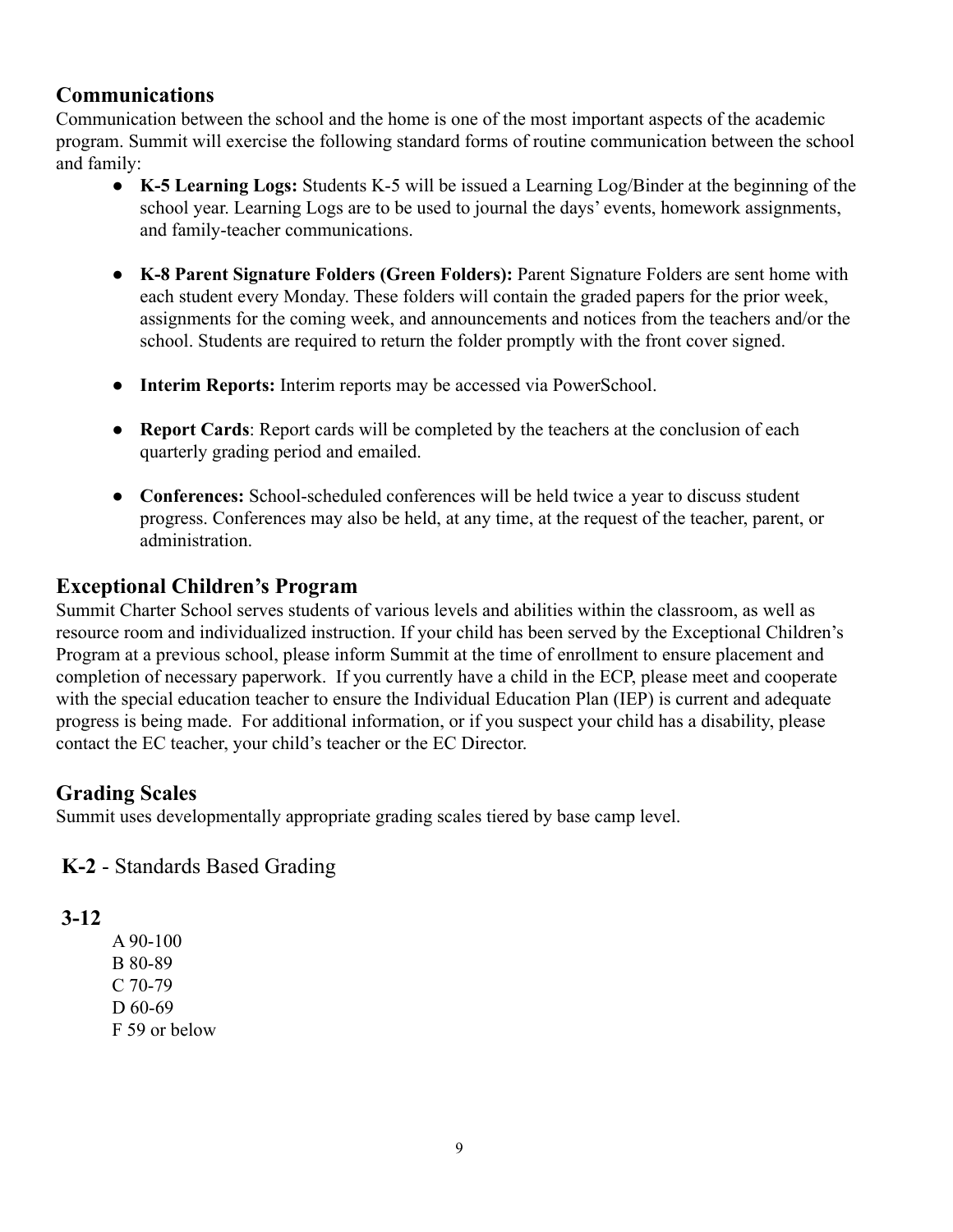#### **High School Honors and Advanced Placement Grade Point Average (GPA) Weights**

#### **Quality Points**

Students enrolled in Honors or Advanced Placement courses will earn additional points on their GPA as follows:

| <b>Honors Courses</b>                                                                                                                                   |  |
|---------------------------------------------------------------------------------------------------------------------------------------------------------|--|
| Community College Course included on most recent Comprehensive Articulation<br>Agreement Transfer List or course taught at 4-year university or college |  |
| AP Course                                                                                                                                               |  |

### <span id="page-9-0"></span>**Homework**

Homework for students should help them develop good study habits, foster positive attitudes toward school, and communicate to students the idea that learning takes work at home as well as at school. Homework must be realistic in length and difficulty given the students' ability to work independently. The National Education Association and National Parent Teacher Association both support the limit of no more than 10 minutes a night per grade level. Homework is aligned to extend standards and objectives previously learned in class. Please communicate with your student's teacher if your student is taking longer than the allotted time to complete.

In fostering our virtue of responsibility, all work is expected to be completed when assigned. Teachers will only assign meaningful and relevant work and use homework to guide their instruction. Exceptions are made on an individual basis as needed. Please communicate with your student's teacher or encourage your students to communicate with their teacher if you need an extension on an assignment.

## <span id="page-9-1"></span>**Promotion and Retention**

Promotion and retention decisions in all grades at Summit are based upon a review of a child's academic performance and compliance to the school's attendance policy. Benchmarks will include:

- Formative and Performance-based assessments (i.e. tests, quizzes, nc literacy assessments, projects, written work, etc.) in core subjects- Math, Language Arts, Science, Social Studies
- Whole-child portfolio assessments (project/assignment completion) in STEAM classes- Art, Music, Health/PE, Spanish, Library, Tech, etc.
- Performance on standardized tests
	- o K-3 NC Literacy Assessments
	- $\circ$  EOG (May)- English/Language Arts, Mathematics (3<sup>rd</sup> 8<sup>th</sup> grades), Science (5<sup>th</sup> and 8<sup>th</sup>) grades)
	- o EOC Math I, Math III, English II, and Biology
- Attendance- Students in excess of 18 days (10% of the school year) are subject to retention. Students who miss more than 20 subject classes (i.e.  $7<sup>th</sup>$  period algebra) throughout the year are subject to academic failure.

If the above measures do not provide clear evidence to support a promotion/retention decision, other data collection measures may be utilized. Despite the performance on the EOG test scores, a child may be retained if he or she does not meet academic or attendance criteria for promotion. Special provisions may apply only in extreme cases.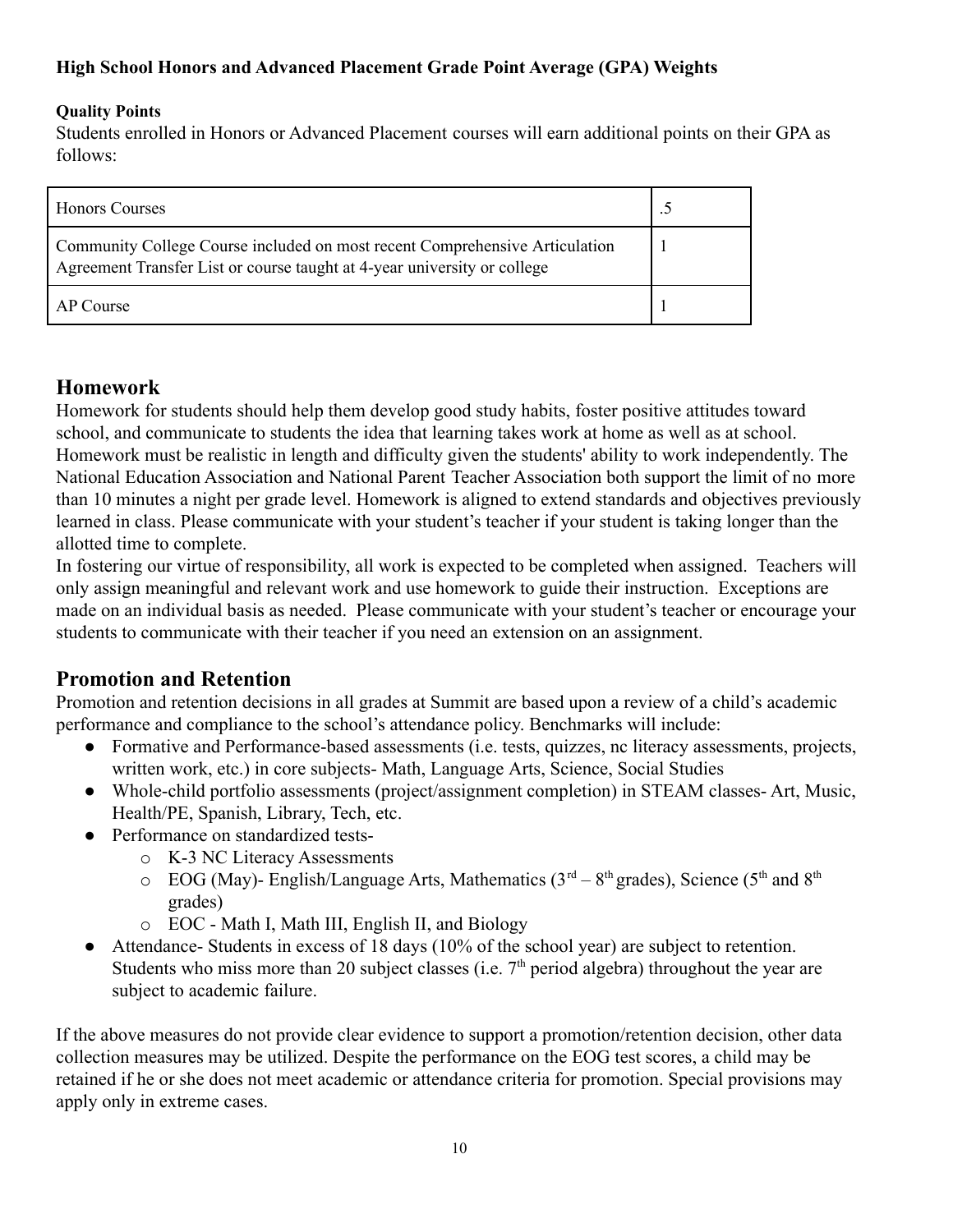#### **Retention Decisions:**

- In the event a child is to be considered for retention, the teacher or parent/guardian should notify the Principal or Head of School by the end of January.
- Grade-level/Subject Teachers will assemble a portfolio of the child's performance recorded supporting the need for retention.
- The Principal or Head of School will determine if additional data is necessary to finalize the retention decision.
- The grade-level/subject teacher, ELL coordinator, Exceptional Children coordinator (if applicable), school counselor (if applicable), and parent/guardian will meet with the Principal/head of school to determine the most appropriate course of action.
- The Head of School, under North Carolina law, has the authority to make the final promotion/retention decision.

### <span id="page-10-0"></span>**NC Read to Achieve**

Students in third grade must show proficiency in reading in order to be promoted to fourth grade. Proficiency will be determined by the student's performance on the following:

- EOG reading assessment
- State Approved Reading assessment
- NC Read to Achieve test
- Student reading portfolio

Students who do not demonstrate proficiency in one of the above will be required to complete a summer remediation program. The student and family will also be notified that without significant progress in  $4<sup>th</sup>$ grade, retention will be considered.

### <span id="page-10-1"></span>**Testing**

Summit Charter School participates in the statewide accountability-testing model (EOG- End of Grade Testing, EOC - End of Course Testing, and ACT Testing) and will administer the standardized tests in accordance with the set guidelines. Testing will be handled by the Testing Coordinator and teachers will be trained prior to administration. All students in grades 3-10 are expected to participate in the state testing program and parents should encourage their children to do their absolute best on these tests. Test results will be shared with parents at the conclusion of testing. The test schedule is as follows:

Grades 3-8:

- Mathematics- Grades 3-8, Math 1- Grade 8
- Reading- Grades 3-8
- Science- Grades  $5 & 8$

Grades 9-12 End of Course (EOC) Tests:

- Math: Math I, Math III
- English: English II
- Science: Biology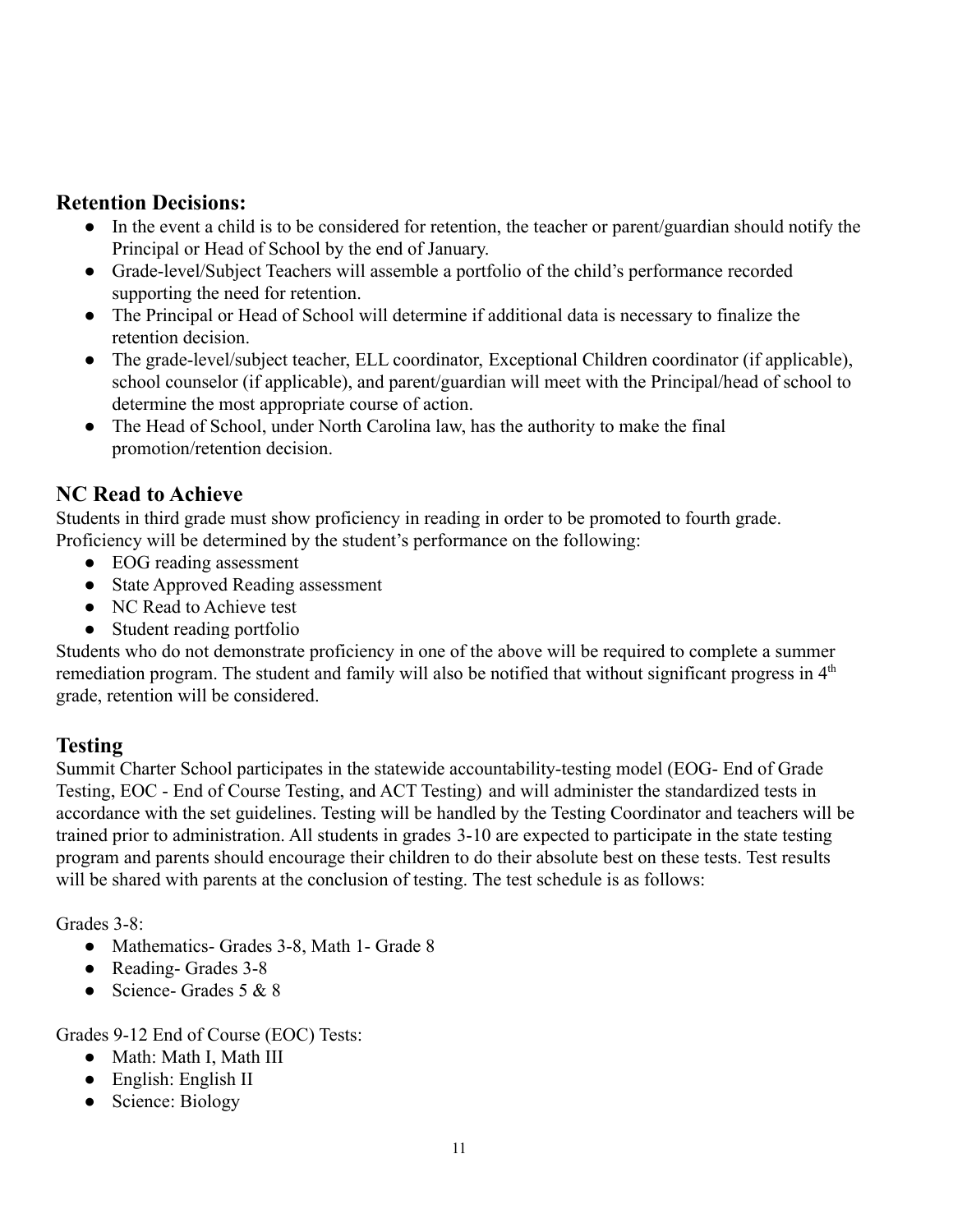Grades 9-12 College Readiness Tests:

- Grade 10: Pre-ACT
- $\bullet$  Grade 11: ACT

\*Students in grades 9-11 will also take internally administered released ACT tests in the fall, winter, and spring for internal benchmarking purposes toward the ACT college readiness benchmark. This data will inform instructional decisions and support staff, students, and families in post-secondary and college planning.

## <span id="page-11-0"></span>**Tutoring**

Summit, like all schools in North Carolina, is transitioning towards full implementation of a Multi-tiered system of support framework for serving the academic needs of all students. NC MTSS is a multi-tiered framework which promotes school improvement through engaging, research-based academic and behavioral practices. NC MTSS employs a systems approach using data-driven problem-solving to maximize growth for all.

Whether children are struggling to learn or are advanced learners, we hope to provide the tools every child needs to reach his or her potential.

There is time built into our schedule to provide additional academic support for both advanced learners and children in need of remediation, at all grade levels. Some of the assistance will be with computerized instruction and some assistance will be through additional classroom support of aides and push in EC support or other adults in the classroom. Teachers will be doing continual progress monitoring through formative assessments in the classroom.

If for any reason, your child is not making expected progress with all of the MTSS components we have in place, we will have a MTSS meeting, which would include you, your child's teacher, the school counselor, the Principal and other school personnel as required. If the team determines that additional tutoring services are necessary for your child to progress, the school will assist the parents in identifying a tutor. Individual teachers are not permitted to contract with a family for paid tutoring services of students they teach.

## **General Policies:**

## <span id="page-11-1"></span>**Athletic Policy**

Students in grades 6-12 are expected to follow the Athletic Policy guidelines for Summit Athletic Programs. A complete copy of the Athletic Policy is on file in the Summit Charter School Information Notebook located in the Athletic Director's office.

Students must have a current athletic physical and permission to treat form on file in the office and Concussion Protocol Statement with the Athletic Director before they may participate in any athletic practice and game.

Students with unsatisfactory grades and/or behavior may become ineligible for athletic participation at the Head of School's discretion.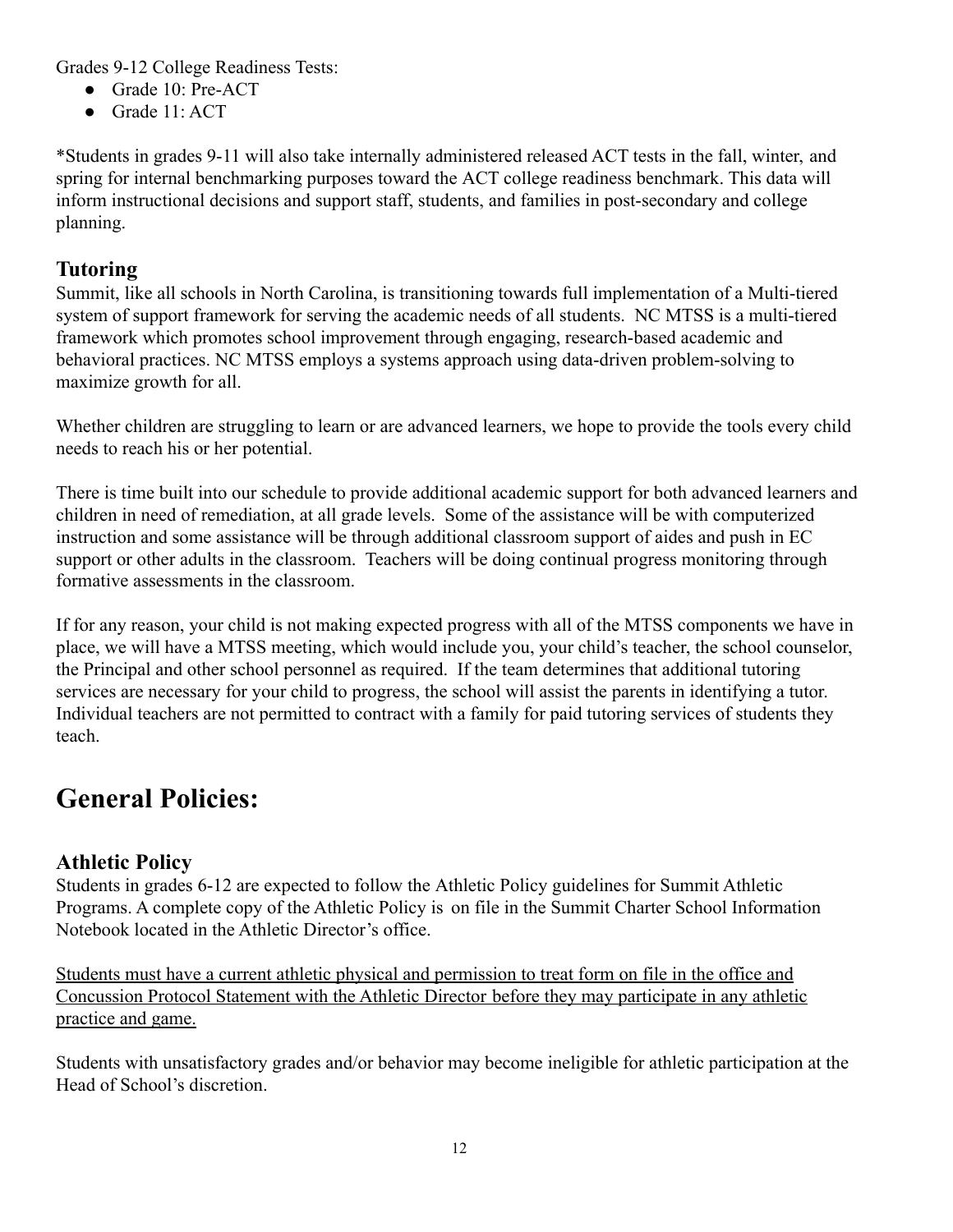## <span id="page-12-0"></span>**Attendance**

A child's presence for classroom instruction and experiential education opportunities offered throughout the Summit program is an extremely important component to his or her academic success. Parents are strongly encouraged to respect the importance of attendance and are asked to schedule travel and controllable absences around the school's calendar. Absences are coded as either **EXCUSED** or **UNEXCUSED**.

**EXCUSED** absences are for the following reasons only:

- 1. Injury or illness
- 2. Death in the immediate family
- 3. Inclement weather (ice, snow, or floods)
- 4. Religious observance
- 5. Quarantine
- 6. Court or administrative proceedings
- 7. Medical or dental appointments
- 8. Prior Approval Educational Opportunity

In order to excuse an absence for any of the above reasons, a note must be written and given to the student's teacher or the office. Failure to do this will result in the absence being coded "unexcused".

**UNEXCUSED** absences are absences due to any reason other than those listed above, with no exceptions. School work for unexcused absences may not be made up. Please note that an accumulation of 10 unexcused absences are grounds for truancy, and by state statute. (G.S. 115 C-378) the head of school must report all cases of truancy to the Department of Social Services. It is also considered to be a violation of the Family Partnership Agreement if a student's absences meet or exceed 10% of the school days to that point of the school year.

Students who miss more than 20 subject classes (i.e.  $7<sup>th</sup>$  period algebra) throughout the year are subject to academic failure. Please be mindful of early dismissal from school.

### **Late Arrivals and Early Dismissals**

School hours are from 8:30 AM until 3:15 PM. Students are expected to be in attendance during these hours. Late arrivals and early dismissals are very disruptive to the classroom and demonstrate a lack of respect for the school schedule, the teachers, and students. **A child must be present for ½ of the instructional day in order to be counted present.** By state law a note from the parent/guardian is required after an absence in order for the absence to be counted as excused. Without a note the absence will be counted as **UNEXCUSED**. All tardies and early dismissals will be recorded and reported on progress reports.

Parents or guardians must sign in all late arriving students at the front office. All early dismissals must also go through the front office. A parent or guardian must sign the student out. No students may be released from the classroom without a call from office personnel. **Excessive early dismissals and tardiness will warrant a mandatory parent conference with the Principal/head of school and may result in academic penalty for the class/subject that is missed.**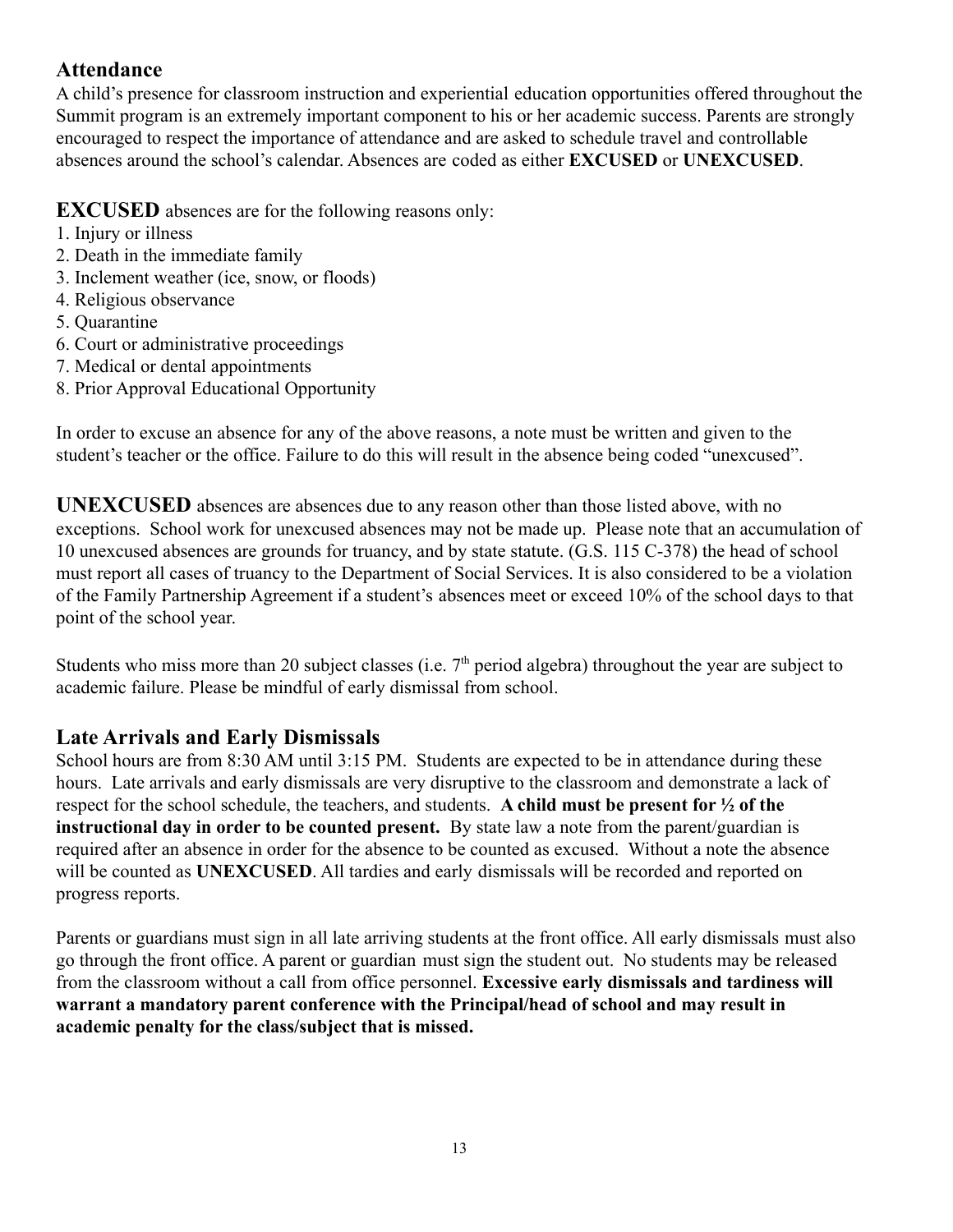## <span id="page-13-0"></span>**Bullying Policy**

#### *Overview*

Summit Charter School believes that all students have a right to a safe and healthy school environment and does not tolerate behavior that infringes on the safety of any student. Summit Charter School adheres to the definition of bullying outlined in the 2009 School Violence Prevention Act (see reference at end of document). A student shall not intimidate, harass, or bully another student through words or actions. Such behavior includes: direct physical contact, verbal assaults, cyber-bullying, and social isolation or manipulation.

Summit expects students to immediately report incidents of bullying to a teacher and the head of school should be informed of all reports of bullying. Teachers who witness such acts take immediate steps to intervene and each complaint of bullying should be promptly investigated. Complaints can be turned in anonymously in writing or by direct report to a staff member. This policy applies to students on school grounds, while traveling to and from school or a school-sponsored activity, and during a school-sponsored activity.

#### *Prevention*

Teachers should discuss this policy with their students in age-appropriate ways and should assure them that they need not endure any form of bullying. Students who bully are in violation of this policy and are subject to disciplinary action up to and including expulsion.

To help prevent bullying, the school counselor will facilitate staff development training and classroom lessons on bullying prevention and Summit will continue to utilize character education to cultivate acceptance and understanding in all students and staff to build the school's capacity to maintain a safe and healthy learning environment. Teachers will also ensure that students prone to aggressive behavior and victims of bullying receive in-school counseling services.

### *Procedures*

The procedures for intervening in bullying behavior include, but are not limited to the following:

- All staff and parents will receive a copy of this policy prohibiting intimidation and bullying at the beginning of the school year or as part of new student orientation
- The school will make reasonable efforts to keep a report of bullying and the results of investigation confidential.
- Teachers who witness acts of bullying shall take immediate steps to intervene. People witnessing or experiencing bullying are expected to report the incident; such reporting will not reflect on the target or witnesses in any way.
- Incidents of bullying can be reported using the following channels:
	- o Make a direct report to a school official
	- o Complete and send an on-line submission form accessible on the school's website
	- o Deposit a report in a confidential submission box located in the library

### *Investigation*

Reported incidents will be investigated and appropriate action will be taken after considering the following:

- Nature, severity, and number of occurrence(s) of the behavioral impact on the target
- Degree of physical, psychological, and social harm on the target
- Student's age, development and degree of maturity
- Surrounding circumstances and context in which the incident(s) occurred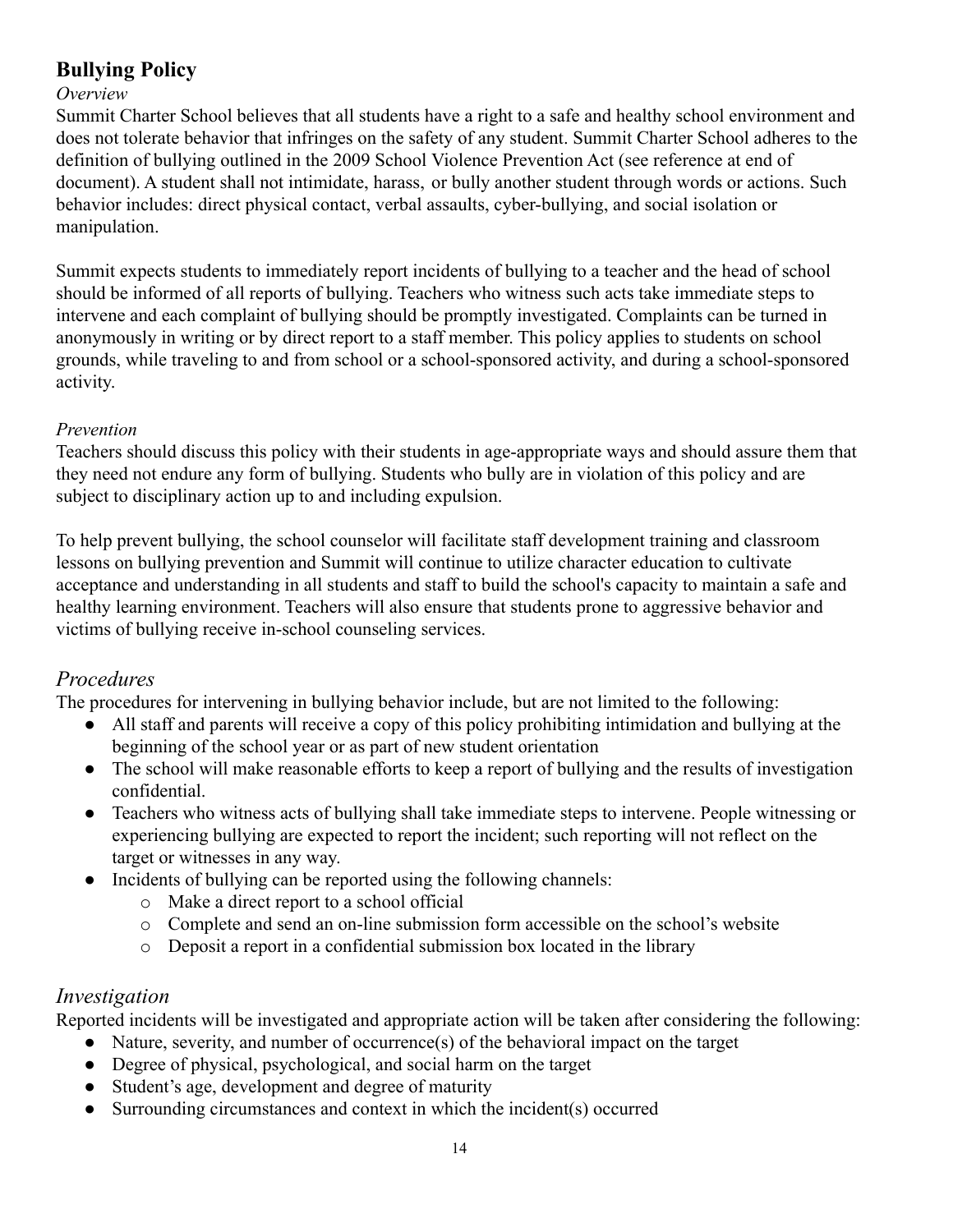- Prior disciplinary history and continuing patterns of behavior
- Relationship between and among the parties involved
- Context in which the alleged incident(s) occurred

#### *Consequences*

Validated bullying behavior and/or acts of aggression will require parent(s) of the involved parties to meet with the principal and disciplinary action will be determined on an individual basis. Bullying is considered a violation of Summit's Family Partnership Agreement. Consequences include, but are not limited to a verbal or written apology, mandatory counseling, detention, and suspension.

## *Definition of Bullying as defined by the North Carolina General Assembly:*

## *115C-407.15. Bullying and harassing behavior.*

"As used in this Article, "bullying or harassing behavior" is any pattern of gestures or written, electronic, or verbal communications, or any physical act or any threatening communication, that takes place on school property, at any school-sponsored function, or on a school bus, and that:

(1) Places a student or school employee in actual and reasonable fear of harm to his or her person or damage to his or her property; or

(2) Creates or is certain to create a hostile environment by substantially interfering with or impairing a student's educational performance, opportunities, or benefits. For purposes of this section, "hostile environment" means that the victim subjectively views the conduct as bullying or harassing behavior and the conduct is objectively severe or pervasive enough that a reasonable person would agree that it is bullying or harassing behavior.

Bullying or harassing behavior includes, but is not limited to, acts reasonably perceived as being motivated by any actual or perceived differentiating characteristic, such as race, color, religion, ancestry, national origin, gender, socioeconomic status, academic status, gender identity, physical appearance, sexual orientation, or mental, physical, developmental, or sensory disability, or by association with a person who has or is perceived to have one or more of these characteristics."

### <span id="page-14-0"></span>**Classroom Expectations**

Each teacher will teach and post a set of classroom expectations. Expectations are kept short and simple so students can remember them easily. Students should be made aware of expectations and review them often.

## <span id="page-14-1"></span>**Class Parties**

Please check with your child's teacher concerning classroom policy.

## <span id="page-14-2"></span>**Clubs**

Students should be encouraged to participate in clubs and sports activities. All school-sponsored clubs must seek administrative approval and must be sponsored by a faculty/staff representative. Club involvement and sports events should not interfere with the educational process of the child. If problems arise, please notify the Head of School.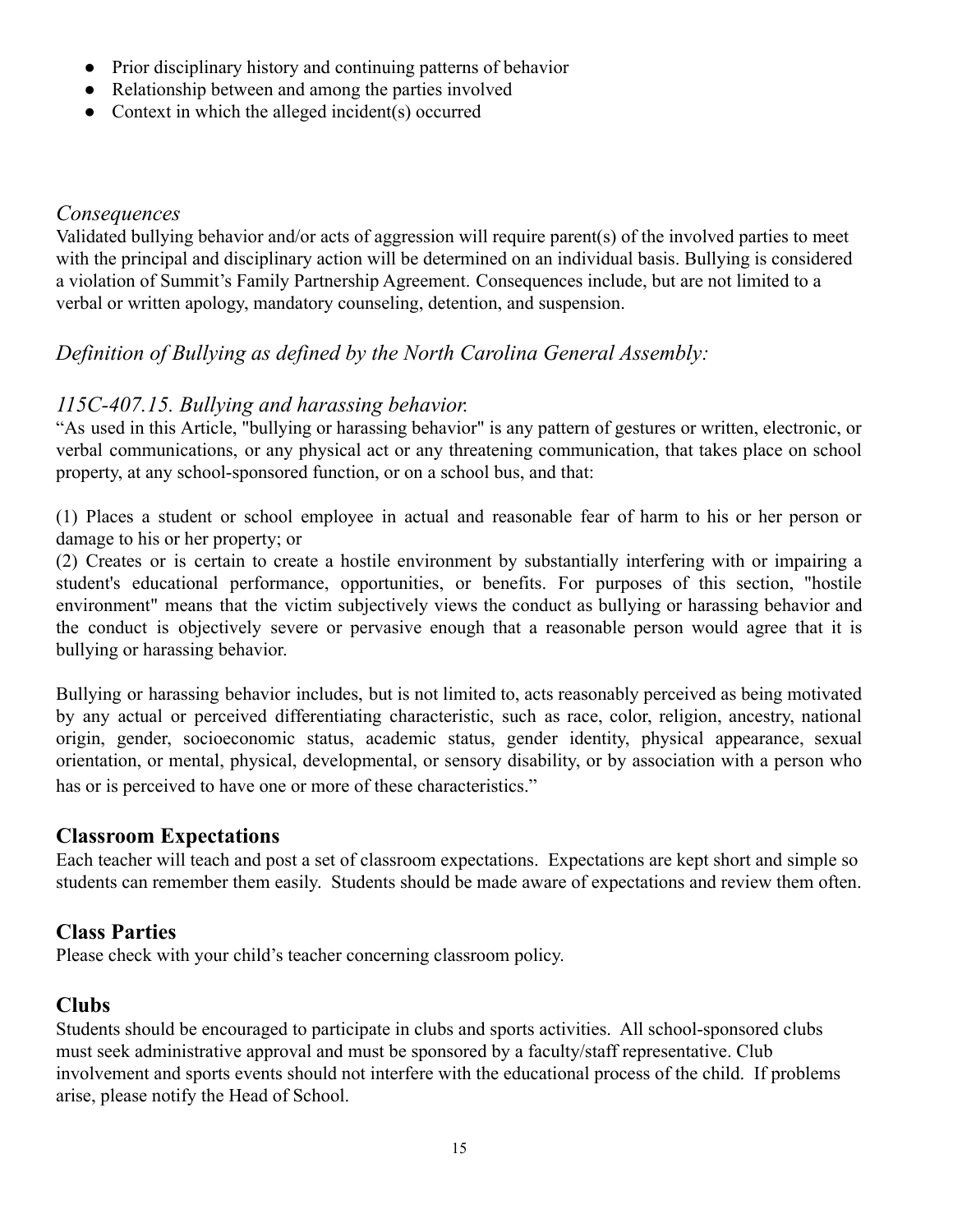## <span id="page-15-0"></span>**Compliance with Other Laws**

The school shall comply with all applicable federal laws and regulations, including, but not limited to, such laws and regulations governing employment, environment, disabilities, civil rights, children with special needs, transportation, and student records. The school shall also comply with all applicable health and safety laws and regulations, whether federal, state, or local. Neither the State Board of Education nor the local board of education assumes the duty to oversee the operations of the school except as may otherwise be provided by law or separate contract. Neither the State Board of Education nor the county board of education is required to monitor the school for compliance with applicable laws and regulations.

## <span id="page-15-1"></span>**Criminal Background Checks**

Summit Charter School believes that a safe and secure learning and working environment should be provided for all students and staff. Anyone who directly or indirectly has contact with children is in a unique position of trust in this society, and the school believes that criminal dispositions against an applicant, employee, or volunteer to the school may have an impact upon these goals and will be considered in hiring and dismissal decisions, as well as in the recruitment and usage of volunteers to the school.

All applicants, employees and volunteers of Summit Charter School must consent to and are subject to background screening initially upon appointment and every three years thereafter. Background screening may include:

Driving records check;

Criminal background check to verify no past history of abuse and/or sexual deviant behavior or other crimes of violence crimes of embezzlement and fraud;

Sex Offender Registry check; and

Employment and/or prior volunteer service reference checks.

Applicants and volunteers shall be required to answer completely and accurately questions on their application with regard to previous criminal history. Failure to do so will subject the applicant to not being hired, an employee being dismissed, or a volunteer request being denied. Applicants, current employees, and volunteers shall notify the head of school immediately if they are charged with or convicted of a criminal offense (including entering a plea of guilty or nolo contendere) except minor traffic violations.

Information obtained through the implementation of this policy shall be kept confidential as provided in the North Carolina General Statutes and regulations. The school system shall maintain in paper format only data from a criminal history check conducted through the North Carolina Department of Justice. These records shall be kept in a locked, secure place, separate from the individual's personnel file.

## <span id="page-15-2"></span>**Code of Conduct**

Summit Charter School strives to maintain a culture characterized by the Seven Virtues highlighted in the Summit Pledge: *Each day, in my words and my deeds, I will do my best to live these seven virtues: Honesty, Respect, Responsibility, Compassion, Self-Discipline, Perseverance, and Giving.* Parents, students, and staff are expected to uphold and reinforce our Seven Virtues, which define Summit's Code of Conduct:

> **Honesty**: I will be honest with myself and others. **Respect**: I will treat others the way I would like to be treated. **Responsibility**: I will take responsibility for my behavior and choices.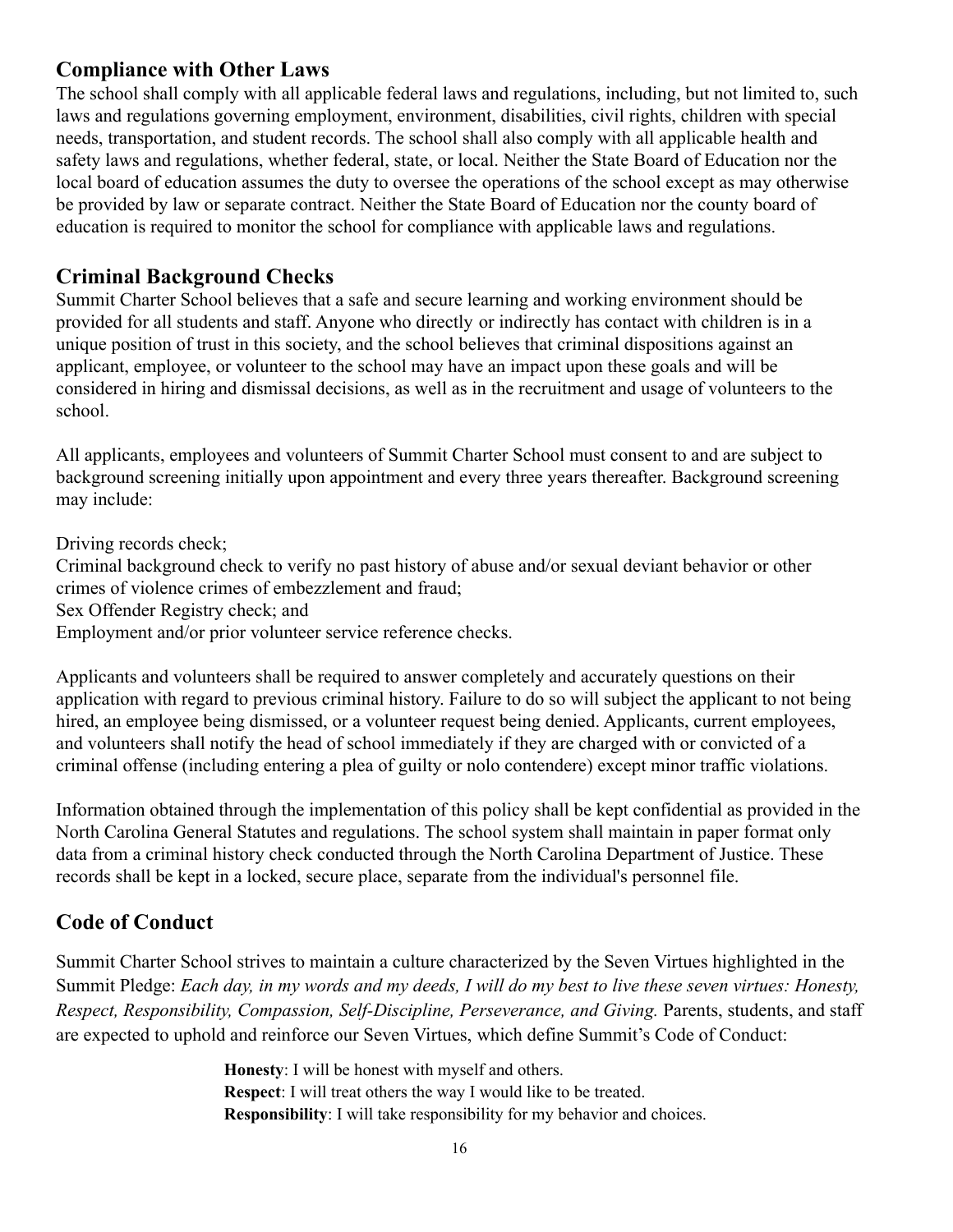**Compassion**: I will act with compassion. **Self-Discipline**: I will do my best academically, socially, and personally. **Perseverance:** I will work to overcome obstacles. **Giving**: I will help others.

Students are encouraged to take responsibility for their own actions and to respect self, others, and their surroundings. Clear, consistent rules are developed, often with input from students. Teachers will work with students to determine logical and natural consequences for rule infractions. Parents will be notified whenever students are physically or verbally aggressive towards others, disruptive of the learning environment, or destructive of property.We value school/home connection and know that student behavior is much more likely to improve at school when we work together (see Parent Partnership Agreement).

#### **Expectations for Excellence**

- School leaders will…
	- Establish and uphold clear expectations for a positive and consistent learning environment
	- Support and empower staff to lead in their classrooms and in their Base Camps
	- Monitor progress of student learning across classrooms and support teachers to address student learning needs
	- Be responsive to parent needs and concerns by communicating concerns to parents in a timely manner and responding to parent emails and phone calls within 24 hours and Uphold the Code of Conduct at all times.
	- Uphold the Code of Conduct at all times.
- Teachers will…
	- Establish and lead a positive and consistent learning environment
	- Plan and deliver engaging, rigorous, standards-aligned lessons
	- Be responsive to student progress and needs
	- Be responsive to parent needs and concerns by communicating concerns to parents in a timely manner and responding to parent emails and phone calls within 24 hours.
	- Uphold the Code of Conduct at all times.
- Students will...
	- Engage positively in their learning and remain on-task with assignments
	- Follow classroom expectations and teacher directions to ensure learning time is maximized
	- Ask for help when needed. Give help to others when asked.
	- Uphold the Code of Conduct at all times

#### **Consequences for Inappropriate Behavior**

Students are expected to follow the guidelines of SCS on campus, on school transportation, or at school-sponsored events on or off campus. Failure to adhere to the guidelines throughout the year will result in appropriate discipline, the purpose of which is to: ● Ensure the safety and sense of well-being of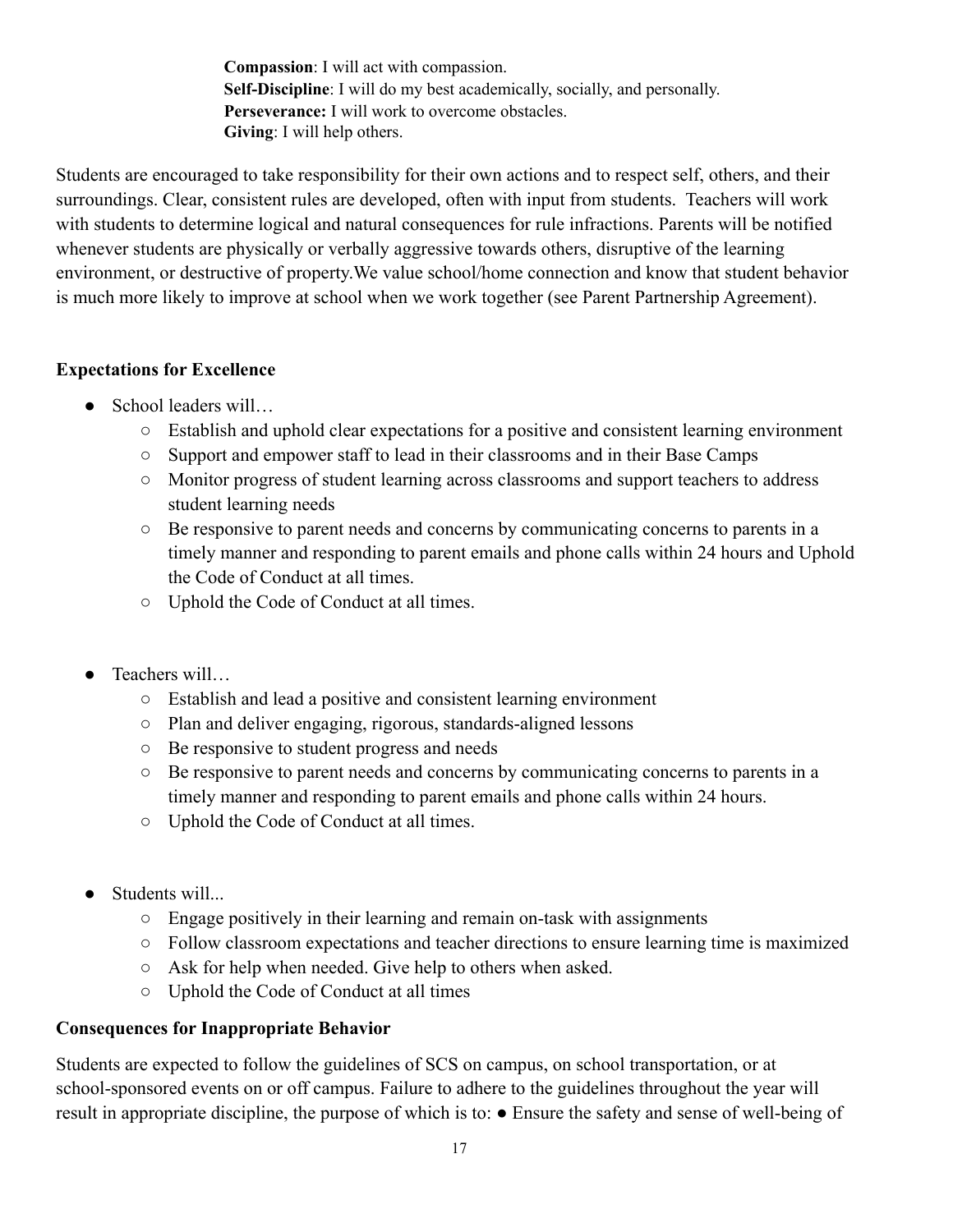all children at Summit; and ● Help the student to make more positive behavior choices, and in some instances, to make restitution to the classroom or school community. Consequences for inappropriate actions may be adjusted to reflect the age and individual needs of the offender.

The Consequences Chart (below) sets forth consequences for violations of behavior guidelines.Teachers and the school administration retain the discretion to modify disciplinary procedures and consequences, and/or to take more severe and immediate action when deemed necessary and appropriate.

Please note that consequences listed are a "menu" of consequences to support consistency and clarity in discipline procedures. The consequences outlined below are not intended to be directly and only correlated with the behavior listed on that line.

| <b>Behavior</b>                                                                                                                                                                                                                                                                                                                                    | Consequence                                                                                                                                                                                                                                                                                                                                                                                                                                                                                              | Staff<br>Responsible |
|----------------------------------------------------------------------------------------------------------------------------------------------------------------------------------------------------------------------------------------------------------------------------------------------------------------------------------------------------|----------------------------------------------------------------------------------------------------------------------------------------------------------------------------------------------------------------------------------------------------------------------------------------------------------------------------------------------------------------------------------------------------------------------------------------------------------------------------------------------------------|----------------------|
| Level 1: Actions disrupt flow<br>of instruction and/or school<br>culture, but do not cause<br>additional harm to others                                                                                                                                                                                                                            | For all Level 1 Behaviors:<br>Teacher documentation of incident using their own classroom<br>behavior log<br>Teacher facilitated consequences as appropriate such as:                                                                                                                                                                                                                                                                                                                                    | <b>Teacher</b>       |
| Dress code violation<br>$\bullet$<br>Off-task behavior<br>$\bullet$<br>Failure to come to<br>school prepared<br>(without supplies,<br>homework, etc.)<br>Chewing gum<br>$\bullet$<br>Eating food in class<br>(unless at teacher<br>scheduled times)<br>*Unauthorized use of<br>$\bullet$<br>device (phone, music,<br>camera, Apple<br>Watch, etc.) | Logical consequence<br>$\bullet$<br>Verbal warning/reminder<br>$\bullet$<br>Take 5 (in classroom)<br>$\bullet$<br>Apology ("Talk it out")<br>$\bullet$<br>Conference with student<br>$\bullet$<br>Loss of participation in class activities<br>$\bullet$<br>*Unauthorized device confiscated for at least the<br>$\bullet$<br>remainder of day                                                                                                                                                           |                      |
| <b>Level 2: Actions could result</b><br>in harm to others or the<br>learning environment and<br>are in direct opposition with<br>our culture                                                                                                                                                                                                       | <b>For all Level 2 Behaviors</b><br>K-5: Teacher/Student Conference<br>$\bullet$<br>MS and HS: Lunch detention(s) with written<br>reflection, to be held in the library and supervised by<br>the teacher who assigns the detention<br>Teacher documentation of incident using shared<br>$\bullet$<br>internal behavior log (ie, Google Sheet)<br>Parent and administrator notification of behavior and<br>consequence<br>Additional progressive consequences by Teacher or<br>Administrator may include: | <b>Teacher</b>       |
| Repeated Level 1<br>$\bullet$<br>behaviors (3rd<br>incident in class)<br>Directed<br>$\bullet$<br>inappropriate<br>language, including<br>profanity and<br>disrespect                                                                                                                                                                              | Conference with student and parent led by teacher<br>$\bullet$<br>Temporary removal from class<br>$\bullet$<br>Community accountability (restitution, service, class<br>$\bullet$<br>meeting)<br>Loss of participation in extracurricular activities (e.g.,<br>sports, band, clubs)<br>Advisor (6-10) and School Counselor notified<br>Peer mediation                                                                                                                                                    |                      |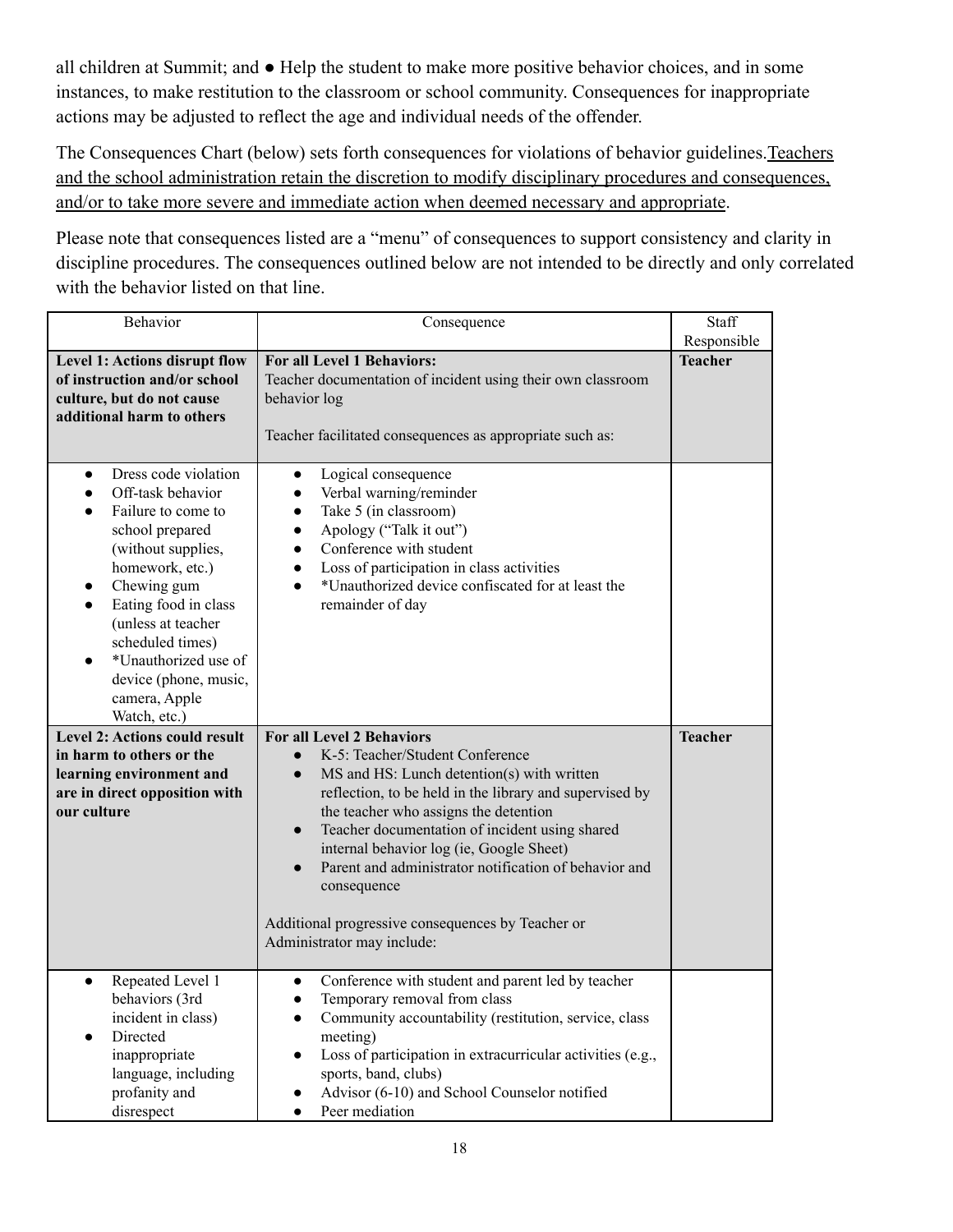| Failure to follow<br>$\bullet$<br>through with<br>consequences for<br>inappropriate<br>behavior<br>Failure to follow<br>$\bullet$<br>reasonable request of<br>the adult in charge<br>and/or disrespect<br>Repeated dress code<br>$\bullet$<br>violations (3rd<br>incident in class)<br>Repeated technology<br>$\bullet$<br>violations (3rd time<br>in 9 week quarter)<br>*Plagiarism; cheating<br>$\bullet$<br>on assignment or<br>exam.<br>Horseplay or rough<br>behavior that could<br>result in an injury<br>Being dishonest or<br>deceitful | Behavior contract written with student and parents<br>$\bullet$<br>*Plagiarism or cheating will result in a 0 on the<br>assignment and may include additional consequences<br>outlined above |                   |
|-------------------------------------------------------------------------------------------------------------------------------------------------------------------------------------------------------------------------------------------------------------------------------------------------------------------------------------------------------------------------------------------------------------------------------------------------------------------------------------------------------------------------------------------------|----------------------------------------------------------------------------------------------------------------------------------------------------------------------------------------------|-------------------|
| Level 3: Actions cause harm                                                                                                                                                                                                                                                                                                                                                                                                                                                                                                                     | For all Level 3 Behaviors                                                                                                                                                                    | Principal         |
| to property or are repeated<br>behaviors that could cause                                                                                                                                                                                                                                                                                                                                                                                                                                                                                       | Documentation of incident using Office Referral form.<br>$\bullet$<br>Parent conference led by Principal and/or head of<br>$\bullet$                                                         |                   |
| harm and are in direct                                                                                                                                                                                                                                                                                                                                                                                                                                                                                                                          | school                                                                                                                                                                                       |                   |
| opposition with our culture                                                                                                                                                                                                                                                                                                                                                                                                                                                                                                                     | Progressive Teacher/Administrator consequences including                                                                                                                                     |                   |
|                                                                                                                                                                                                                                                                                                                                                                                                                                                                                                                                                 | but not limited to:                                                                                                                                                                          |                   |
| Repeated Level 2<br>$\bullet$                                                                                                                                                                                                                                                                                                                                                                                                                                                                                                                   | Community accountability (restitution, service, class<br>$\bullet$                                                                                                                           |                   |
| behaviors<br>3 Lunch Detentions                                                                                                                                                                                                                                                                                                                                                                                                                                                                                                                 | meeting)<br>In school or out of school suspension (up to 10 days)<br>$\bullet$                                                                                                               |                   |
| in a quarter                                                                                                                                                                                                                                                                                                                                                                                                                                                                                                                                    | (suspension will be documented in student records as                                                                                                                                         |                   |
| Vandalism                                                                                                                                                                                                                                                                                                                                                                                                                                                                                                                                       | required by NC Department of Public Instruction)                                                                                                                                             |                   |
| Property damage<br>Theft<br>$\bullet$                                                                                                                                                                                                                                                                                                                                                                                                                                                                                                           | Referral to school counseling                                                                                                                                                                |                   |
| <b>Level 4: Actions cause</b>                                                                                                                                                                                                                                                                                                                                                                                                                                                                                                                   | For all Level 4 Behaviors:                                                                                                                                                                   | <b>Head of</b>    |
| others to feel unsafe and/or                                                                                                                                                                                                                                                                                                                                                                                                                                                                                                                    | Documentation of incident using Office Referral form.                                                                                                                                        | <b>School and</b> |
| cause harm to others or self                                                                                                                                                                                                                                                                                                                                                                                                                                                                                                                    | Parent conference led by Principal and Head of School<br>$\bullet$                                                                                                                           | Principal         |
|                                                                                                                                                                                                                                                                                                                                                                                                                                                                                                                                                 | Progressive Teacher/Administrator consequences including                                                                                                                                     |                   |
| Repeated Level 3                                                                                                                                                                                                                                                                                                                                                                                                                                                                                                                                | but not limited to:<br>Mediation with other students                                                                                                                                         |                   |
| $\bullet$<br>behaviors                                                                                                                                                                                                                                                                                                                                                                                                                                                                                                                          | $\bullet$<br>Referral to school counseling<br>$\bullet$                                                                                                                                      |                   |
| Fighting/Assault*<br>$\bullet$                                                                                                                                                                                                                                                                                                                                                                                                                                                                                                                  | In school suspension (suspension will be documented<br>$\bullet$                                                                                                                             |                   |
| Bullying*<br>$\bullet$<br>Harassment*                                                                                                                                                                                                                                                                                                                                                                                                                                                                                                           | in student records as required by NC Department of                                                                                                                                           |                   |
| $\bullet$<br>Property damage*<br>$\bullet$                                                                                                                                                                                                                                                                                                                                                                                                                                                                                                      | Public Instruction)<br>Short term out of school suspension (up to 10 days)<br>$\bullet$                                                                                                      |                   |
| Extortion*                                                                                                                                                                                                                                                                                                                                                                                                                                                                                                                                      | (suspension will be documented in student records as                                                                                                                                         |                   |
| Communicating<br>$\bullet$                                                                                                                                                                                                                                                                                                                                                                                                                                                                                                                      | required by NC Department of Public Instruction)                                                                                                                                             |                   |
| threats*<br>Discrimination*<br>$\bullet$                                                                                                                                                                                                                                                                                                                                                                                                                                                                                                        | Full consequence may include: $\bullet$ community service,<br>$\bullet$<br>· longer-term suspension, • referral to Board for                                                                 |                   |
| Being under the<br>$\bullet$                                                                                                                                                                                                                                                                                                                                                                                                                                                                                                                    | expulsion                                                                                                                                                                                    |                   |
| influence of alcohol                                                                                                                                                                                                                                                                                                                                                                                                                                                                                                                            |                                                                                                                                                                                              |                   |
| or controlled<br>substance                                                                                                                                                                                                                                                                                                                                                                                                                                                                                                                      | *Required report to Department of Public Instruction (DPI)                                                                                                                                   |                   |
|                                                                                                                                                                                                                                                                                                                                                                                                                                                                                                                                                 | and/or law enforcement                                                                                                                                                                       |                   |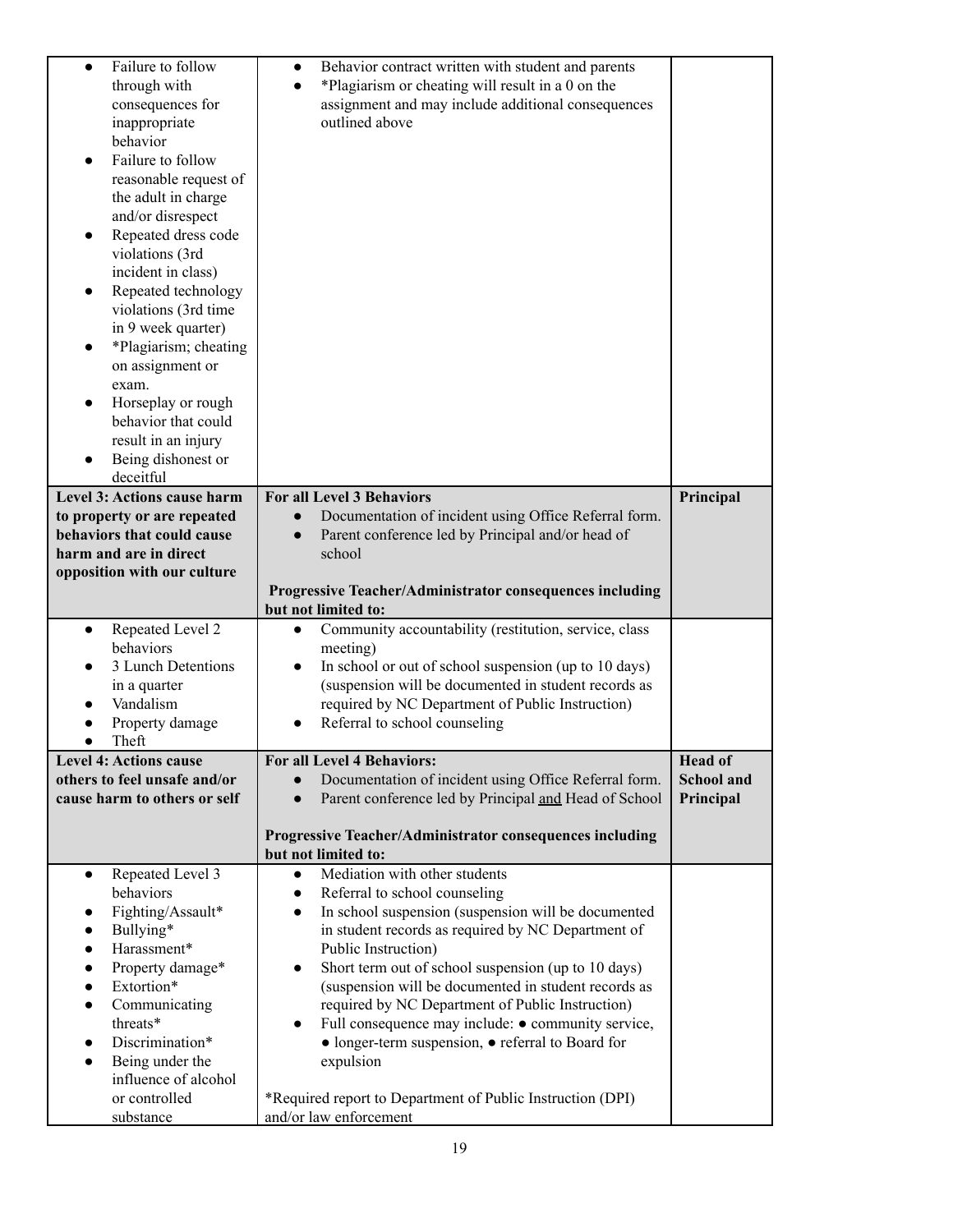**Weapons, Dangerous Instruments/Substances, and Firearms**

**No unauthorized employee, parent, student or other person shall carry, or engage another person to carry, whether openly or concealed, a weapon, alcoholic beverages, or tobacco on school property at any time. School property includes any school building or bus, school campus, grounds, recreational area, athletic field, or other property owned, used, or operated by Summit or at any school fieldwork function.**

**Drugs and Alcohol** Students are prohibited from possessing, using, transmitting, selling or being under the influence of any of the following substances: narcotic drugs, unauthorized over-the-counter medications, any alcoholic beverage, or any other controlled substance. Students also are prohibited from possessing, using, transmitting or selling drug paraphernalia or counterfeit drugs.

**Tobacco** Students are prohibited from possessing, using, transmitting or selling any tobacco product including cigarettes, electronic cigarettes (e-cigarettes) or other vaping devices whether nicotine or non-nicotine based, cigars, chewing tobacco, snuff and any other items containing or reasonably resembling tobacco or tobacco products. Students are prohibited from possessing or using any paraphernalia associated with tobacco or vaping use including pipes, rolling papers, e-cigarette "juices" or their cartridges, lighters, and matches. NC Senate Bill 530/SL 2013-165 defines e-cigarettes and associated products as "tobacco products."

**Unauthorized Items** In addition to alcohol, tobacco, drugs, and weapons, the following items are not allowed at school and are subject to immediate confiscation for return to a parent or guardian: ● Lighters/Matches ● Any other item that prohibits or hinders the fulfillment of the academic mission of the school

**Search and Seizures** School personnel have the authority to conduct reasonable searches and seize materials for the purpose of maintaining a safe, orderly environment and for upholding standards of conduct established by the school. A student's person, locker and/or personal effects (e.g., purse, book bag, etc.) may be searched whenever school personnel have reasonable suspicion to believe that the student is in possession of illegal or unauthorized material and that the material could be found on the student's person or in the personal effects. This search will be conducted by a school administrator in the presence of another school administrator and/or the school resource officer.

**Out-of-School Suspension** At the time of the suspension, administrators or teachers will notify student and parents and explain the reason for the suspension, the length of the suspension, and the conditions of the student's return. Parents will also be notified in writing. At any point during the suspension process, parents and students have the right to meet with the head of school to discuss the incident and evidence. The desired outcome of all suspensions is that students will be able to make better choices and take responsibility for their actions. ● During an out-of-school suspension a student may not be on the campus for any reason or attend an off-campus Summit event. This includes activities on our campus that are sponsored by other organizations, such as sports clubs. • Students may make up work during or following a suspension at the teacher's discretion, but it is the student's responsibility to get assignments and schedule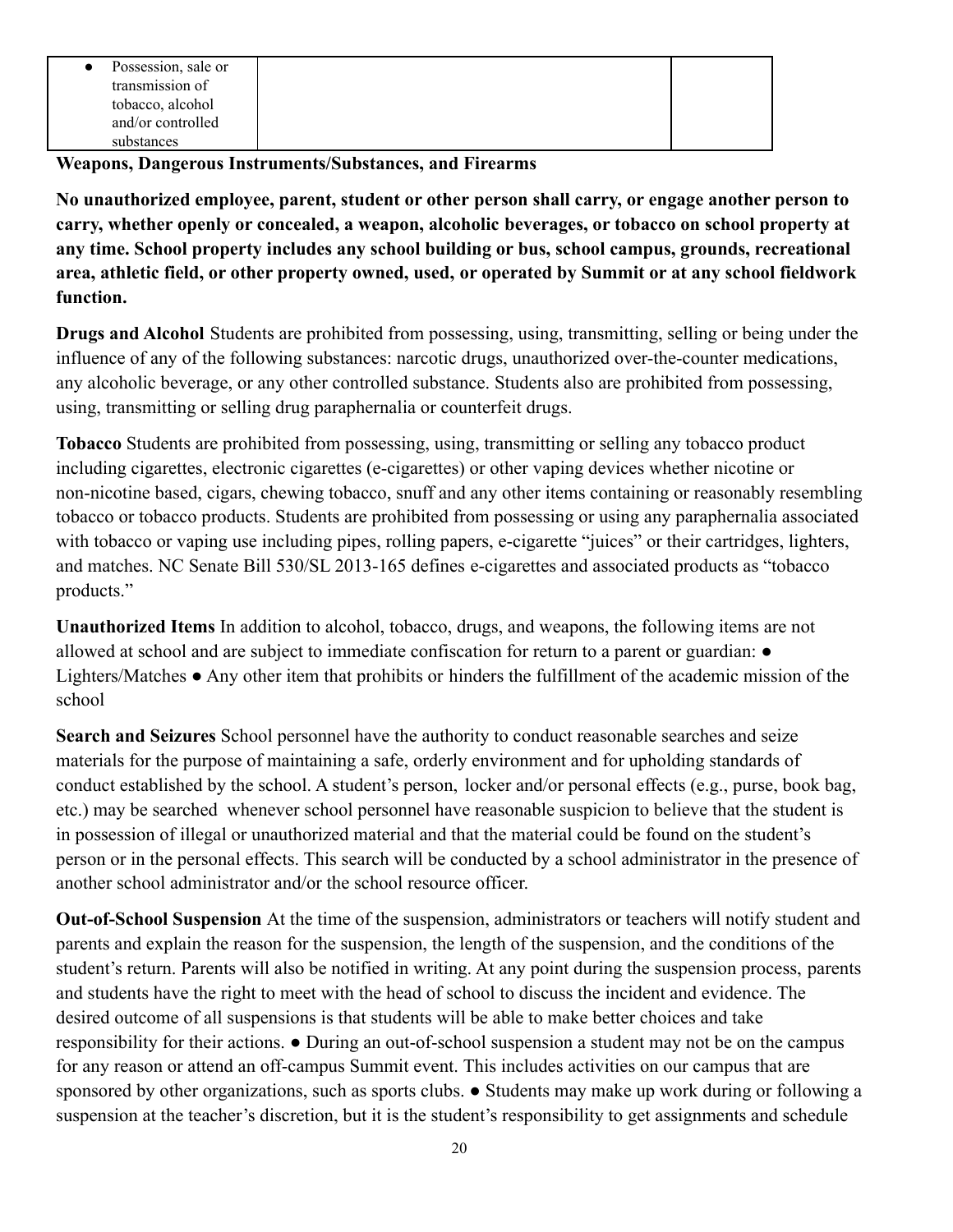make-up quizzes or tests. ● Students participating in extracurricular activities may be removed from the activity temporarily or permanently at the discretion of the staff member in charge of the activity. ● Local boards of education may refuse to admit any students who have been expelled or suspended from Summit under G.S. 115C-391 until the period of suspension or expulsion has expired. • Before a suspended student can be readmitted, the student's parents may be required to meet with the head of school to establish a behavioral plan for the student's return to school.

**Long-Term Suspension and Expulsion** If a student has been suspended for a period of 10 days, s/he may be referred to the Care Team for a recommendation for further disciplinary action, such as long-term suspension or expulsion. The Care Team for long-term suspension and expulsion decisions is a four-person committee made up of two teachers, one administrator, and a school counselor. The time/date of this informal hearing will be agreed upon by all parties, but must be prior to the end of the 10-day suspension. At this informal hearing, parents have the right to see all documentation that will be presented; and they have the right to represent or bring legal counsel to represent their child's interests at this meeting. The Care Team will make a recommendation to the head of school regarding further disciplinary or corrective action. The head of school, as superintendent of the LEA, can make a decision to suspend the child for the remainder of the year, or in certain circumstances, for 365 days. If the Care Team recommends an expulsion, this would have to be approved by the Board of Directors. Any student who is suspended or expelled loses the privilege of attending another N.C. public school until the period of suspension is over. If the parents disagree with the recommendations of the Care Team and/or head of school, they can appeal this decision in writing to the Chair of the Board of Directors within 5 working days of the hearing.

**Provisions Specific to Students with Special Needs:** 1. The Individual Education Plan of every student with special needs will indicate if the student is not expected to meet the regular discipline code, and if not, what modifications of the code are required. The appropriate EC staff will be consulted for discipline procedures on a case by case basis. 2.Summit will follow the North Carolina Discipline Procedures (NC 1504-2) "Policies Governing Services for Children with Disabilities" and state and federal law as required for short-term suspensions (or multiple short-term suspensions), long-term suspensions (lasting more than 10 days or any series of suspensions exceeding 10 cumulative days that results in a change of placement), expulsion or special circumstances.

#### **Disciplinary Records**

Federal law requires that we forward disciplinary records with respect to suspensions or expulsions when students transfer to other schools

### <span id="page-20-0"></span>**Diversity and Inclusion**

We celebrate the many forms of diversity among our families, student body, and community. We are committed to helping our students and staff appreciate differences in others while valuing themselves, and to recognize the biases that exist in our society as we create an environment that challenges stereotypes and prejudices and is inclusive for all.

Summit Charter School does not discriminate against any employee, volunteer, or student on the basis of race, color, cultural heritage, national origin, religion, age, sex, sexual orientation, marital status, physical or mental disability, political affiliation, source of income, veteran status or any other status protected under local, state, or federal law. This policy extends to all personnel decisions, terms and conditions of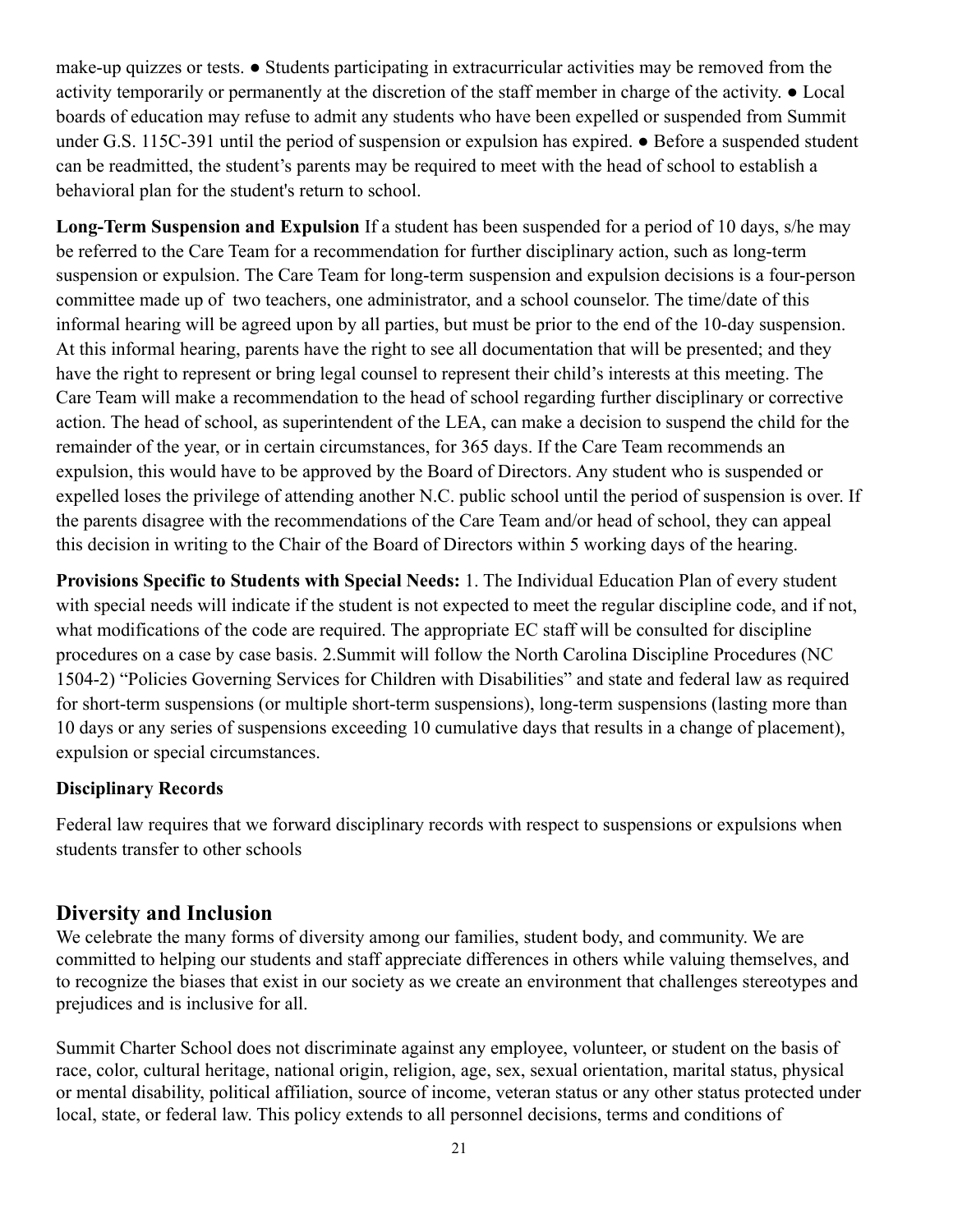employment, vendor contracts and provision of services. Summit Charter School does not tolerate harassment for any reason. Respect for the dignity of others shall be the guiding principle for our relations with each other.

## <span id="page-21-0"></span>**Drop-off/Pick-up**

Students should not be on campus prior to 8:10 AM unless they are being tutored

## **Morning Drop-off**- Drop off is between 8:10 and 8:30 AM.

- Cars are to enter Cashiers School Rd at Cornucopia restaurant
- Maintain 10mph speed and take caution around narrow areas in the road and limited visibility points along Zeb Alley and Mitten Lane
- Cars will line up the Summit drive in a single car line
- Students will be dropped off at one of the four stations on the main porch
- Cars are to remain on the right side of the drive and should take caution exiting Mitten Lane and Zeb Alley
- During times of high traffic, we encourage drivers to exit to the right on Cashiers School Rd towards the Methodist Church to reduce road congestion

## **Afternoon Pick-up**

- Cars are to enter Cashiers School Rd at Cornucopia restaurant
- Maintain 10mph speed and take caution around narrow areas in the road and limited visibility points along Zeb Alley and Mitten Lane
- Cars will line up the Summit drive in the two right-hand lanes leading to the cul-de-sac and exercise an alternate merge for a single pick-up line
- Students will line up by grade in designated spots on the front porch/in classrooms
- A caller will announce approaching car numbers and delegate students to one of four pick-up stations (i.e. "carpool 56 report to station B)
- Cars are to remain on the right side of the drive and please **STOP** at the end of the drive and **LOOK** before turning onto Mitten Lane
- During times of high traffic, we encourage drivers to exit to the right on Cashiers School Rd towards the Methodist Church to reduce road congestion

## **Additional Carline Notes**

- Students dropped off after 8:30am must be accompanied by an adult to the office to sign in and receive a tardy slip. Excessive tardies or early dismissals will mandate a meeting with the Head of School to discuss consequences.
- If your child is to ride home with an individual other than yourself, a note is required.
- For the safety of the children we ask you *not* to be on your cell phone during carline.
- Do Not pull out of the car lane and pass a car or bus that is loading or unloading children
- K-8 must use the car line area. Only HS students are allowed to be dropped off/picked up at the Summit Center.

## <span id="page-21-1"></span>**EPA- Asbestos Emergency Response Act**

The US Environmental Protection Agency (EPA) Asbestos Emergency Response Act (AHERA) requires all schools to inspect building materials for the presence of asbestos. AHERA excludes schools from the inspection requirement if the school was constructed after October 12, 1988, and has a signed statement from the architect of project engineer responsible for constructing the school stating that no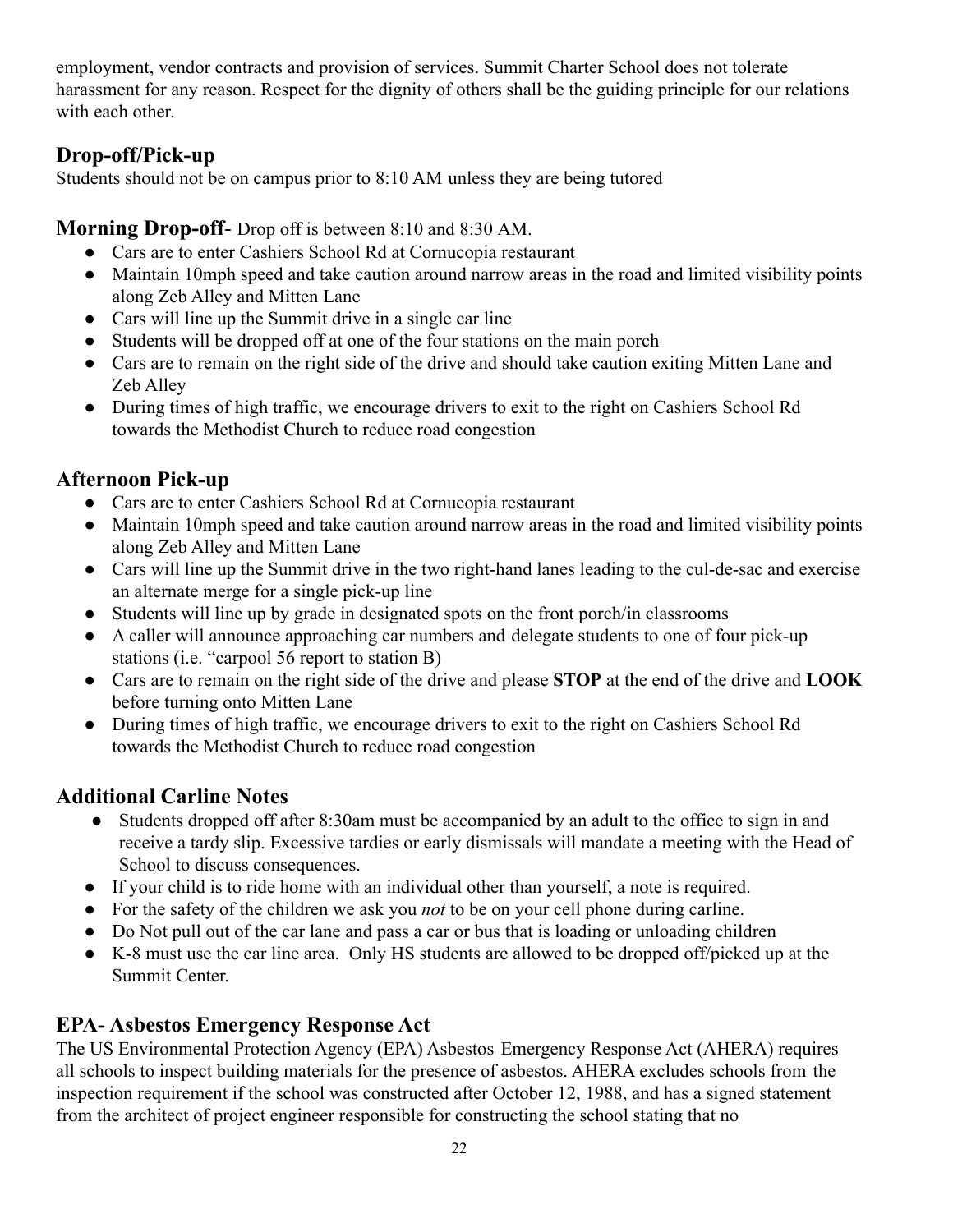asbestos-containing building materials were specified for use in the construction of the school. Our school has been provided with such a statement, and is, therefore, exempt from the requirement to conduct an asbestos inspection.

The EPA requires us to annually notify you that we are aware of the AHERA regulation, and that we are in compliance. The Management Plan is available for your review at any time during normal school hours (M-F, 9:30am – 3:30pm). The Asbestos Program Manager, Marie Starkings, is available to answer any questions you may have about asbestos in our building (828-743-5755).

## <span id="page-22-0"></span>**Family Educational Rights and Privacy Act (FERPA)**

*The Family Educational Rights and Privacy Act* (FERPA), a Federal law, requires that Summit Charter School, with certain exceptions, obtain your written consent prior to the disclosure of personally identifiable information from your child's records. However, Summit Charter School may disclose appropriately designated "directory information" without written consent, unless you have advised the school to the contrary in accordance with Board procedures. The primary purpose of directory information is to allow Summit Charter School to include this type of information from your child's education records in certain school publications. Examples include:

- A playbill, showing your student's role in a drama production
- The annual yearbook
- Honor roll or other recognition lists
- Graduation programs and
- Sports activity sheets, such as for baseball, soccer and other school sports
- School calendar and directory

Directory information, which is information that is generally not considered harmful or an invasion of privacy if released, can also be disclosed to outside organizations without a parent's prior written consent. Outside organizations include, but are not limited to, companies that publish yearbooks and local news agencies.

If you do not want Summit Charter School to disclose directory information from your child's education records without your prior written consent, you must notify Summit Charter School in writing by the tenth day of each new school year. Summit Charter School has designated the following information as directory information:

- Student name
- Address
- Telephone listing
- Photograph
- Dates of attendance
- Grade level
- Participation in officially recognized activities and sports
- Degrees, honors and awards received

Summit Charter School, by making this information available to parents on a yearly basis, is in compliance with the Family Educational Rights and Privacy Act. A complete copy of this law may be viewed online at [www.ed.gov.](http://www.ed.gov)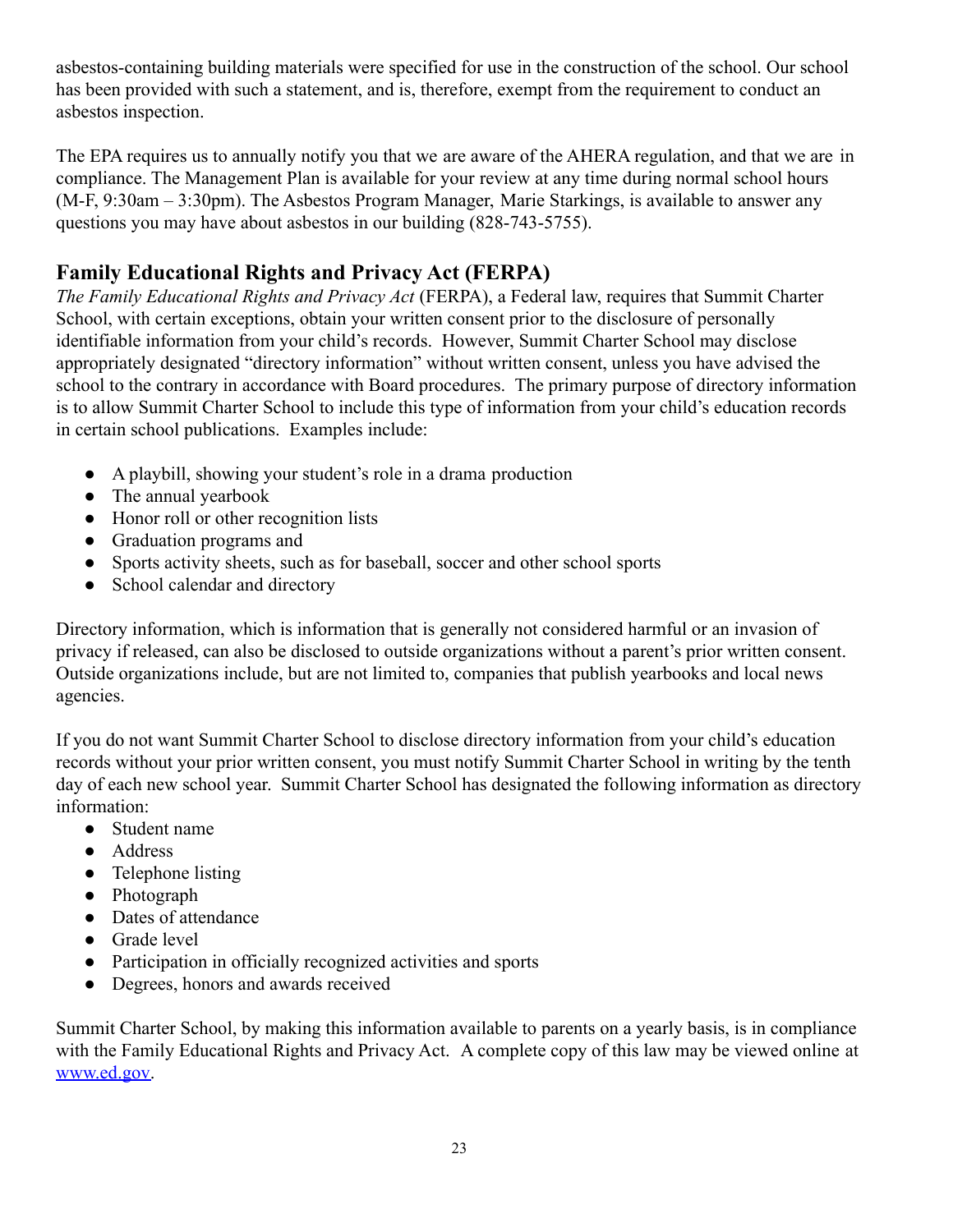## <span id="page-23-0"></span>**Family Partnership Agreement**

Summit Charter School is founded upon **trust and responsibility shared among parents, teachers, students and community.** Parents in particular are viewed as their child's primary teachers, and the home as the foundation for learning. Parents and students sign a Family Partnership Agreement to actively support their child's education and the school.

#### <span id="page-23-1"></span>**Field Excursions**

There are many places in the western North Carolina region, which are great . Classrooms may choose to go on field trips periodically throughout the year. Parents can assist by promptly returning the necessary paperwork, adhering to schedules and by offering to chaperone. Field trips are an educational experience, which allows students to visit new and interesting places. Please note that chaperoning a field trip is a huge responsibility. Parents should follow the teacher's directions explicitly and *should not bring siblings.*

Parents who are willing to drive their car and transport children on a school trip must have completed a background check with the school and file their current license, registration and insurance card with the business office.

### <span id="page-23-2"></span>**Grievance Policy**

In the event a conflict is unable to be resolved through the Family Partnership Agreement, Summit Charter School will follow the grievance procedures used in the Jackson County Public School System. Thus stated, it is the policy of Summit Charter School that all students and parents/guardians shall have the right to present for solution any problem arising within their status as students or parents/guardians and shall be encouraged to exercise this right without fear of recrimination. It is for this purpose that a grievance procedure is established. To ensure that any problem is corrected as soon as possible, time limits have been established to assure prompt attention to each problem. If the student or parents/guardians do not process his or her grievance within the set time limit, it shall be considered settled and not open to appeal. The grievance procedure may be used to address any situation occurring within the operation of normal procedures of the school which causes a student and/or parent/guardian to believe he/she has been wronged, except in the cases where other appeal procedures are provided (e.g., long-term suspension). Students and their parents are encouraged to discuss their concerns informally with the person(s) involved before invoking grievance procedures. This includes addressing classroom concerns directly with the teacher(s) as necessary.

#### **Grievance Process**

The first step in our grievance process is to bring the grievance to the party with whom there is a *disagreement. If the disagreement is not resolved directly with the person(s) involved, a grievance may be escalated as follows.*

A. Initiation- A student may initiate a grievance proceeding when either the student or his or her parent or guardian believes that he/she has been adversely affected by a decision of a school employee, or that a violation, misapplication or misinterpretation of school board policy or state or federal law or regulation has occurred.

B. Procedure The procedure for initiation and conduct of a grievance shall be: A student, parent, or guardian wishing to invoke the grievance procedure shall make a written request for a conference with the head of school to discuss the grievance and seek resolution. The following guidelines shall be observed: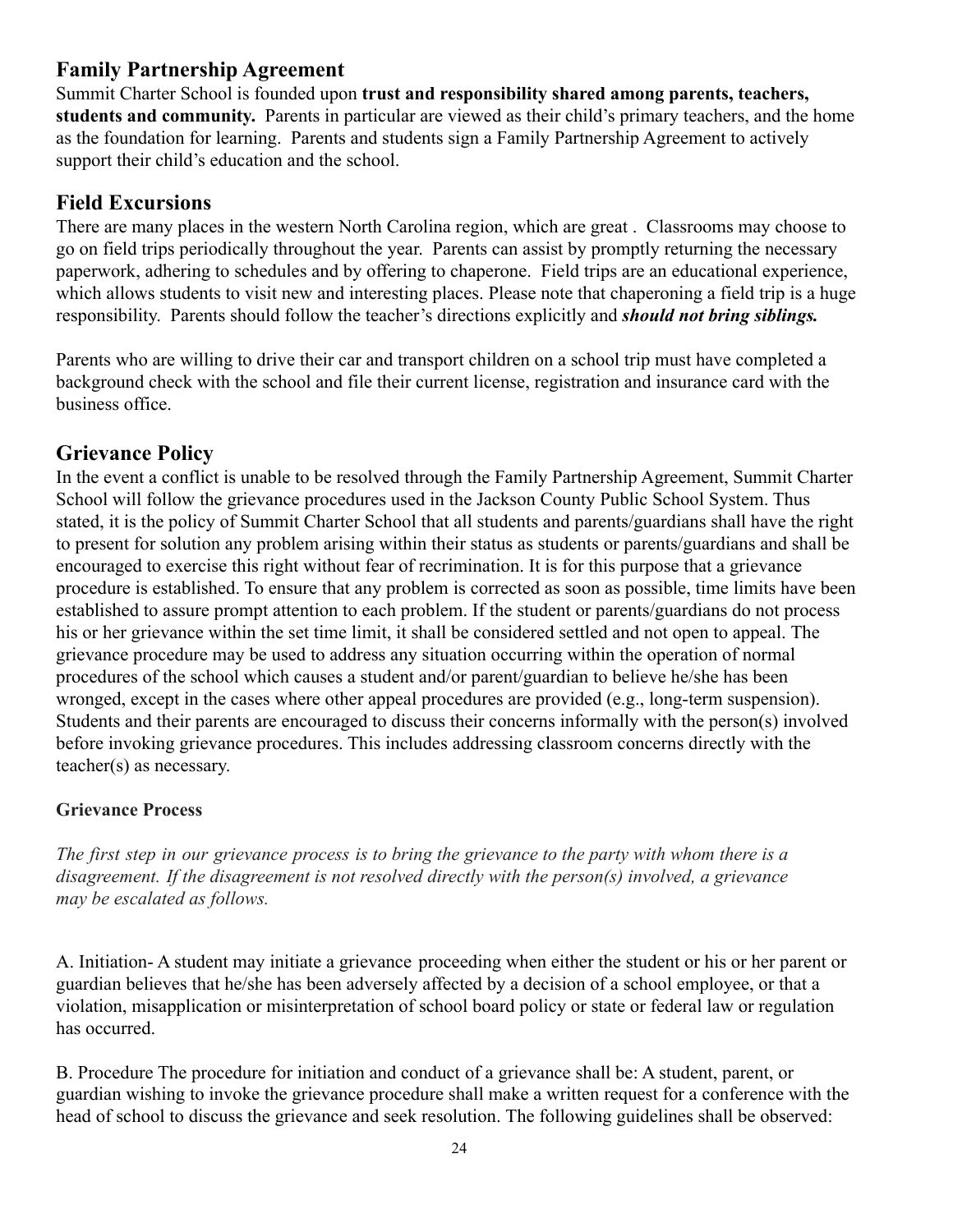Step I **–** Appeal to the Head of School: 1. A grievance shall be filed as soon as possible, but in no event longer than thirty (30) days after disclosure of the facts giving rise to the grievance. 2. The Head of School shall grant the conference within five school days following receipt of the request. 3. The request shall include a written statement describing the grievance and naming the specific policy, rule or law believed to be violated: (1) the name of the school system employee or other individual whose decision or action is at issue; (2) the specific decision(s) or action(s) at issue; (3) any board policy, state, or federal law, state or federal regulation, or State Board of Education policy or procedure that the parent or guardian or student believes has been misapplied, misinterpreted or violated; (4) and the specific resolution desired. 4. The head of school will conduct any investigation of the facts necessary before rendering a decision. 5. The head of school will state his or her position on the question in writing to the student within ten school days following the conference. 6. Only the parent or guardian or someone acting in loco parentis shall be permitted to join or represent the student in the conference with the head of school.

Step II **–** Appeal to the Summit Charter School Board: If the grievance is not resolved at Step I, the student may appeal the head of school's decision to the Summit Charter School Board in writing within five (5) school days following the response from the head of school at Step I. The board shall offer a final written decision within thirty (30) days.

#### <span id="page-24-0"></span>**Immunization Requirements**

The North Carolina Immunization Law was amended effective July 1, 1987. The law, .0401 NCAC 7A(a) describes the immunizations required. Immunizations must be placed in the student's cumulative file within the first 30 days of the school year (or the enrollment date for student transfers). For additional information, please contact the front office.

### **Illness and Injury**

The following policies on illness and injury have been written in conjunction with the North Carolina School Health Program Manual, which includes the latest research and recommendations from the American Academy of Pediatrics and the National Association of School Nurses.

Students should remain at home from school when they have any of the following symptoms:

- Fever of 100.4 or higher
- Nausea, vomiting and diarrhea, if persistent and/or accompanied with a fever
- Sore throat with a fever
- Rash accompanied with a fever

Students are not permitted to return to school until they are free of symptoms (**without the** use of fever reducers such as Tylenol or Ibuprofen) for a **minimum of 24 hours**. Students with Strep throat or other bacterial illnesses must remain home until 24 hours after treatment has started and any fevers have abated, unless otherwise stated in a note from a doctor or physician.

Parents will also be notified of their child's condition in the situations listed below:

- Injury where there is swelling, severe pain, or a question of a sprain or broken bone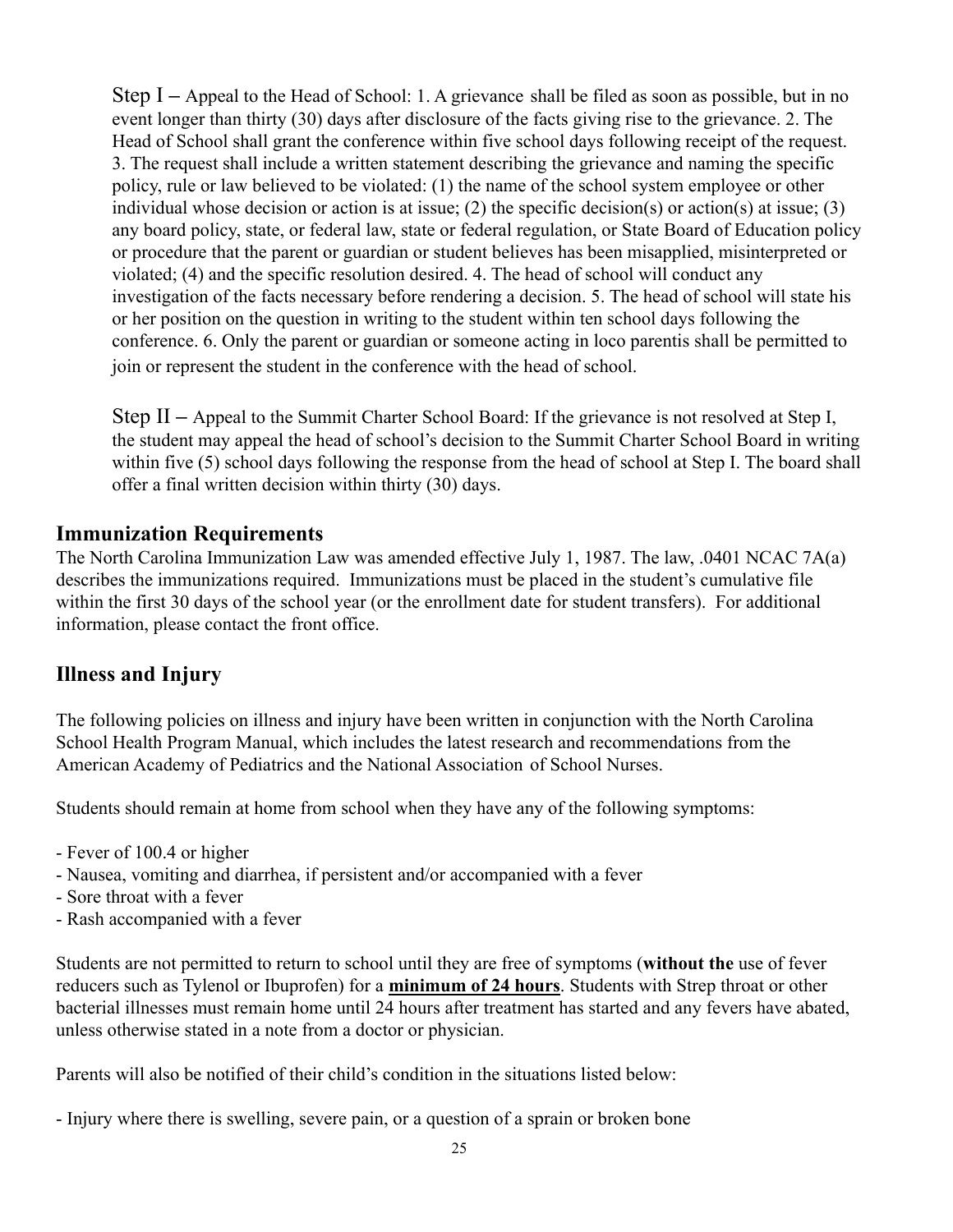- Injury where there is significant bleeding or if bleeding does not stop in a short amount of time. etc.
- Eye injury
- Burns
- Head injury
- Dog or other animal bite
- Chipped or avulsed tooth
- Poisoning
- Pediculosis (lice)
- Any problem about which there is a concern.

Any other concerns or medical situations not listed will be handled at the collaboration and discretion of the school nurse, respective student parents/guardians, and the school administration.

#### Pediculosis (Lice)

In the event that a student has been properly assessed and confirmed to have live head lice by the school nurse, the student should remain in class, but be discouraged from close direct head contact with others. The school nurse will contact the student's parents to discuss treating the child at the conclusion of the school day. Students with nits only should not be excluded from school, and students found with an active lice infestation are permitted to return to school after treatment has been started at home. In cases that involve head lice, as in all school health issues, the school nurse will make every effort to prevent stigmatizing and to maintain the student's privacy as well as the family's right to confidentiality.

#### <span id="page-25-0"></span>**Inclement Weather/Early Dismissal**

In the event of inclement weather, the head of school will make a decision whether to cancel school, remain on a regular schedule, or call for a late start. At the time of decision, the head of school will initiate the All Call System and contact local news stations:

WYFF-Channel 4-Greenville WLOS-Channel 13-Asheville School Message-743-5755

We also encourage parents to enroll in WLOS News 13 Text Alerts for immediate notification to your cell phone about school closings and delays.

In the event of a late start or early dismissal, families will be notified by the All Call System. Regardless of the decision, parents should not bring their child(ren) to school if they feel that their safety is at risk.

#### **\*Please note that for the purpose of inclement weather, Summit is not listed as a Jackson County school. Watch or listen for information specific to Summit Charter School.**

#### <span id="page-25-1"></span>**Lunch**

Students should bring lunch and a full water bottle from home each day. The school does not provide heating or refrigeration services for students, and students should be encouraged to carry ice packs for cold items and not bring items that require warming or cooking. If a child forgets lunch, granola bars may be provided by the school.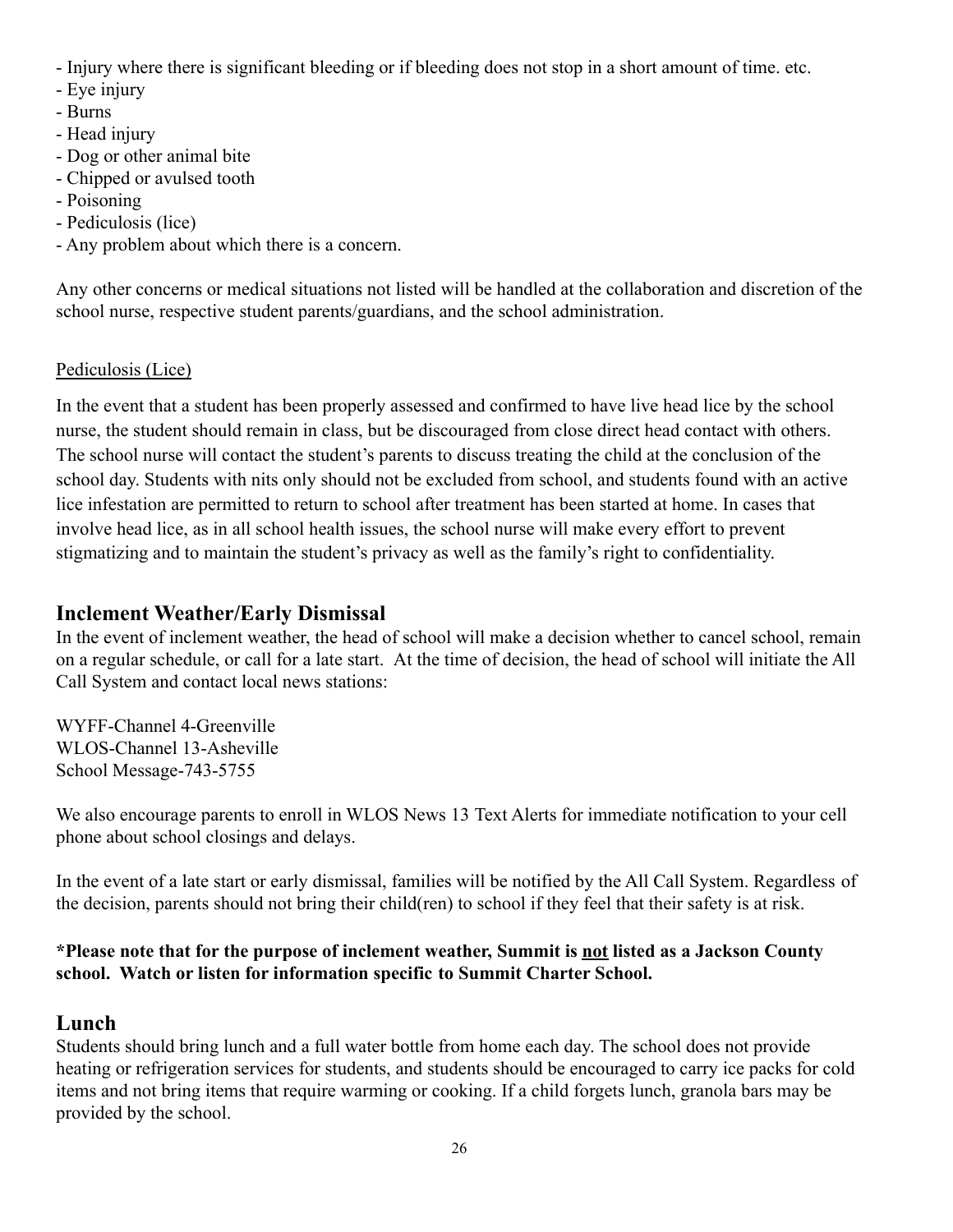Parents are welcome to join their child for lunch. Please make sure that you are aware of lunch times and recommended guidelines.

**Lunch Times:** K/1: 12:00-12:45; 2-5th grades: 12:00-12:30; 6-8th grades: 12:05-12:35; HS: 11:35-12:10

## **Parent Lunch Guidelines:**

- Parents should send lunch *with their child* to school everyday. We discourage dropping off lunch for a child during the school day.
- When joining their child for lunch, parents should plan to eat with their child at the *beginning* of the lunch period.
- Parents should model our promotion of healthy meals and consumption of water or nutritious beverages.
- Parents are encouraged to *eat* lunch with their child, not to drop it off at the front desk for delivery.
- A parent's invitation to eat lunch at Summit is intended to promote quality family time during the school day without disruption to the schedule and student policies.

## <span id="page-26-0"></span>**Food Allergy Plan**

Summit is committed to establishing a healthy and safe environment for students with food allergies. We ask that our parents please assist us with lunches, snacks, and celebration foods in our approach to preventing a severe allergy attack. At this time:

- Please avoid sending in foods containing peanuts, peanut oils, peanut flour, or foods manufactured on the same equipment as peanuts.
- Please avoid sending in food items whose fine-print food labels state:
	- o "May Contain Peanuts or Peanut Products"
	- o "Processed on Shared Equipment with Peanuts"
	- o "Contains Peanut Ingredients"
- Food items processed/manufactured in the same plant as peanuts and package labels reading, "May contain trace amounts of peanuts" are safe for your child to bring to school at this time.

## <span id="page-26-1"></span>**Mascot/School Colors**

The mascot for Summit Charter School is the Summit Bear. School spirit colors are hunter green, navy and white.

## <span id="page-26-2"></span>**Medication Policy**

Teachers are not allowed to keep or distribute medicine in the classroom. All medication will be kept in the office to be distributed at the appropriate time. In accordance with North Carolina statutes, all medication must be in its original container and accompanied by a doctor's note. Parents are responsible for notifying the front office of all medication needs and for personally delivering the medication to the front office. Students will be allowed to leave class and walk to the front office to receive medication.

*The school staff cannot administer any medication (prescription or over the counter) to a child unless it is ordered and prescribed by a doctor. We must have a doctor's note on file indicating dosage, the amount to be given, and the time of administration for each medication. All medications must be brought to the front office by parents in the original container, and the markings on the container must match the doctor's note. Medications may also be brought in and administered by a parent on school grounds. No student may possess any type of medication (including cough drops and inhalers) while*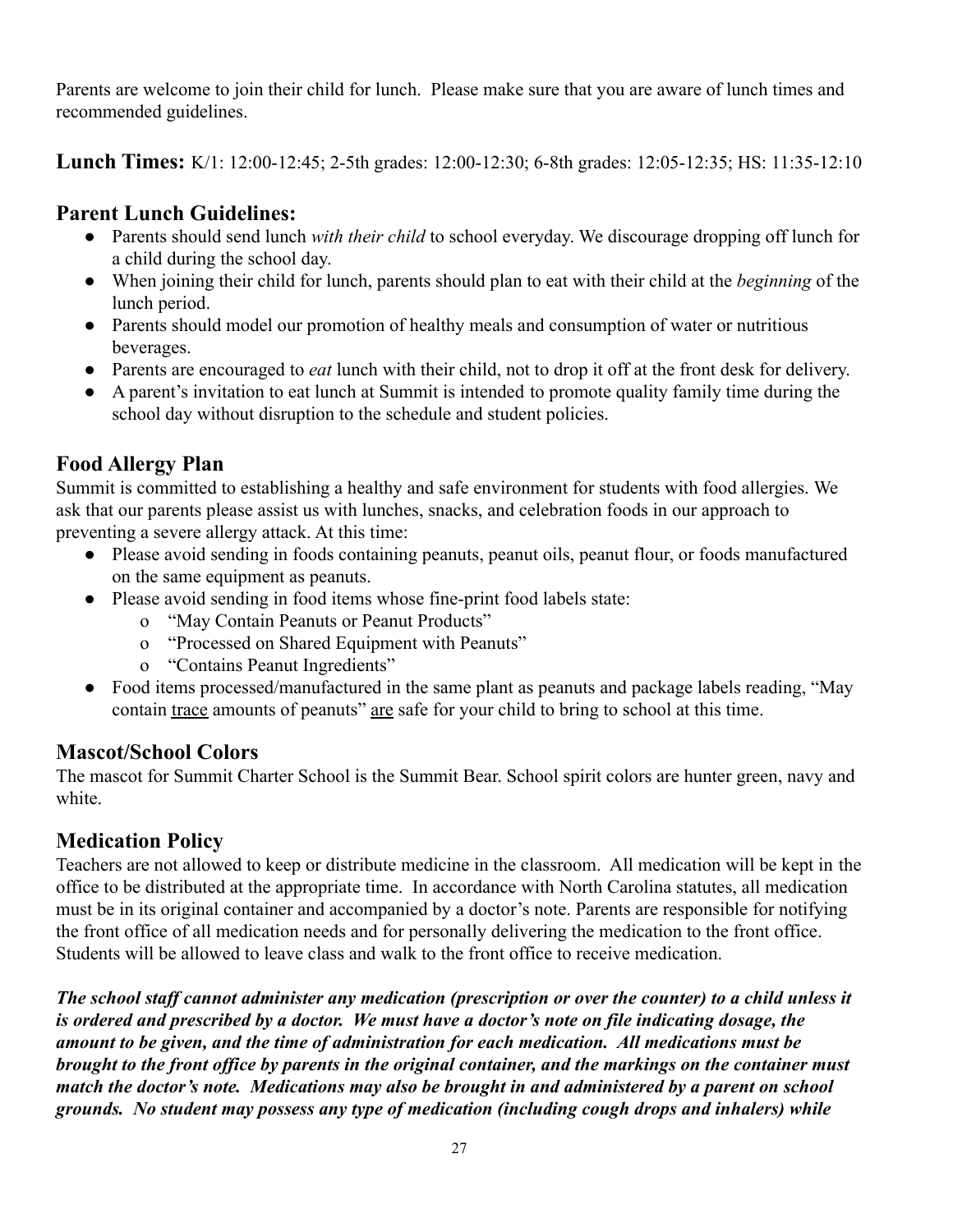*attending school or a school function. This policy is in accordance with the NC Department of Public Instruction.*

## <span id="page-27-0"></span>**Nepotism Policy**

The purpose of this nepotism policy is to protect the interests of Summit Charter School when it is contemplating entering into an arrangement with an immediate family member of a member of the Board of Directors (the "Board") or an employee of Summit Charter School. This policy is intended to supplement but not replace any applicable state laws governing nepotism applicable to nonprofit and charitable corporations. The Policy shall be as follows:

1. Before any immediate family, as defined in G.S. \$115C-12.2, of any member of the Board or a charter school employee with supervisory authority shall be employed or engaged as an employee, independent contractor, or otherwise by the Board in any capacity, such proposed employment or engagement shall be: (i) disclosed to the Board and (ii) approved by the Board in a duly called open-session meeting. The burden of disclosure of such a conflict of interest shall be on the applicable Board member or employee with supervisory authority. If the requirements of this subsection are complied with, Summit Charter School may employ the immediate family of any member of the Board or a Summit Charter School employee with supervisory authority.

### <span id="page-27-1"></span>**School Sponsored Activities**

Parents should support all school-sponsored activities and are encouraged to attend as many events as possible. Parents are needed to volunteer for activities in their child's classroom, or they can sign up as volunteers to assist in family activities sponsored by the SFA. Parents will be notified of upcoming events.

#### <span id="page-27-2"></span>**Cell Phone and Technology Policy**

- For safety reasons, parents should refrain from using their cell phones while in car line.
- To ensure the school environment is focused on learning, cell phones, Apple Watches, iPads, and other related technology belonging to students must be turned off and stored out of sight during the school day from 8:30 - 3:15. Students are prohibited from using technology devices without explicit permission from a teacher or staff member.
- Students may come to the office to use the telephone for emergency calls.
- Failure to adhere to the above expectations will result in the student's technology being confiscated and will require a parent to pick up the technology from the office.

### <span id="page-27-3"></span>**Tobacco, Weapons, Drugs Policy**

Summit Charter School is committed to providing a safe and drug/tobacco free campus. *NO tobacco products, weapons or drugs are allowed on campus at any time.*

## **Uniform Dress Code**

## <span id="page-27-4"></span>**K-8 Uniform Guidelines**

#### **Upper Body**

**Shirt Style: Standard Colors- solid white, yellow, hunter green, navy, gray**

- Mesh or Knit Polo (short/long sleeve)
- Turtleneck (full or mock)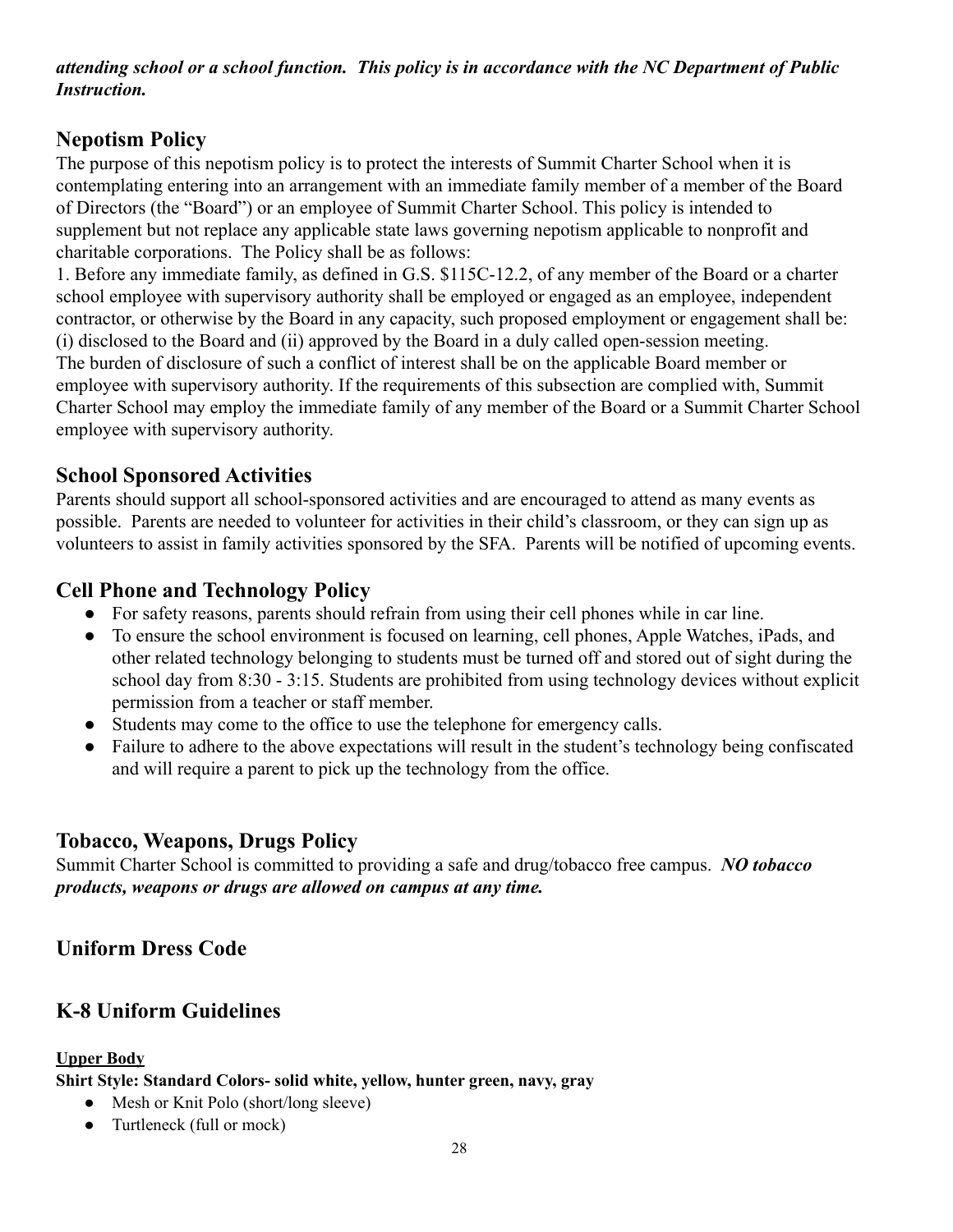- Henley Shirt (low collar, with buttons, can be thermal)
- Knit Polo Dress

**Grades 3-8:** Students may add **RED** to their standard colors **Grades 6-8:** Students may add **LIGHT BLUE** to their standard colors **Grade 8:** Students may wear **CHOICE POLO on Fridays**

Dress Shirt/Blouse: **Standard Colors- solid white, chambray blue, oxford blue**

#### **Undershirts- White Only**

Undershirts are optional. Long sleeve undershirts may not be worn with short sleeve shirts.

#### **Overwear (worn inside school):**

#### **Standard Colors – solid white, yellow, hunter green, navy blue, gray**

- Sweaters (V-neck, crew neck, cardigans, sweater vest)
- Sweatshirts- (crew or zip front)
- Fleece Jackets/Vests- (zip-up, crew or V-neck)
- (Official Summit Spirit /athletic outerwear is also approved)

#### **Outerwear (worn outdoors):**

Any outerwear (coats, hats, gloves, etc.) may be selected for outdoor wear.

#### **Hoodies:**

Kindergarten  $-5<sup>th</sup>$  may wear Summit Spirit Hoodies in the classroom MS may wear hoodies, in dress code colors, as long as they do not put up the hood inside and are not being distracting

#### **Lower Body:**

#### **Standard Colors- solid navy blue, khaki, gray**

- Dress Pants (full or Capri length)
- Dress Shorts (fingertip length)
- Skirts/Skorts (fingertip length)
- Jumpers (fingertip length)

\*No jeans, leggings or sweatpants.

\*Pants and shorts should be worn at the waist.

#### **Footwear:**

Socks – Parents' discretion

Leggings/Tights - (May only be worn under uniform) solid navy, black, white, gray or hunter green Shoes - Parents' discretion; shoes must be closed toe & closed, low heel (applies to free dress day as well).

#### **Additional Uniform Dress Code Notes**

1. Appropriate jewelry may be worn (Head of school's discretion).

2. Shirts are to be tucked in. Shirts should be long enough that the belly and back are not exposed when arms are raised or students bend over.

3. No hairstyles that distract from the learning environment will be permitted (Head of school's discretion).

4. No hats may be worn inside the school.

5. "Free Dress" Guidelines: Teachers/Principals/Head of School reserve the right to limit free dress clothing options if it is distracting or inappropriate.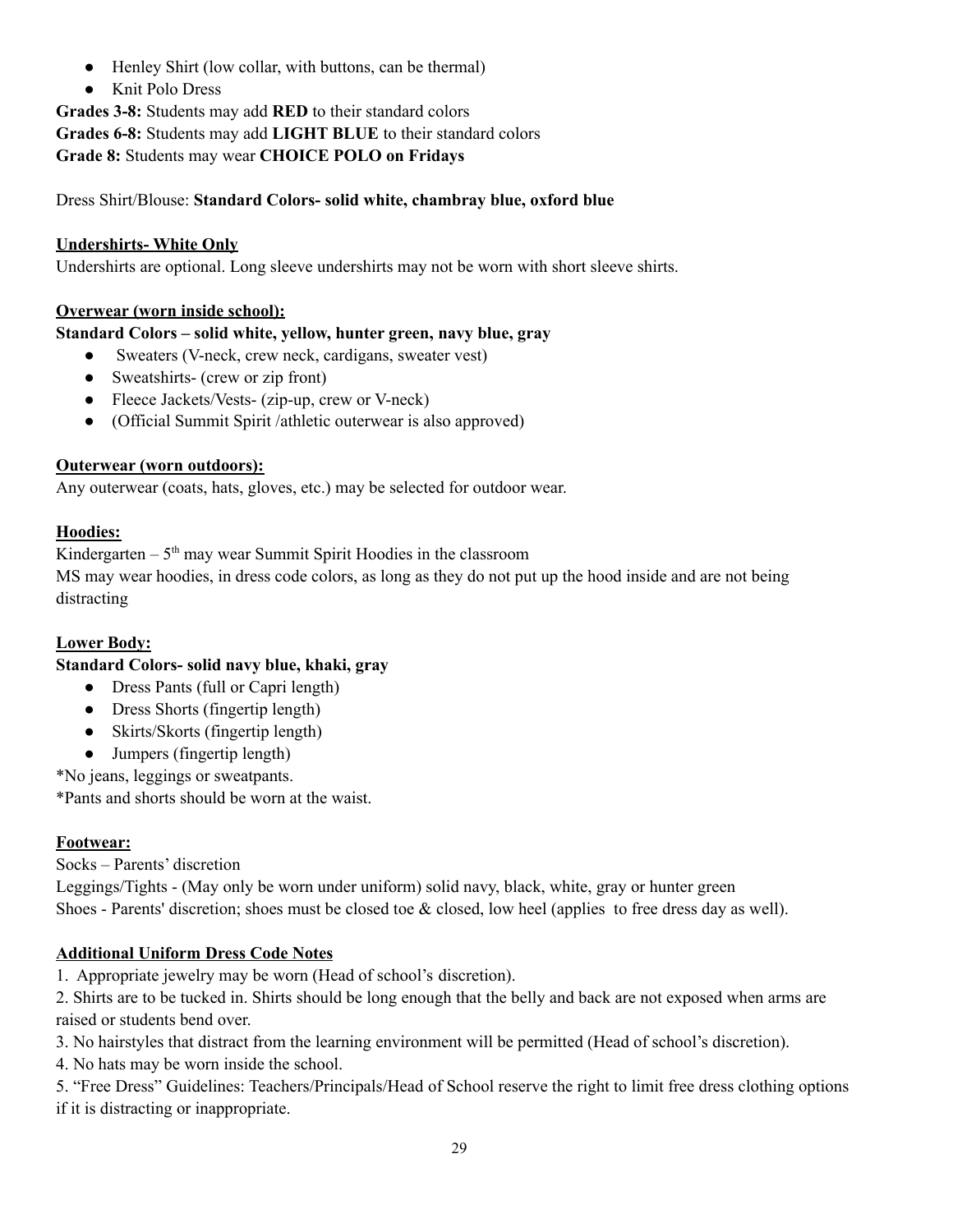## <span id="page-29-0"></span>**High School Dress Code Guidelines**

Our goal for a dress policy is to create an optimum climate for learning while still allowing for individual expression. Students have the freedom to select clothing that is comfortable, while learning to make choices that are appropriate to the situation. Summit students are often outside and/or engaged in active, physical activity. Students must select clothing that is suitable for all scheduled classroom activities, including outdoor education, public speaking, and formal presentations.

**Standard Dress:** Students must observe the following guidelines:

- Shorts and skirts, or other outer garments must be worn at an appropriate length. When students stand with their hands by their sides, shorts or skirts must be at or below their fingertips
- Tank tops, tube tops, halter tops, see-through shirts, mesh shirts, and clothing that expose the midriff or chest are not appropriate. The bottom of one's shirt must cover the top of one's pants, shorts, or skirt when sitting and standing. Shoulders must be covered.
- Undergarments are to be worn and are not to be visible outside other clothing, e.g., bra straps, boxer shorts, tights or leggings. Tights or leggings must be covered by an outer garment that meets the dress code
- T-shirts or other clothing or jewelry that make references to controlled substances, alcohol, tobacco, gang affiliations, sex, or that are insensitive to the culture of students/staff members are prohibited. No clothing will be permitted that may be offensive to any race, gender, or religion.
- Pants must be fastened properly around the waist.
- Shoes must be worn at all times.
- No sun/shade glasses are to be worn in the building unless it is medically prescribed that they be worn indoors.
- No headgear (hats, caps, hoods, bandannas, kerchiefs, curlers, etc.) is to be worn inside the building.

If a teacher deems a student's clothing to be questionable enough to refer the student to administration, the presumption is that the clothing has caused an academic disruption and will be restricted. IN QUESTIONABLE CASES, ADMINISTRATION IS THE FINAL ARBITER OF APPROPRIATENESS OF CLOTHING.

**Uniform Days:** There will be several days during the year, such as school ceremonies or community presentations, students will be expected to wear a Summit uniform. HS students should have at least one outfit that meets the above uniform guidelines.

### <span id="page-29-1"></span>**Visitors**

*All* visitors must check in at the front office and obtain a Visitors Badge. The badge must be worn in a visible place while on campus. Please return the badge to the office when you leave campus. Parents are asked to check into the office as well. Please do not go directly to the classroom.

#### <span id="page-29-2"></span>**Volunteerism**

Volunteerism plays an integral part of Summit and continues to be the backbone for its success. Families are asked to volunteer a minimum of 36 hours per family over the course of the year to help support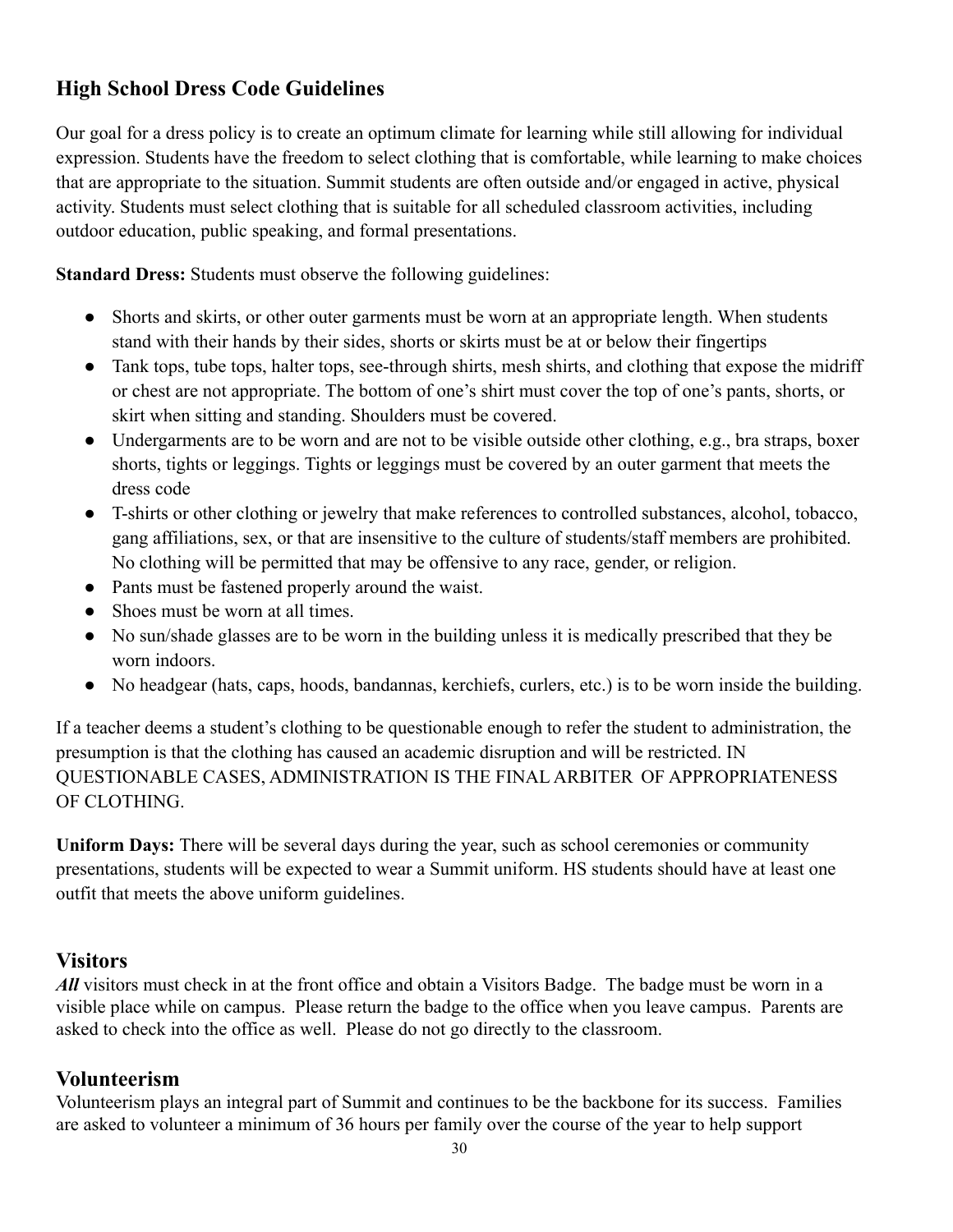Summit. A full explanation can be found in the Family Partnership Agreement. Volunteer log sheets can be found in the main office and are printed on the reverse side of your child's Green Folder. The SFA will appoint a volunteer coordinator to assist families with engaging in volunteer opportunities and recording their hours.

Volunteers working directly with students are required to complete authorization papers for background checks.

## <span id="page-30-0"></span>**Water Bottles**

Keeping hydrated is important for overall health. Children should bring a bottle of water with them to school each day.

## <span id="page-30-1"></span>**Ways You Can Support Summit**

- Sign up for *Tools for Schools* at Ingles. Summit receives credit from your purchases and can choose school equipment from a catalogue provided by Ingles. This must be **renewed** on an annual basis.
- Link your Target credit card to Summit Charter School. The school will receive a % of your purchase. This must be **renewed** on an annual basis.
- Sign up for Amazon Smile, and register Summit Charter School as the charitable recipient.
- Box Tops for Kids- sign up and scan your Box Top coupons on various food products
- Participate in Summit Charter School Foundation, Inc. activities and drives.
- $\bullet$  SFA
- Booster Club
- Summit Fest

Thank you for encouraging family, friends, and other groups to contribute and participate in Summit's efforts. Little things add up quickly.

## <span id="page-30-2"></span>**High School Addendum to the Family Handbook**

## <span id="page-30-3"></span>**Program Overview**

As we embark on year three of our high school expansion, we will continue to grow the unique LEAD program, positioning our students to develop their sense of purpose as leaders in their school and community through service learning, field studies, and personalized learning. Additionally, we will focus on developing our academic program to ensure all Summit graduates are prepared for success in college. It is our goal and expectation that 100% of our graduates leave Summit with high-quality college and career options--including the opportunity to attend and succeed in a college that matches their unique profile.

## <span id="page-30-4"></span>**LEAD Program Overview**

The Summit high school experience combines rigorous college preparatory academics with the dynamic LEAD (**L**earn, **E**ngage, **A**nalyze, and **D**iscover) program designed to foster students that are inspired, empowered, and equipped to lead. In addition to core classes, students earn elective credits as they participate in the following LEAD rotation: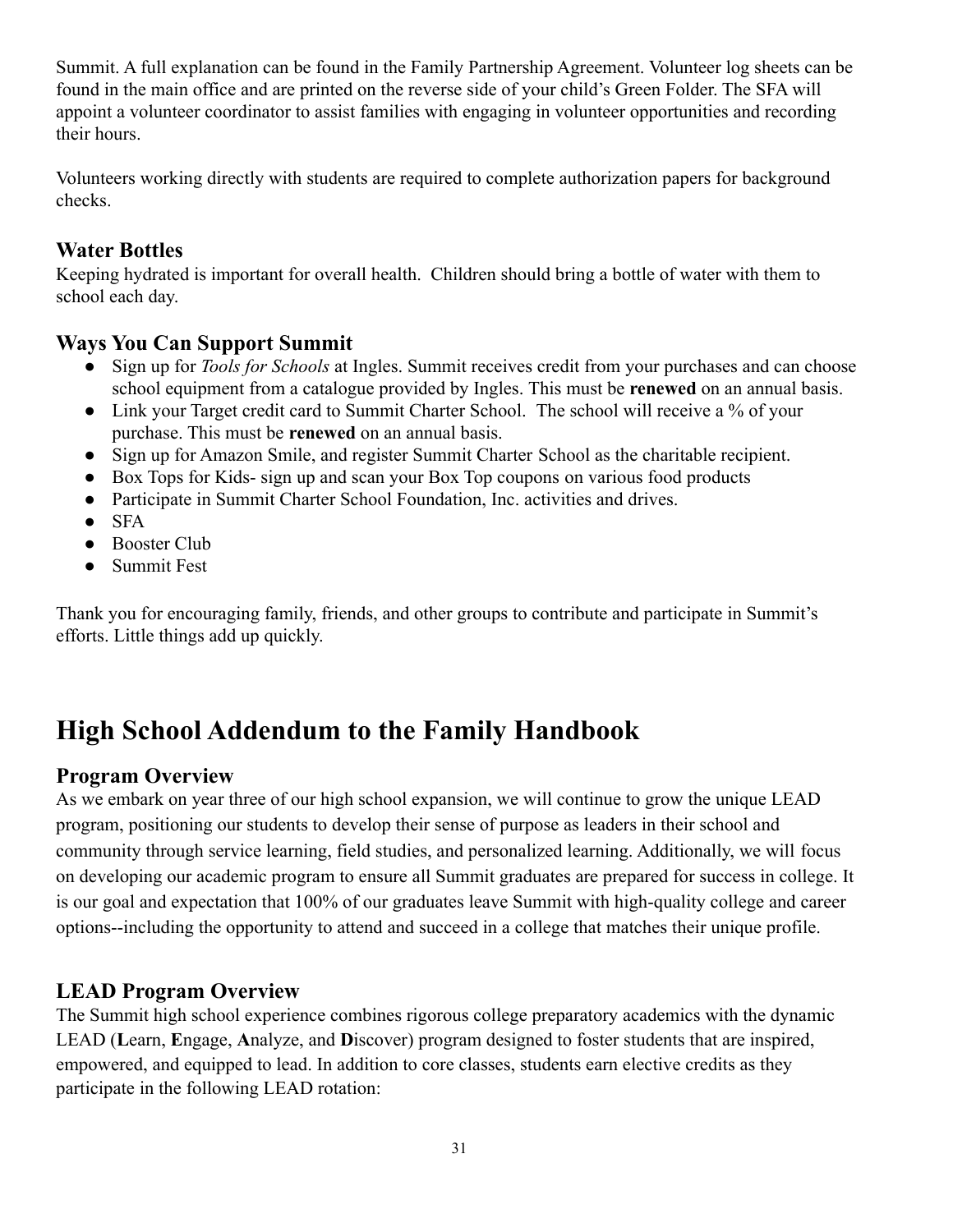#### **Community Engagement**

Students are connected to local organizations through service learning projects and personalized fieldwork opportunities in order to:

- Develop Empathy
- Encourage Curiosity
- Broaden Perspectives

## **Outdoor Leadership**

Outdoor expeditions that cultivate the following leadership skills and traits:

- Critical thinking
- Effective communication
- Confidence
- Interpersonal skills

## **Mentor 360**

Summit's Mentor 360 course partners students with teacher-mentors that coach them through an individualized leadership plan. Furthermore, students are connected with younger students in order to gain relevant opportunities to apply lessons, thereby completing the circle of mentorship. A dynamic speaker series enriches the program by exposing students to pillars in the community that embody strong character.

## **Life Academy**

Life Academy teaches students essential skills needed to thrive in college, future work, and daily life. Life Skills include:

- Time Management and Organization
- Financial Literacy
- Public Speaking
- Personal Safety

At Summit, student success is not only measured by academic achievement, but also by strength of character and capacity to lead.

## <span id="page-31-0"></span>**Goals of Summit High School**

- 100% of graduating seniors will have college "match" options
- 100% of graduating seniors successfully complete a personalized LEAD "Capstone" project

## <span id="page-31-1"></span>**College and Career Planning**

Our program is designed to ensure that a high-quality college option is a choice for all students. In partnership with their parents and the support of Summit teachers and a college counselor, all Summit high school students will develop a post-secondary plan starting in 10th grade. The post-secondary plan will reflect career interests and exploration, college exploration, and a two-year college match process with the goal of students developing a list of colleges to apply to as seniors that reflect their goals, career interests, personal interests, and academic profile. It is our goal that each of our students graduates with the option to attend a college or university that reflects a match of these key components.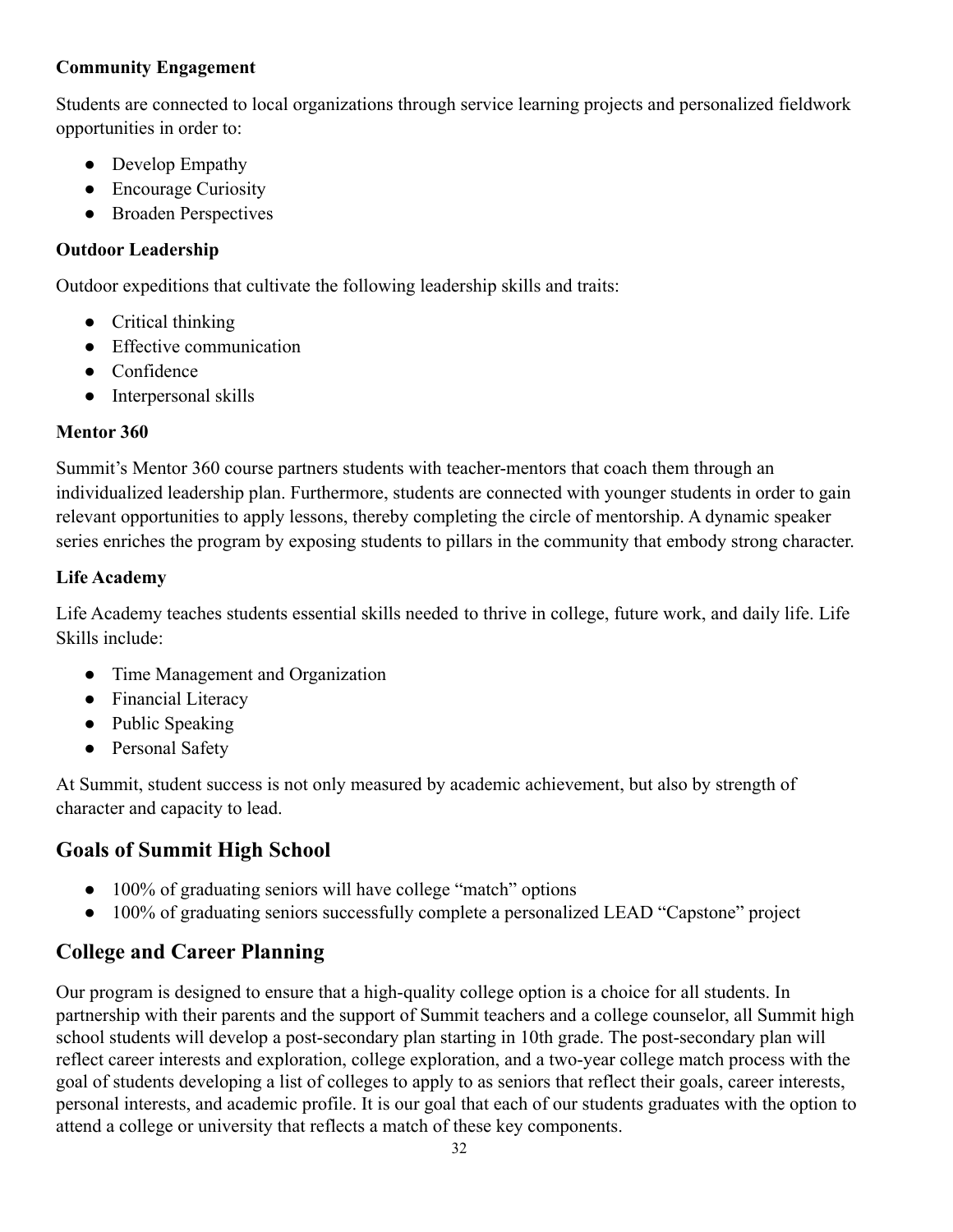## <span id="page-32-0"></span>**Graduation Requirements & Course Sequence**

Graduation requirements at Summit Charter School meet the State requirements for the Future Ready Core. These include the following minimum requirements:

| <b>Subject</b><br><b>Area</b>      | 9 <sup>th</sup> Grade                                        | 10 <sup>th</sup> Grade                                       | 11 <sup>th</sup> Grade                                       | 12 <sup>th</sup> Grade                                       | <b>Total</b><br><b>Credits</b>                                |
|------------------------------------|--------------------------------------------------------------|--------------------------------------------------------------|--------------------------------------------------------------|--------------------------------------------------------------|---------------------------------------------------------------|
| <b>English</b>                     | English I or<br><b>English I Honors</b>                      | English II or<br>English II Honors                           | English III or<br><b>AP</b> English<br>Language              | English IV or<br>AP English<br>Literature                    | $\overline{4}$                                                |
| <b>Social</b><br><b>Studies</b>    | World History                                                | Civic Literacy or<br>AP U.S.<br>Government &<br>Politics     | American History<br>or AP U.S. History                       | Economics &<br>Personal Finance                              | $\overline{4}$                                                |
| <b>Math</b>                        | Math I or<br>Math II                                         | Math II or<br>Math III                                       | Math III or<br>Math IV                                       | Math IV or<br>AP Calculus or<br><b>AP Statistics</b>         | $\overline{4}$                                                |
| <b>Science</b>                     | Earth/<br>Environmental<br>Science                           | <b>Biology</b>                                               | Physical Science<br>or Chemistry                             | Chemistry or<br><b>AP Biology</b>                            | $\overline{4}$<br>3 required<br>by<br>NCDPI                   |
| World<br>Language                  | Spanish I                                                    | Spanish II                                                   |                                                              |                                                              | $\overline{2}$<br>required<br>for UNC<br>schools<br>admission |
| <b>AP Capstone</b>                 |                                                              |                                                              | AP Seminar                                                   | AP Research                                                  | $\overline{2}$                                                |
| <b>LEAD</b>                        | <b>LEAD</b>                                                  | <b>LEAD</b>                                                  | LEAD & College<br>Counseling                                 | LEAD & College<br>Counseling                                 | $\overline{4}$                                                |
| Electives*                         | Visual Arts I-IV<br>Performing Arts I-IV<br>Personal Fitness | Visual Arts I-IV<br>Performing Arts I-IV<br>Personal Fitness | Visual Arts I-IV<br>Performing Arts I-IV<br>Personal Fitness | Visual Arts I-IV<br>Performing Arts I-IV<br>Personal Fitness | 3                                                             |
| PE/Health                          | Health & PE                                                  |                                                              |                                                              |                                                              | $\mathbf{1}$                                                  |
| <b>Community</b><br><b>Service</b> | 20 hours                                                     | 20 hours                                                     | 20 hours                                                     | 20 hours                                                     | 80 hours                                                      |
|                                    |                                                              |                                                              |                                                              |                                                              | Total<br>Credits:<br>28<br>22<br>required                     |
|                                    |                                                              |                                                              |                                                              |                                                              | by<br>NCDPI                                                   |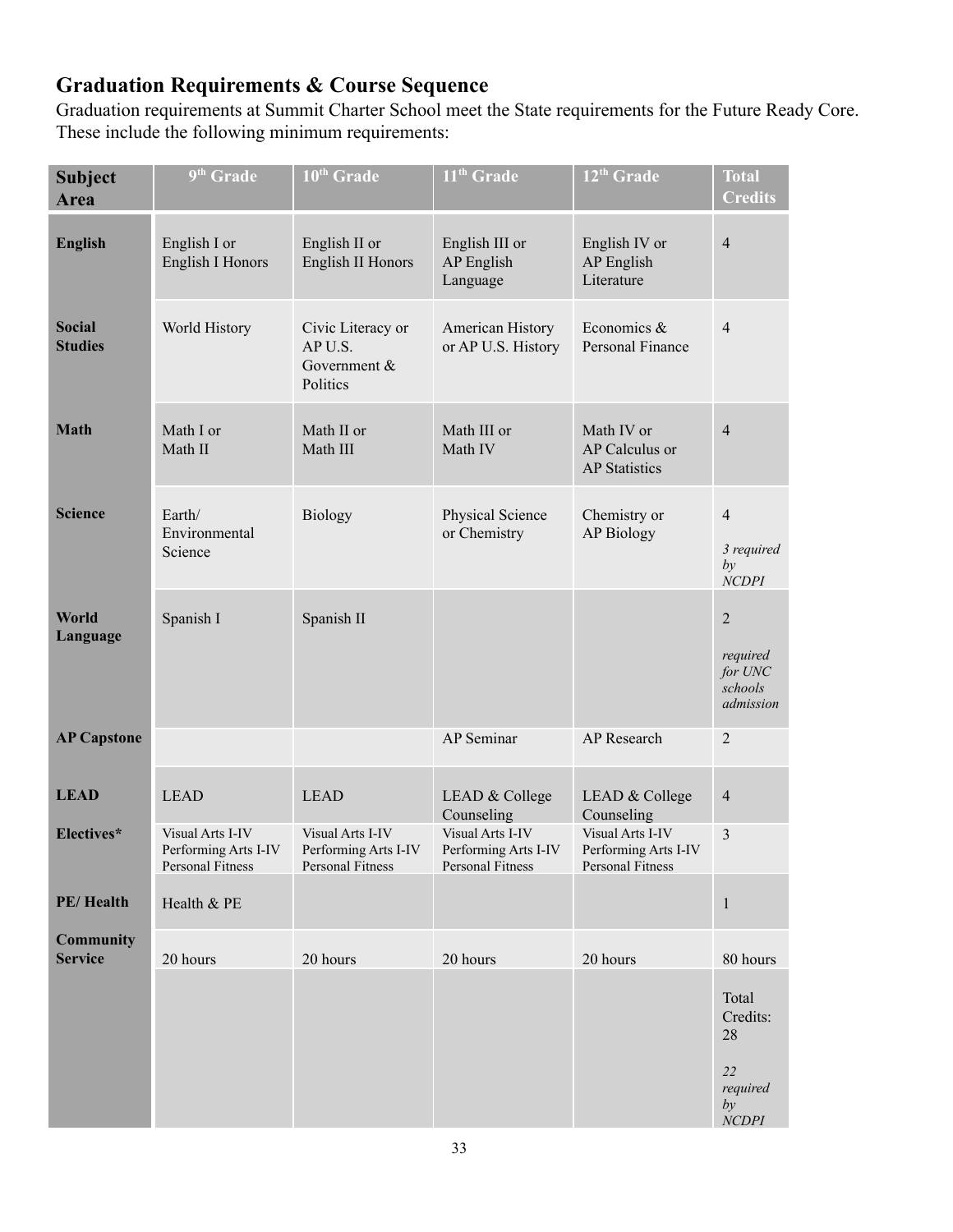**\*Electives:** A variety of Elective courses will be offered each semester based on student interest and available faculty. Electives include introductory and advanced courses in visual arts, chorus, theater, computer science and various physical fitness activities and sports. Summit also partners with North Carolina Virtual Public School to offer a variety of online elective courses.

## <span id="page-33-0"></span>**Endorsements**

Students have the opportunity to earn Endorsements to their High School Diploma (GCS-L-007). Students must meet all requirements set forth in State Board Policy GCS-N-004 "State Graduation Requirements" related to earning a high school diploma. Endorsements identify a particular area of focused study for students. Summit offers students the opportunity to earn an Endorsement in the following areas:

- College Endorsement
- College/UNC Endorsement
- North Carolina Academic Scholars Endorsement
- Global Languages

In addition, Summit offers a school-specific Leadership/Service Endorsement. Students may earn more than one Endorsement, but are not required to earn any Endorsements.

Criteria for the Endorsements are as follows:

| <b>Endorsement</b>      | Criteria                                                                                                                                                                                                                                                                                                                                                                                                                                                                                                                                                                                                                                                                                                                |
|-------------------------|-------------------------------------------------------------------------------------------------------------------------------------------------------------------------------------------------------------------------------------------------------------------------------------------------------------------------------------------------------------------------------------------------------------------------------------------------------------------------------------------------------------------------------------------------------------------------------------------------------------------------------------------------------------------------------------------------------------------------|
| College                 | Complete Math 1, 2, 3 and a 4th credit that meets UNC Minimum<br>Admission Requirements or be acceptable for earning placement in<br>a credit bearing college math class under NC Community College<br>System's Multiple Measures Placement policy<br>Unweighted GPA of at least 2.6                                                                                                                                                                                                                                                                                                                                                                                                                                    |
| College/UNC             | Complete Math 1, 2, 3 and a 4th credit that meets UNC Minimum<br><b>Admission Requirements</b><br>Complete 3 credits in science including at least 1 physical science<br>$\bullet$<br>with a lab, 1 life science, and 1 additional science course<br>2 credits in one world language (other than English)<br>Weighted GPA of at least 2.5                                                                                                                                                                                                                                                                                                                                                                               |
| NC Academic<br>Scholars | Complete Math 1, 2, 3 and a 4th credit that meets UNC Minimum<br><b>Admission Requirements</b><br>Complete 3 credits of science including Earth/Environmental,<br>Biology, and either physics or chemistry<br>4 credits of social studies including World History, American<br>$\bullet$<br>History I, American History II, and Civics & Economics<br>2 credits in one world language (other than English)<br>4 elective credits in any one subject area, such as Arts, World<br>$\bullet$<br>Languages, or other content area<br>Complete at least 3 higher-level courses during junior and/or senior<br>$\bullet$<br>years which carry quality points (AP, Dual Enrollment, honors)<br>Unweighted GPA of at least 3.5 |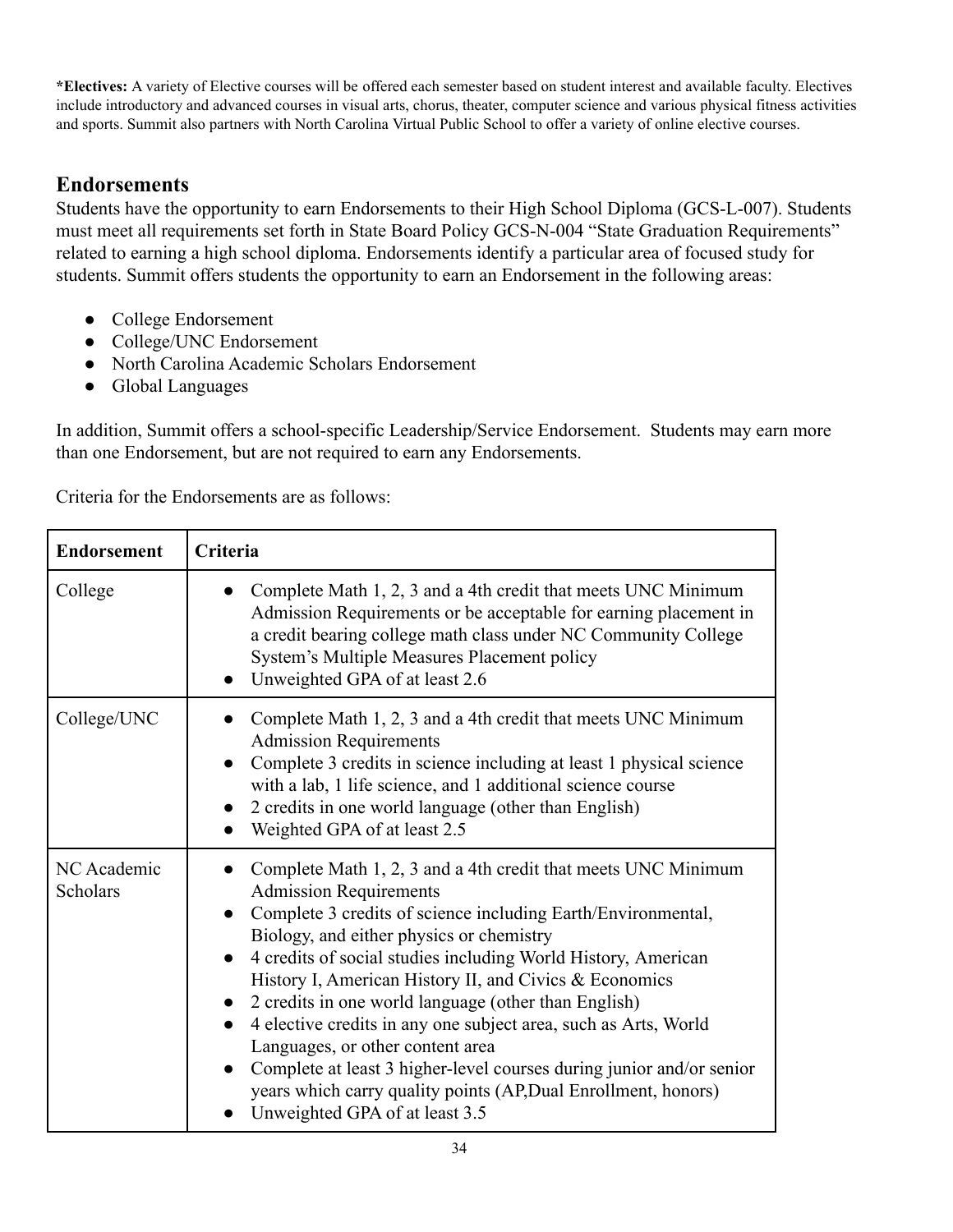| Global<br>Languages | Combined unweighted GPA of at least 2.5 for all 4 ELA courses<br>required for graduation<br>Establish proficiency in 1 or more languages in addition to English,<br>$\bullet$<br>through one of the following options:<br>Pass external exam approved by NCDPI establishing<br>$\overline{O}$<br>"Intermediate Low" proficiency or higher<br>Complete 4-course sequence of the same language, earning<br>$\Omega$<br>an overall unweighted GPA of 2.5 or above<br>Establish "Intermediate Low" proficiency or higher by using<br>$\Omega$<br><b>Credit by Demonstrated Mastery</b><br>Limited English Proficiency students shall complete all the<br>requirements above and reach "Developing" proficiency per WIDA |
|---------------------|---------------------------------------------------------------------------------------------------------------------------------------------------------------------------------------------------------------------------------------------------------------------------------------------------------------------------------------------------------------------------------------------------------------------------------------------------------------------------------------------------------------------------------------------------------------------------------------------------------------------------------------------------------------------------------------------------------------------|
| Service             | Under development                                                                                                                                                                                                                                                                                                                                                                                                                                                                                                                                                                                                                                                                                                   |

## <span id="page-34-0"></span>**University of North Carolina Minimum Admission Requirements**

|                          | <b>Minimum Admission Requirements - UNC Schools</b>                                                                                                                                                                       |
|--------------------------|---------------------------------------------------------------------------------------------------------------------------------------------------------------------------------------------------------------------------|
| English                  | 4 credits                                                                                                                                                                                                                 |
| Math                     | 4 credits. Fourth credit must be one of the following:<br>AP Calculus, AP Statistics, Pre Calculus, Discrete Math, IB Math Level II,<br>Integrated Math IV, Advanced Functions & Modeling, Essentials for College<br>Math |
| Science                  | 3 credits, including 1 life science, 1 physical, and 1 lab course                                                                                                                                                         |
| Social<br><b>Studies</b> | 2 credits, including US history                                                                                                                                                                                           |
| Foreign<br>Language      | 2 credits in the same language                                                                                                                                                                                            |
| <b>GPA</b>               | 2.5 cumulative weighted GPA                                                                                                                                                                                               |
| <b>Test Scores</b>       | SAT: 880 on the new SAT or 800 on old SAT<br>ACT: 17 Composite Score                                                                                                                                                      |

While these are minimum requirements in the UNC system, some campuses require a more competitive transcript for final admission.

## <span id="page-34-1"></span>**Honors Level Courses**

All core courses are offered at the Honors level for high school students. Students are encouraged to challenge themselves with the appropriate course level. Honors enrollment is based on student interest, academic performance, and teacher recommendation.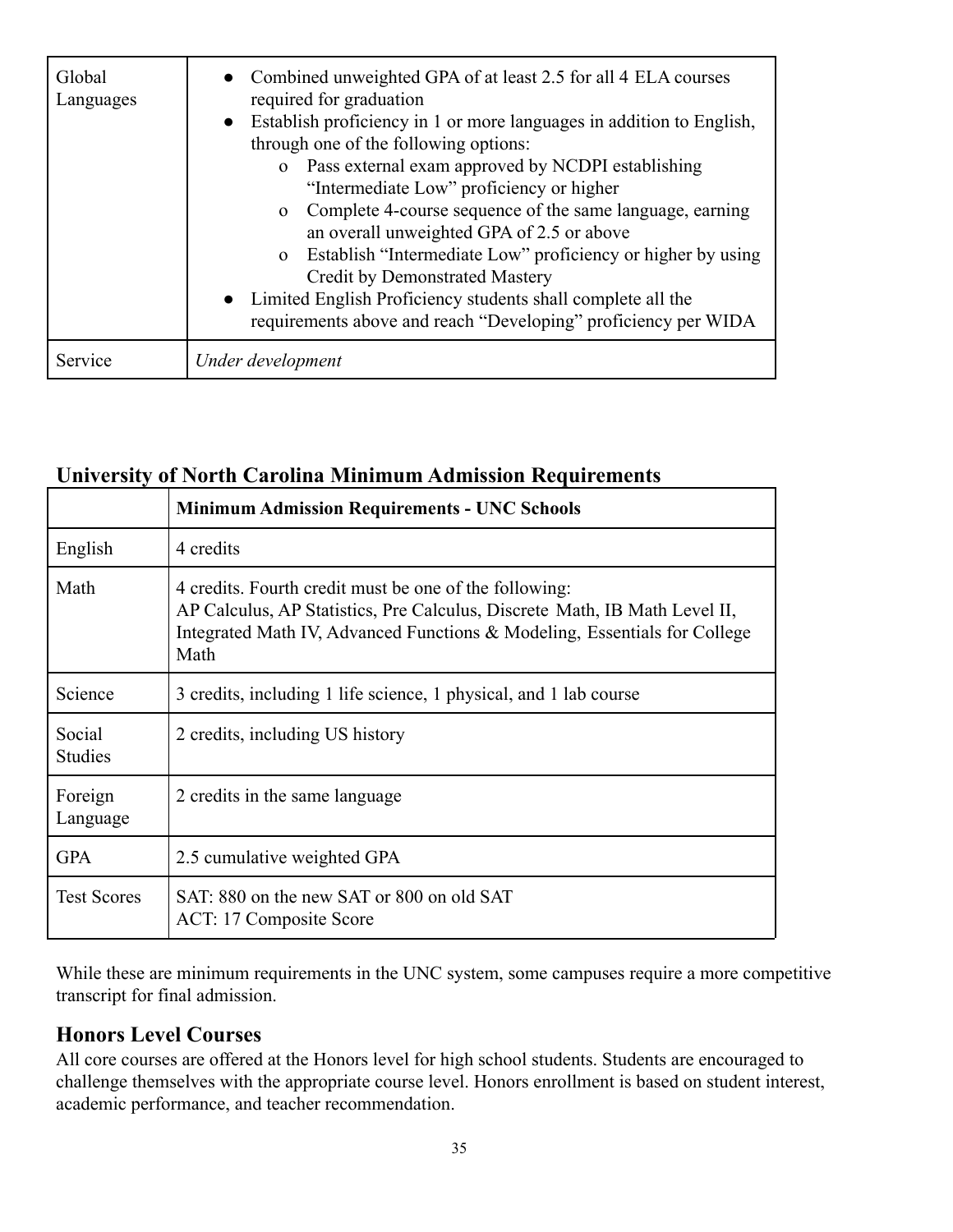Taking courses at the Honors level is designed to provide greater depth and challenge for students who are seeking greater rigor and aspire to a more competitive four-year college experience. Homework is a reinforcement and extension of classroom instruction. Students are expected to demonstrate above-grade level work ethic, independence, and motivation.

## <span id="page-35-0"></span>**Virtual Course Offerings - NCVPS**

Students may access courses through the North Carolina Virtual Public School (NCVPS) courses as a means of extending course choices. Students interested in enrolling in NCVPS for courses that Summit does not directly offer, or when a scheduling conflict prevents them from enrolling in a course required for graduation, should speak with the principal. Enrollment in NCVPS will be offered based on student interest and academic need, teacher recommendation, and available school resources (the school incurs the tuition cost for NCVPS courses for enrolled students). Enrollment in any NCVPS course requires approval of the principal. If you are considering a virtual course, please note:

- Materials/equipment requirements are set at the discretion of NCVPS. We cannot guarantee we can support all software and applications.
- Workload demands vary across course and some courses require engagement at specified times outside the school day.
- We will work with each student to establish a Summit advisor to support student success in the course, but final decisions about course requirements are at the discretion of NCVPS teachers. Some students may find it difficult to work in isolation.

## <span id="page-35-1"></span>**Course Requirements**

#### **Course Load Expectations**

In high school, students shall generally carry a course load equal to the number of instructional periods in the school day, unless special permission is given to the student by the principal.

### **Course Withdrawal Penalty**

Students are not allowed to drop a course after the first ten days of school. If a student withdraws after the ten-day period, the withdrawal will generally be recorded as a failure (WF) noted as the grade, and the course is counted as a course attempted with no quality points earned. This action will result in a lower grade point average for the student.

## <span id="page-35-2"></span>**Transfer Credit**

Students transferring into Summit Charter School from another school, private or public, a home school, or an alternative school may receive credit toward graduation for courses successfully completed in the sending school.

#### **Students transferring from a public school or an accredited private school** into Summit will receive:

- Credit for all courses approved by the sending school
- Weighted credit for all courses designated by the sending school system as Honors or AP

**Students transferring from a home school or a non-accredited private school** may receive credit toward graduation for courses, based on the following guidelines:

• Nationally standardized test results: If a homeschool student scored at or above the national norms on the language arts, math, science, and social studies sections of a properly administered standardized test, one unit of credit will be assigned for each of the four subject areas. Note that the standardized test cannot be administered or scored by a parent, guardian, or relative of the student.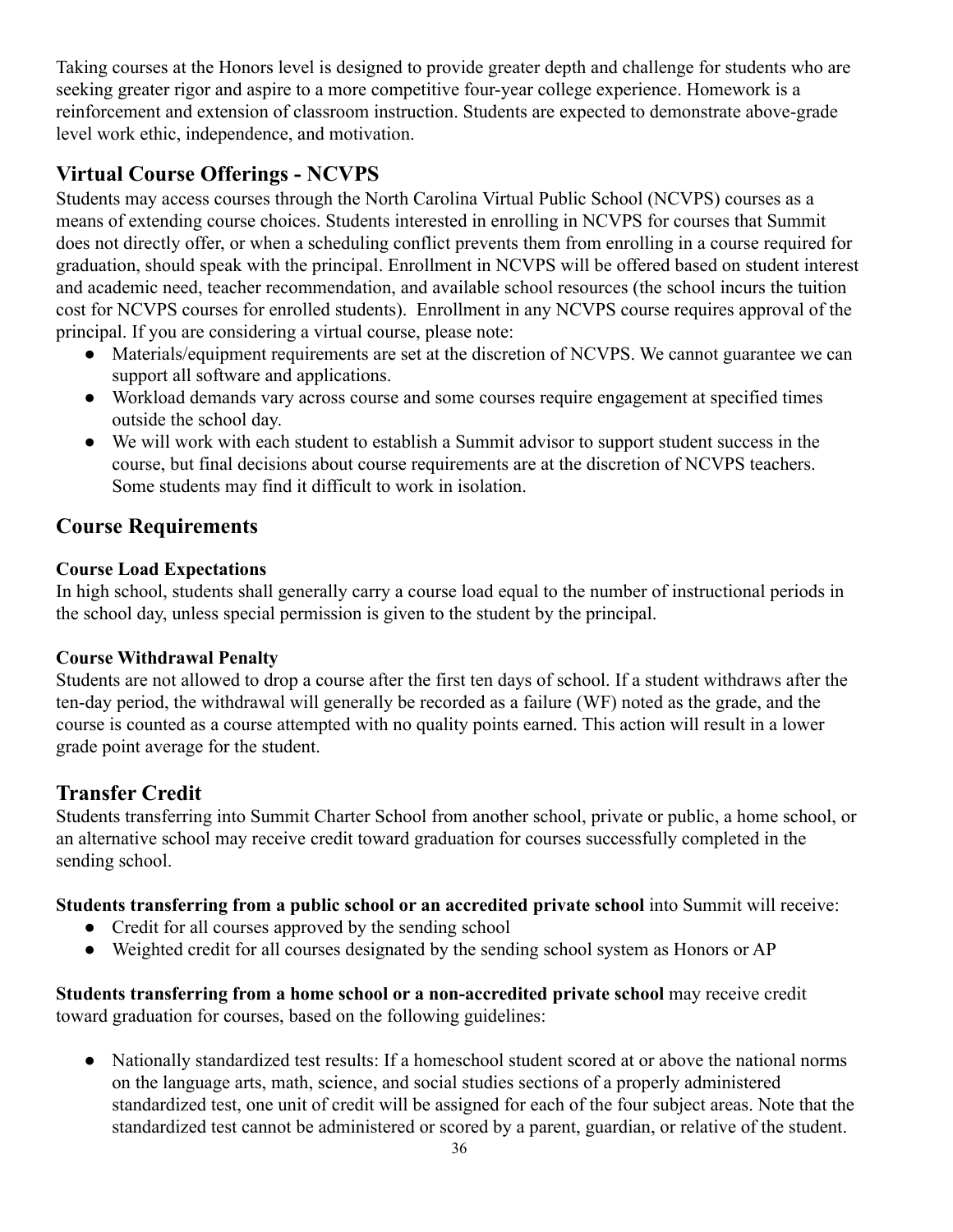- If standardized test scores are not available, the Executive Director or designee will review documentation to determine acceptance of credit. Documentation may include transcript/report card from an online course, detailed lesson plans, originals of student work, tests/quizzes administered, and evidence of attendance. Grades will be recorded as "Pass" (P) or "Fail" (F).
- Grades and credits will not be included in the calculation of GPA or class rank.

## <span id="page-36-0"></span>**Credit Recovery**

- Credit recovery courses may be offered to students on a limited basis based on a student's individual academic and post-secondary plans.
- Credit recovery will only be offered through consultation with and approval of the Principal and College Counselor. In some cases, based on an individual's academic and post-secondary plan, it may be necessary and appropriate for the student to retake a failed course and credit recovery will not be offered. When credit recovery is offered, courses will be scheduled during the summer and on dates at the discretion of the Principal and College Counselor.
- Credit recovery only serves to recover the credit toward graduation and does not affect a student's grade point average (GPA). Therefore, the credit recovery course will appear on the transcript with either a "P" for pass or "F" for fail. Neither of these marks will affect the student's GPA. If the credit recovery course is passed, then the transcript will show a unit of credit for the course which will count toward graduation. The record of the student originally failing the course will remain on the transcript with the failing grade associated with it and will continue to impact the student's GPA.

## <span id="page-36-1"></span>**Grading Scale & Quality Points**

#### **Quality Points**

| <b>Honors Courses</b>                                                                                                                                       |  |
|-------------------------------------------------------------------------------------------------------------------------------------------------------------|--|
| Community College Course included on most recent Comprehensive Articulation   1<br>Agreement Transfer List or course taught at 4-year university or college |  |
| AP Course                                                                                                                                                   |  |

#### <span id="page-36-2"></span>**Grading Scale**

 $A = 90 - 100$  $B = 80 - 89$  $C = 70 - 79$  $D = 60 - 69$  $F =$  less than 60  $I = Incomplete$  $WP =$  withdrawal, no penalty  $WF =$  withdrawal with an  $F$  $FF = failed$  for violation of attendance policy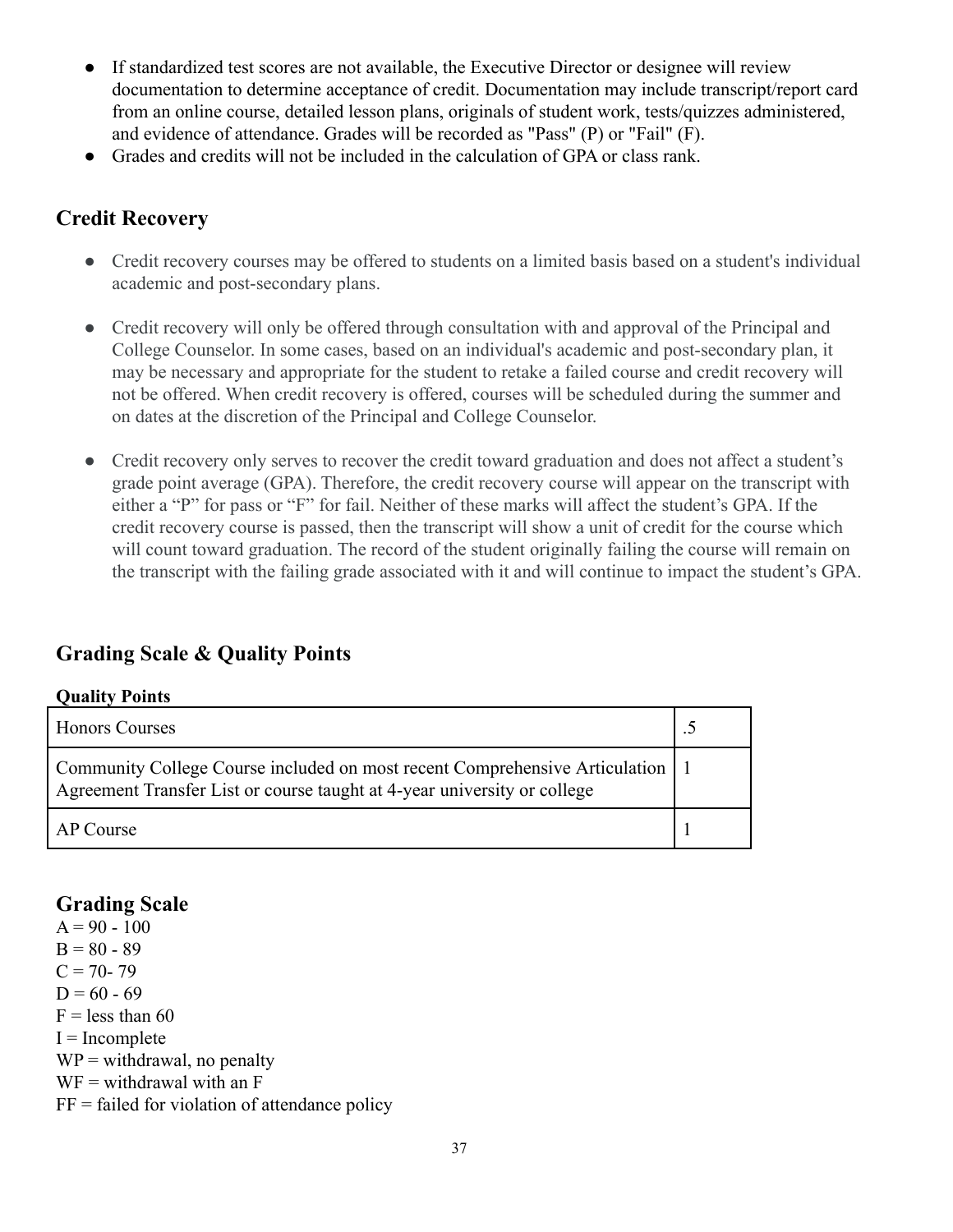## <span id="page-37-0"></span>**End of Course Exams and ACT Tests**

Summit administers all state required End of Course exams. Currently these include:

Grades 9-12 End of Course (EOC) Tests:

- Math: Math I, Math III
- English: English II
- Science: Biology

The End of Course exams will count as 20% of the final grade. Please refer to individual syllabi for course expectations and grading policies.

Grades 9-12 College Readiness Tests:

- Grade 10: Pre-ACT
- $\bullet$  Grade 11: ACT

ACT Benchmark Assessments

Students in grades 9-11 will also take internally administered released ACT tests in the fall, winter, and spring for internal benchmarking purposes toward the ACT college readiness benchmark. This data will inform instructional decisions and support staff, students, and families in post-secondary and college planning.

## <span id="page-37-1"></span>**Summit High School Dress Code**

Our goal for a dress policy is to create an optimum climate for learning while still allowing for individual expression. Students have the freedom to select clothing that is comfortable, while learning to make choices that are appropriate to the situation. Summit students are often outside and/or engaged in active, physical activity. Students must select clothing that is suitable for all scheduled classroom activities, including outdoor education, public speaking, and formal presentations.

**Standard Dress:** Students must observe the following guidelines:

- Shorts and skirts, or other outer garments must be worn at an appropriate length. When students stand with their hands by their sides, shorts or skirts must be at or below their fingertips
- Tank tops, tube tops, halter tops, see-through shirts, mesh shirts, and clothing that expose the midriff or chest are not appropriate. The bottom of one's shirt must cover the top of one's pants, shorts, or skirt when sitting and standing. Shoulders must be covered.
- Undergarments are to be worn and are not to be visible outside other clothing, e.g., bra straps, boxer shorts, tights or leggings. Tights or leggings must be covered by an outer garment that meets the dress code
- T-shirts or other clothing or jewelry that make references to controlled substances, alcohol, tobacco, gang affiliations, sex, or that are insensitive to the culture of students/staff members are prohibited. No clothing will be permitted that may be offensive to any race, gender, or religion.
- Pants must be fastened properly around the waist.
- Shoes must be worn at all times.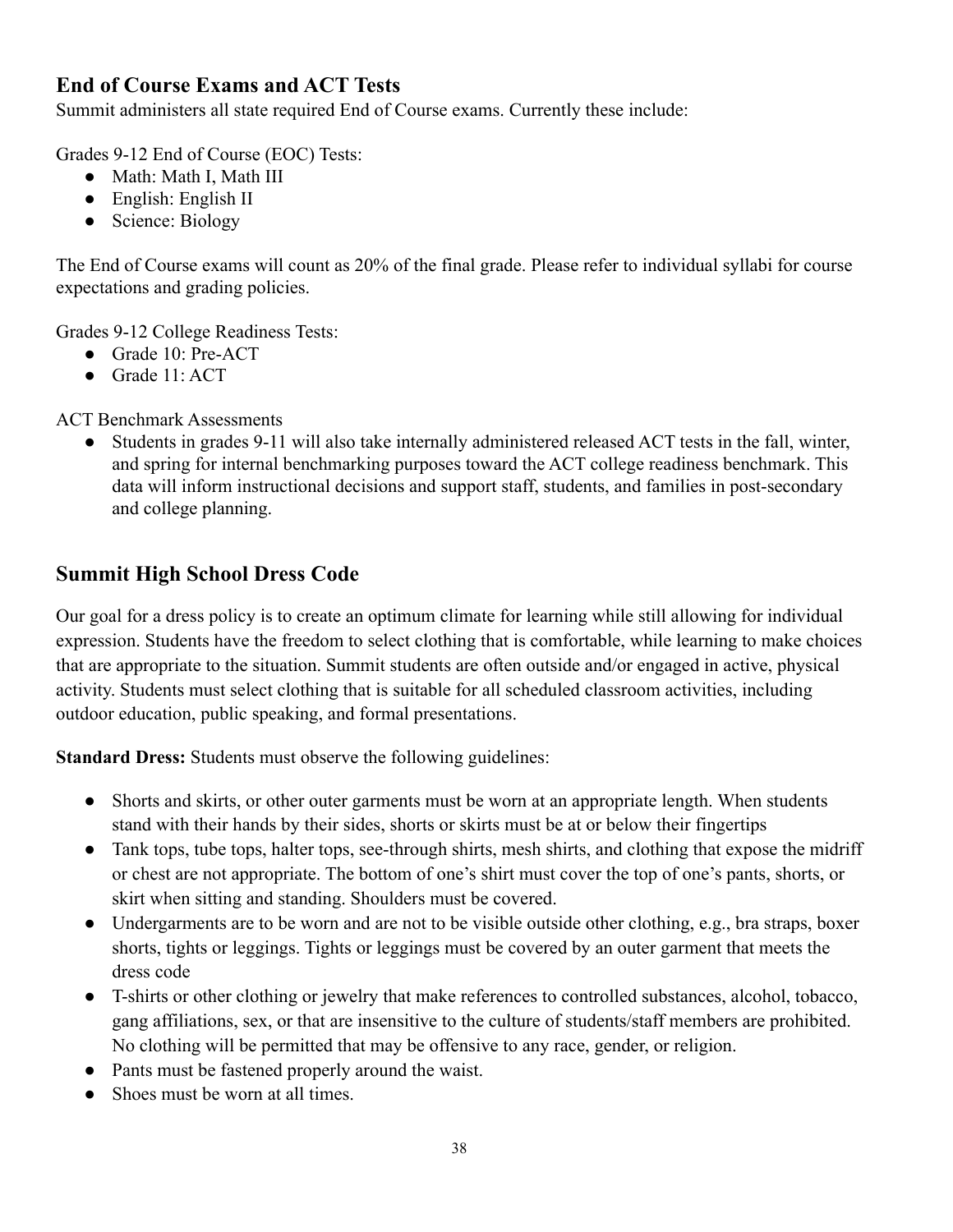- No sun/shade glasses are to be worn in the building unless it is medically prescribed that they be worn indoors.
- No headgear (hats, caps, hoods, bandannas, kerchiefs, curlers, etc.) is to be worn inside the building.

If a teacher deems a student's clothing to be questionable enough to refer the student to administration, the presumption is that the clothing has caused an academic disruption and will be restricted. IN QUESTIONABLE CASES, ADMINISTRATION IS THE FINAL ARBITER OF APPROPRIATENESS OF CLOTHING.

**Uniform Days:** There will be several days during the year, such as school ceremonies or community presentations, students will be expected to wear a Summit uniform. HS students should have at least one outfit that meets the following uniform guidelines:

#### **Upper Body**

#### **Shirt Style: Standard Colors- solid white, yellow, hunter green, navy, gray, red, light blue**

- Mesh or Knit Polo (short/long sleeve)
- Turtleneck (full or mock)
- Henley Shirt (low collar, with buttons, can be thermal)
- Knit Polo Dress

#### Dress Shirt/Blouse: **Standard Colors- Solid white, chambray blue, oxford blue**

#### **Undershirts- White Only**

Undershirts are optional. Long sleeve undershirts may not be worn with short sleeve shirts.

#### **Overwear (worn inside school):**

#### **Standard Colors – solid white, yellow, hunter green, navy blue, gray**

- Sweaters (V-neck, crew neck, cardigans, sweater vest)
- Sweatshirts- (crew or zip front)
- Fleece Jackets/Vests- (zip-up, crew or V-neck)
- (Official Summit Spirit /athletic outerwear is also approved)

#### **Outerwear (worn outdoors):**

Any outerwear (coats, hats, gloves, etc.) may be selected for outdoor wear.

#### **Hoodies:**

Kindergarten –  $5<sup>th</sup>$  grades may wear Summit Spirit hoodies in the classroom MS may wear hoodies, in dress code colors, as long as they do not put up the hood inside and are not being distracting

### **Lower Body:**

## **Standard Colors- solid navy blue, khaki, gray**

- Dress Pants (full or Capri length)
- Dress Shorts (fingertip length)